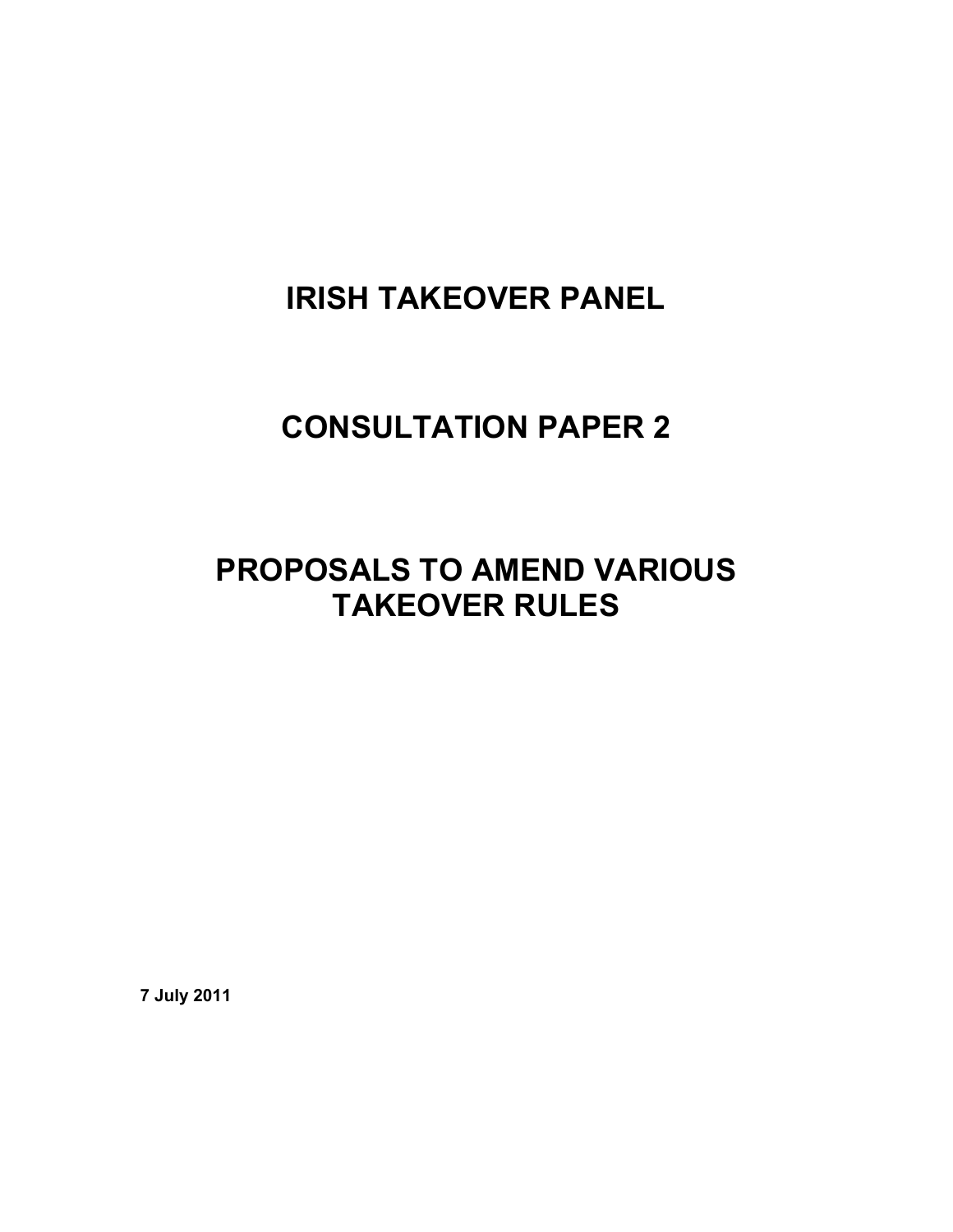## **CONTENTS PAGE**

| 2. |  |
|----|--|
| 3. |  |
| 4. |  |
| 5. |  |
| 6. |  |
| 7. |  |
| 8. |  |
| 9. |  |
|    |  |
|    |  |
|    |  |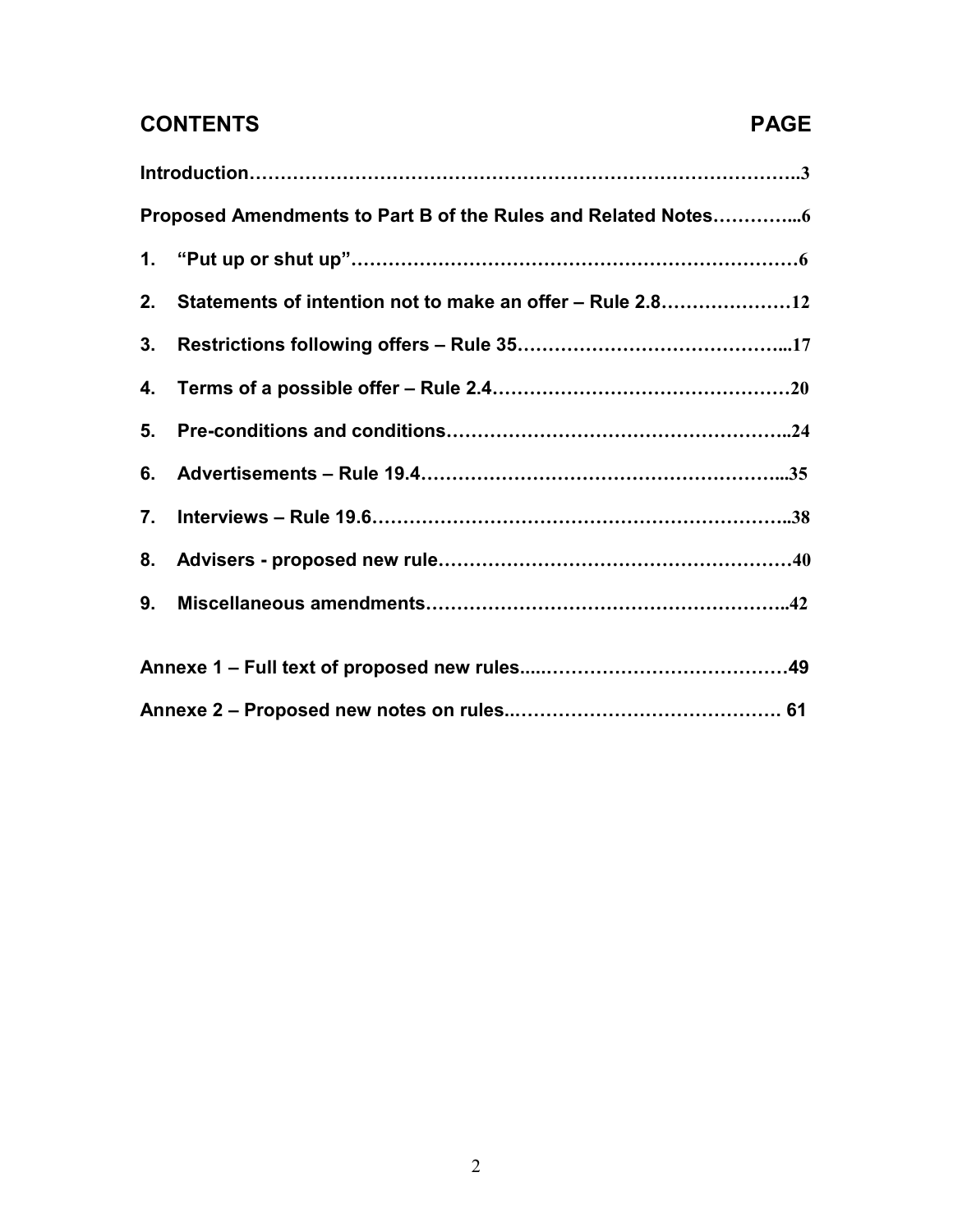### **Introduction**

This paper sets out proposals to amend the Irish Takeover Panel Act 1997, Takeover Rules, 2007 to 2008 ("the Rules") primarily in the following areas: the "put up or shut up" mechanism; the terms of a possible offer announcement; statements of intention not to make an offer; pre-conditions and conditions; advertisements; interviews and debates; and a proposed new rule imposing specific obligations on advisers. Certain other miscellaneous rule amendments are also being proposed.

In summary, the main amendments being proposed are as follows:

1. Rules 2.4/35.1 - while there is currently a mechanism under Rule 35.1(b) that enables the Panel to bring an end to a "*siege"* of the offeree, the Panel is of the view that it is appropriate to extend and clarify the Rules, particularly Rule 2.4, in relation to how the "*put up or shut up*" mechanism operates and the restrictions and exemptions applicable in specific circumstances.

2. Rule 35 – it is proposed to amend Rule 35.1(a) (*restrictions following offers)* by extending the restrictions that apply to an offeror whose offer has lapsed or been withdrawn. The purpose of this is to ensure that such an offeror does not take any steps in connection with a possible offer for the offeree during the restricted period.

A new Rule 35.3 is also being proposed which would impose a dealing restriction in the securities of the offeree on a competing offeror whose offer had lapsed. The purpose of the rule is to address issues which arise in competitive situations, particularly when competing offers continue to subsist on Day 46.

3. Rule 2.8 - at present the rule dealing with statements of intention not to make an offer prohibits an offeror who has made such a statement only from making another offer for the offeree concerned within the period of 12 months following the release of the statement. The Panel is of the view that the restrictions imposed on an offeror who has made such a statement should be similar to those under Rule 35.1(a) as both rules give effect to the General Principle that an offeree should not be under siege for longer than is necessary by an offer for its securities. It is proposed to amend Rule 2.8 to align the restrictions imposed under that rule with those to be imposed under Rule 35.1(a).

4. Rule 2.4 - it is proposed that Rule 2.4 be amended to set out the extent to which an offeror will be bound by the information contained in its possible offer announcement. The Rules are currently silent in this regard. A proposed new Rule 2.4(c) will:

provide that when an offer is made its terms are consistent with any statements made in a previous Rule 2.4 announcement, including any offer terms referred to in that announcement;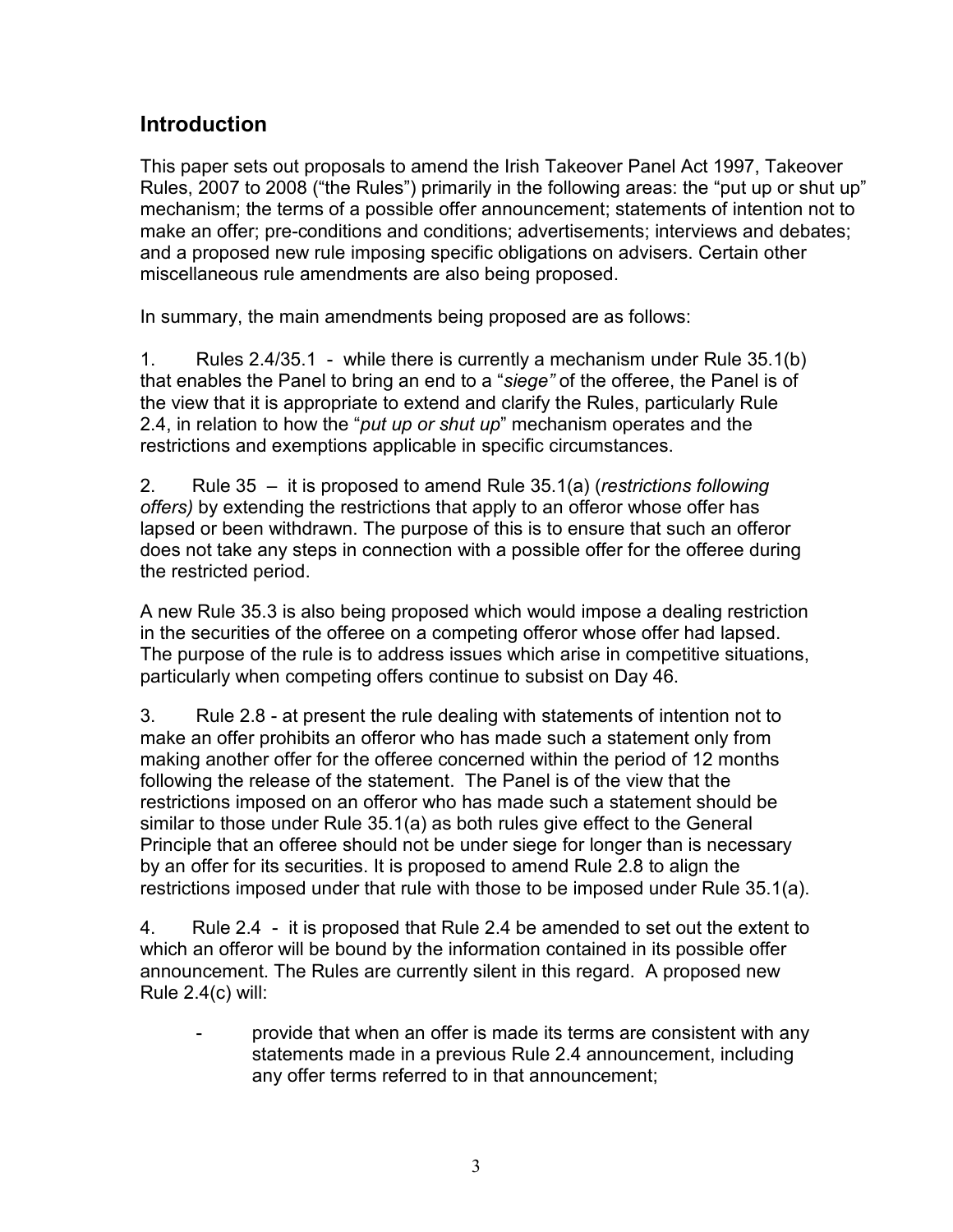- contain a requirement that Panel consent be obtained if an offeror wishes to include in a Rule 2.4 announcement the terms on which an offer might be made and that an offeror who makes such an announcement will be bound by that statement except in specific circumstances;
- contain detailed provisions with regard to the effect of statements made in a Rule 2.4 announcement in relation to the value of an offer; and
- establish the time period in which the restrictions imposed under the new rule will bind the offeror and its concert parties.

5. Rules 2/13 - the Rules do not currently prescribe in any detail the position with regard to the making of possible offer announcements and firm intention to make an offer announcements that are subject to pre-conditions. The effect of Rule 2.3(d) is generally to prohibit such announcements, except with Panel consent. The Panel believes the Rules should be amended to provide more detail with regard to the use of pre-conditions and the circumstances in which they can be invoked. The Panel is proposing that the Rules also address the invocation of offeree protection conditions.

6. Rule 19.4 - it is proposed to amend the rule to clarify that it applies to every form of advertisement and that a publication which would otherwise be treated as an advertisement will not be treated differently under the rule merely because it has been previously published. In addition, some drafting amendments are being proposed which do not change the substance or meaning of the rule but are intended to clarify the restrictions on the publication of advertisements.

7. Rule 19.6 - the Panel is proposing to introduce a new Rule 19.6(c) which will set out the circumstances in which joint interviews and debates will be permitted under the Rules.

8. The Panel is proposing that a new rule be introduced that would impose specific responsibilities on advisers to an offeror and to the offeree.

9. The paper also sets out various other miscellaneous rule amendments.

In undertaking its review of the Rules, the Panel has considered various Code amendments adopted by the Panel on Takeovers and Mergers in the UK. Full sets of the proposed new Rules and Notes are set out in the Annexes to this paper.

The Panel is inviting comments on this consultation paper. Any comments should reach the Panel by 7 October 2011. Comments should be sent in writing to: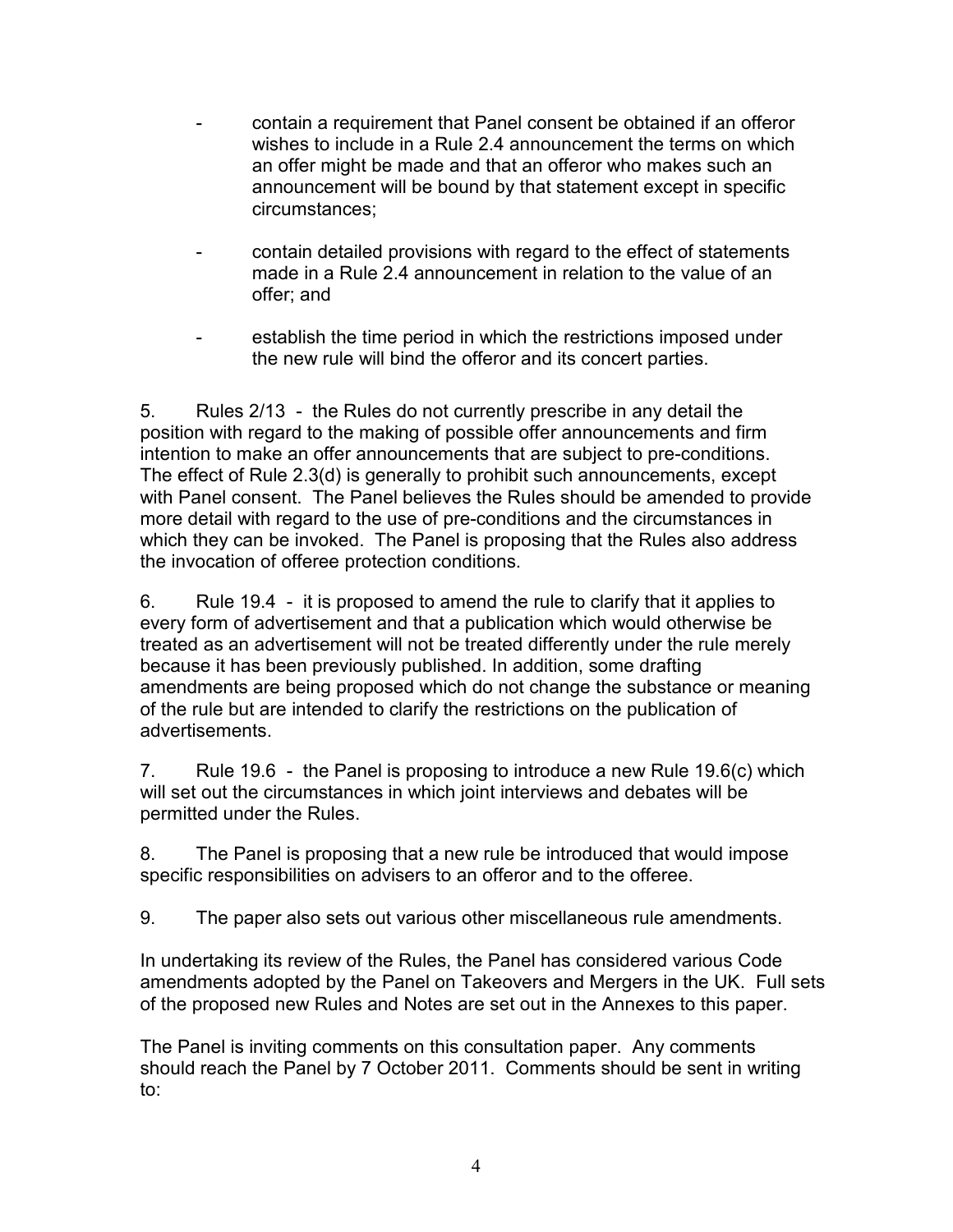Irish Takeover Panel Lower Ground Floor 76 Merrion Square Dublin 2

FAX: 353 1 6789289

Alternatively, comments may be sent by email to: takeoverpanel@eircom.net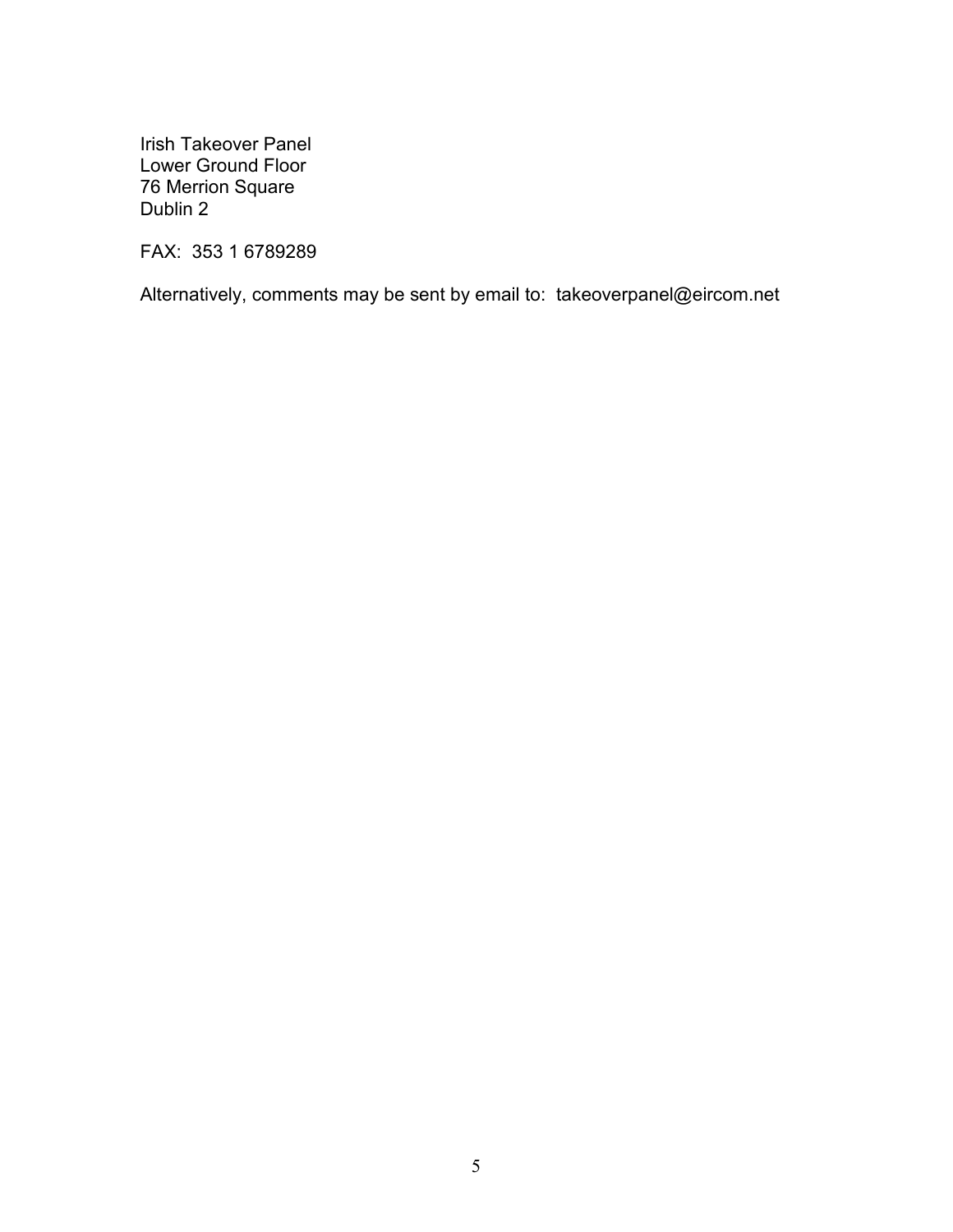## **Proposed Amendments to Part B of the Rules and Related Notes**

### 1. **"Put up or shut up"**

1.1 The Rules set out a specific timetable for the conduct of takeover bids which is designed to balance the competing needs of all parties to a bid. The rationale behind the timetable is, on the one hand, to provide the offeror with sufficient time to consummate its offer while, on the other hand, avoiding a situation where the offeree is "under siege" for an excessive period of time. Essentially, the timetable seeks to balance the requirements of General Principle 2 – that offeree shareholders must have sufficient time and information to enable them to reach a properly informed decision on the bid – against those of General Principle 6, which provides that an offeree must not be hindered in the conduct of its affairs for longer than is reasonable by a bid for its securities.

The formal timetable for a bid commences with the release of a Rule 2.5 announcement, i.e. an announcement of a firm intention to make the bid. However, frequently an offer period commences with an announcement of a possible offer pursuant to Rule 2.4 and, in those circumstances, no formal bid timetable is triggered at that point and therefore there is no specific time period within which the offeror's intentions must be clarified. Accordingly, an excessive period of siege could arise where an announcement of a possible offer is made and a firm intention announcement does not follow within a reasonable period of time.

The principle that an offeree should not be under siege for an excessive period of time is given effect primarily through Rule 35 (*restrictions following offers and possible offers*). Under Rule 35.1(a), a person who has announced a firm intention to make an offer or who has posted an offer which in either case is withdrawn or lapses is prevented from, amongst other things, announcing or making a further offer for the same offeree for a period of 12 months from the date on which the previous offer was withdrawn or lapsed.

 The current basis for the Panel to intervene following the announcement of a possible offer and to put an end to a siege is set out in Rule 35.1(b), under which similar restrictions to those imposed by Rule 35.1(a) will apply to a person who makes a possible offer announcement and does not, within a period thereafter which the Panel deems to be reasonable, announce a firm intention either to make or not to make an offer for the offeree concerned. Rule 35.1(b) is therefore specifically designed to prevent an offeree from being under siege for an excessive period of time from an offeror without that offeror announcing a firm intention to make an offer.

The practice of the Panel to date has been not to intervene following a possible offer announcement unless requested to do so by the offeree. Where such a request is made to the Panel, the offeree must persuade the Panel that it is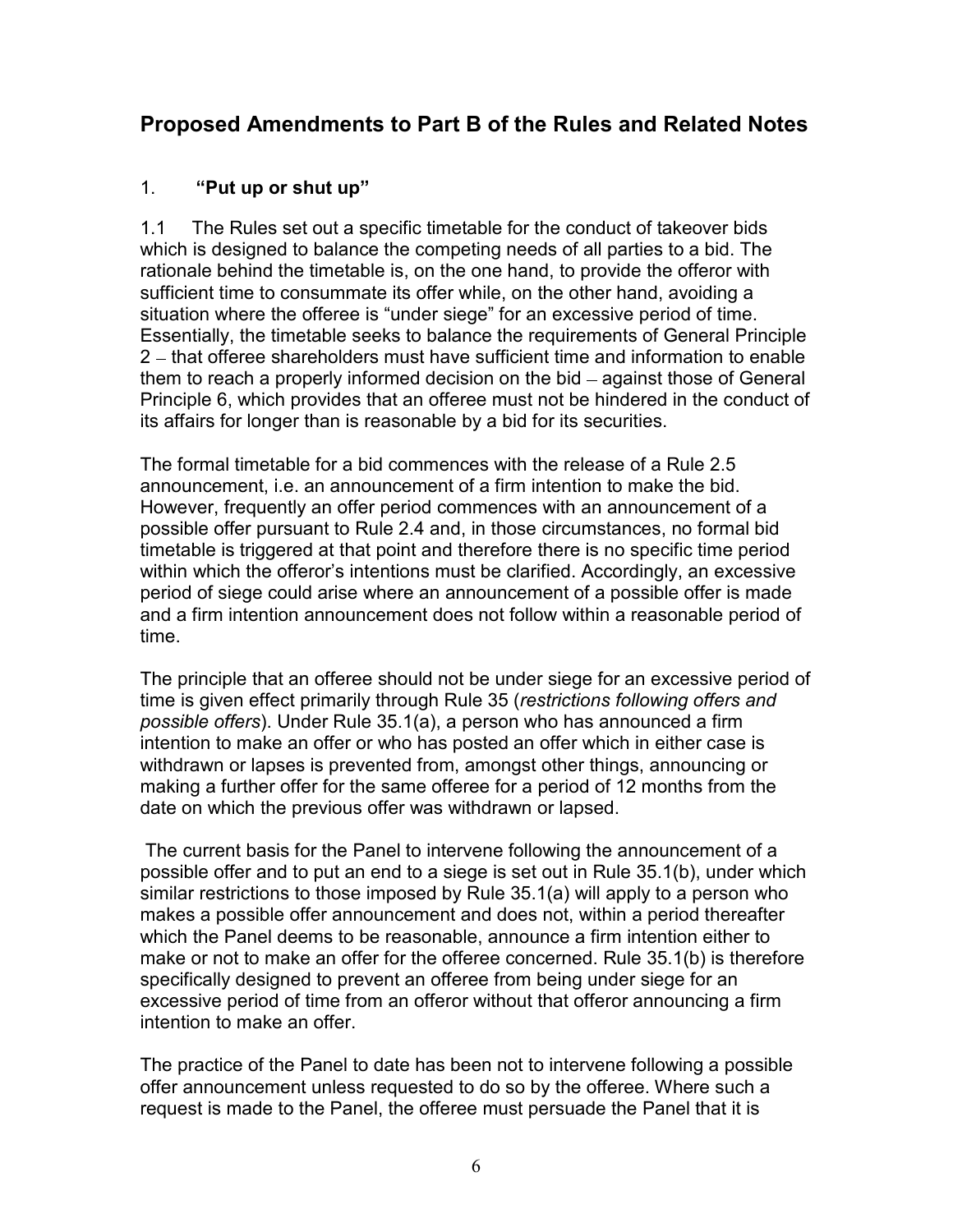appropriate to establish a deadline by which the offeror must clarify its intentions. The Panel will then determine what is a reasonable time for the offeror either to announce a firm intention to make an offer pursuant to Rule 2.5 or to make a statement that it does not intend to make an offer. If the offeror announces that it does not intend to make an offer for the offeree, Rule 2.8 will prohibit that offeror from making such an offer for a period of 12 months from the date of that announcement, except with Panel consent, thus ensuring that the offeree is not subjected to excessive siege.

The Panel believes that, while the mechanism described above has been effective to date, it would be beneficial to extend and clarify the Rules in relation to how the mechanism operates and the restrictions and exemptions applicable in specific circumstances.

The Panel is proposing to amend Rule 2.4 so that, where an offeree board is of the view that the offeree is being hindered in the conduct of its affairs for longer than is reasonable as a result of the announcement of a possible offer for the offeree, it can request the Panel to put an end to the uncertainty by imposing a deadline by which the offeror must either announce a firm offer ("*put up*") or make a statement of intention not to make an offer ("*shut up*"). As referred to above, Rule 2.8 provides that, where a person makes a statement that he does not intend to make an offer for a relevant company, that person may not make an offer for that company within a period of 12 months thereafter, except with the consent of the Panel. The Panel is not proposing that the Rules should be amended so as to permit the Panel to intervene where the offeree board is content to tolerate the lack of a specific timetable and the uncertainty arising from this, as such intervention might not be in the interests of the offeree shareholders. However, the proposed new rules would allow the offeree board to request Panel intervention even when the offeree board is in discussions with the offeror, as those discussions may be taking place only so that the directors of the offeree board may satisfy their fiduciary duties.

It should be noted that it is proposed that the new rule would apply only in circumstances where the offeror has been publicly named. Offer periods in which the offeror is unnamed can arise where pursuant to an obligation under Rule 2.2 the offeree releases a Rule 2.4 announcement. If a put-up or shut-up deadline is subsequently issued by the Panel to such an offeror, the Panel would be required to identify the offeror in the announcement of the put-up or shut-up deadline. The Panel feels that this would be inappropriate. On the other hand, it would clearly make no sense for the Panel to issue a put-up or shut-up deadline which did not identify the offeror.

In circumstances where the offeror is unnamed, the offeree can end the offer period by announcing that it, or the offeror, had terminated discussions. Where the offeree had terminated discussions and the offeror wishes to pursue its interest in the offeree, the offeror would then have to make its interest known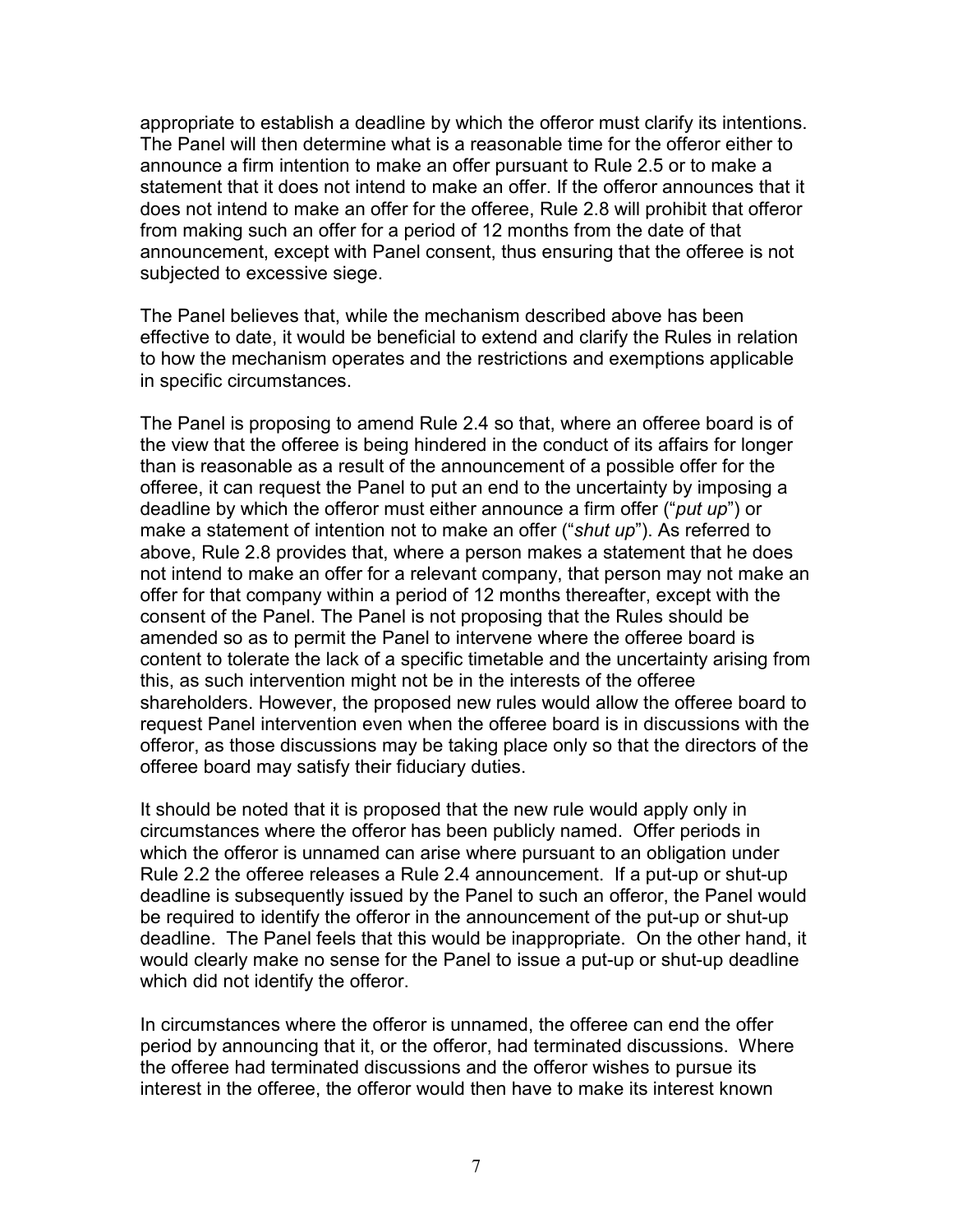publicly. At that point, the offeree would be entitled to make a put-up or shut-up request to the Panel.

It is proposed that the "put up or shut up" mechanism be incorporated in a new Rule 2.4(b) which is set out below.

### *Rule 2.4 THE ANNOUNCEMENT OF A POSSIBLE OFFER*

*"(b) At any time during an offer period following the announcement of a possible offer and before any announcement by the offeror of a firm intention to make an offer in respect of the offeree, the Panel may, if the offeror has been publicly named and the offeree so requests, impose a time limit within which the offeror shall clarify its intentions with regard to the offeree. If such a time limit is imposed, the offeror shall, before the expiry of the time limit, announce either a firm intention to make an offer in respect of the offeree pursuant to Rule 2.5 or that it does not intend to make an offer in respect of the offeree, in which latter case the announcement shall be deemed, for all purposes of Rule 2.8, to be a statement to which Rule 2.8 applies made by the offeror in relation to the offeree."* 

1.2 The Panel is proposing that the new rules be flexible as to the time restrictions imposed by the "put up or shut up" mechanism, as it is of the view that it would be appropriate to consider the circumstances of each case and to balance the interests of the offeree against those of its shareholders in order to determine the appropriate deadline. It is also envisaged that an extension of the time limit imposed by the Panel would normally be granted only if the board of the offeree approves. This reflects current Panel practice. Furthermore, there may be circumstances where it would not be appropriate for the Panel to impose a deadline, for example, where an offer has lapsed under Rule 12(b)(i) because the European Commission has initiated proceedings in respect of the transaction or has referred it to the competent authority of an EU Member State.The Panel also envisages that it would normally not make the "put up or shut up" mechanism available to an offeree in respect of an offeror who makes a possible offer announcement after a third party has made a firm intention announcement in respect of the offeree. The Panel is proposing that the above considerations should be reflected in notes on Rule 2.4, as set out below.

#### *NOTES ON RULE 2.4*

#### *"2. Period for clarification*

*The precise time limit imposed in any particular case under Rule 2.4(b) will normally be determined by reference to all the circumstances of the case, and the Panel will usually endeavour to balance the potential damage to the business of the offeree arising from the uncertainty caused by the offeror's interest against the disadvantage to the offeree's shareholders of losing the prospect of an offer.*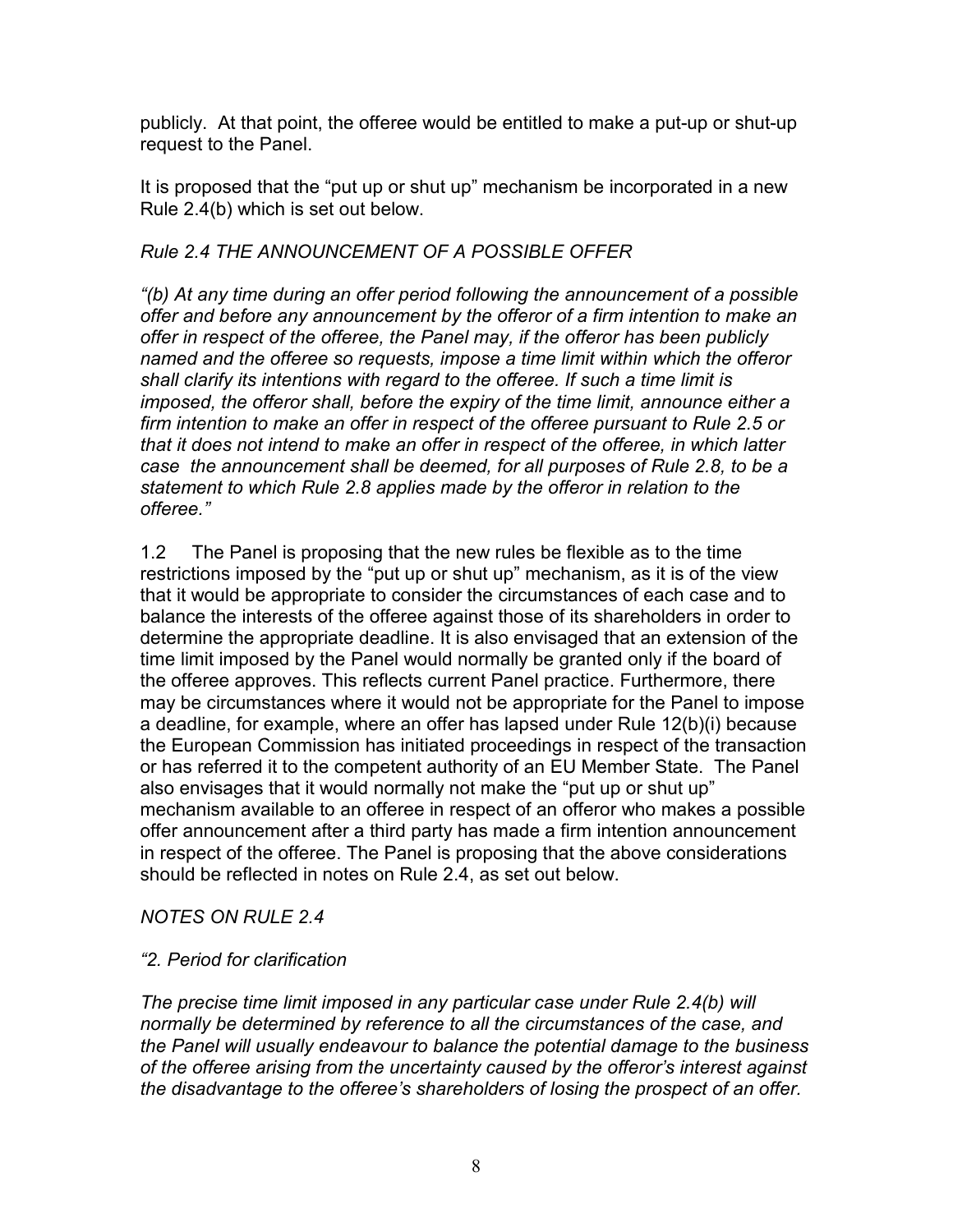#### *3. Extension of time limit*

*The Panel will normally not extend a time limit unless the offeree board approves the extension.* 

#### *4. Where time limits may not be imposed*

*The Panel would not normally impose a time limit in respect of a possible offer where an offer has lapsed under Rule 12(b)(i) because the European Commission has either initiated proceedings in respect of a concentration or referred it to a competent authority of a Member State.* 

*Nor would the Panel normally impose a time limit where, after a third party has announced a firm intention to make an offer, the potential offeror makes a statement that it is considering making a competing offer.* 

#### *See Note 2 on Rule 19.3."*

1.3 The Panel is also proposing to amend Rule 12(b) (which relates to the European Merger Regulation) to require a "put up or shut up" announcement by an offeror following the clearance of its offer by the European Commission or the competent authority of the Member State concerned where the Commission referred the transaction to that authority. This requirement will be contained in a new Rule 12(b)(iv). As guidance to an offeror that has announced its intention to make an offer should a favourable decision be made by the relevant authority, it is proposed to add a new Note 2 on that rule to the effect that the Panel will normally require such an offer to be announced within 21 days of such a decision.

The new rule will also provide that, where the transaction is prohibited by the relevant authority, the offeror will be subject to the restrictions in Rule 2.8(b) for 12 months.

A new Note 3 on the rule is proposed which will draw attention to the related provisions of Rule 35.1 as proposed to be amended.

The Panel is of the view that these amendments are appropriate as the Rules do not currently impose any timing requirement on an offeror to clarify its intentions following a clearance decision by the European Commission or the competent authority concerned. The Panel also believes that these amendments are in keeping with the proposed amendments to Rule 2.4 outlined above.

The proposed new Rule 12(b)(iv) (to be inserted after the proposed new Rule 12(b)(iii) referred to in paragraph 9.2 below) and associated new notes are set out below.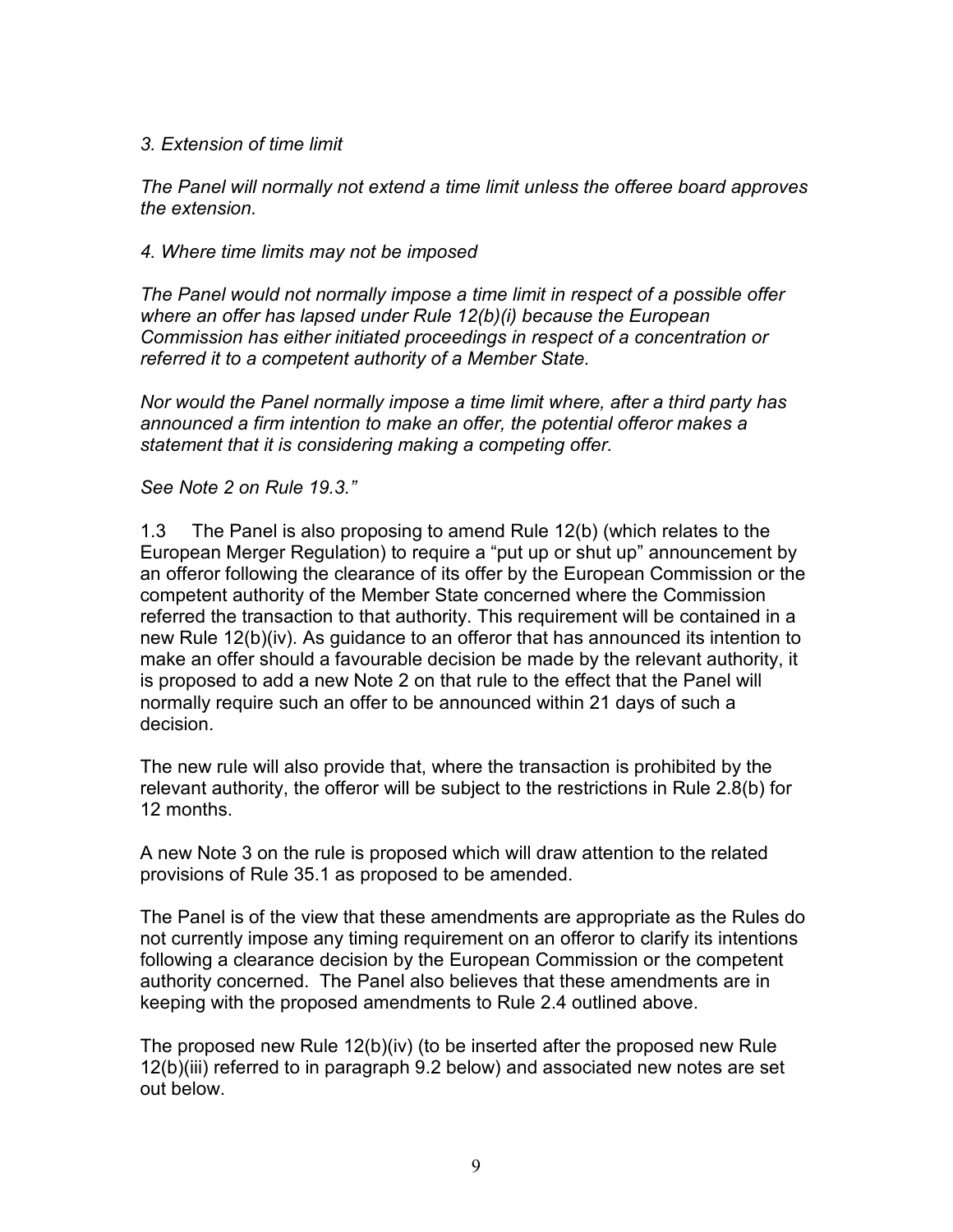#### *Rule 12(b) (EUROPEAN COMMISSION)*

#### *"(iv) Where, following the lapse of an offer pursuant to Rule 12(b)(i):*

*(1) the concentration concerned is cleared (with or without conditions or obligations attached) by a decision of the European Commission under Article 8(1) or (2) of the European Merger Regulation or (as the case may be) by a decision of the competent authority of the Member State to which the European Commission referred the concentration under Article 9(1) of that Regulation, the offeror shall immediately consult the Panel and shall, within such time limit as the Panel shall impose, announce either a firm intention to make an offer in respect of the offeree pursuant to Rule 2.5 or that it does not intend to make such an offer, in which latter case the announcement shall be deemed, for all purposes of Rule 2.8, to be a statement to which Rule 2.8 applies made by the offeror in relation to the offeree; or* 

*(2) the concentration concerned is prohibited by a decision of the European Commission under Article 8(3) of the European Merger Regulation or (as the case may be) by a decision of the competent authority of the Member State to which the European Commission referred the concentration under Article 9(1) of that Regulation, then, except with the consent of the Panel, the offeror, every other person who acted in concert with the offeror and every person who is subsequently acting in concert with the offeror or any such other person shall, in relation to the offeree, be subject to the restrictions set out in Rule 2.8(b) during the period of 12 months from the date on which the decision concerned is notified to the offeror."* 

*Notes on Rule 12(b)* 

*"2. Rule 12(b)(iv)(1)* 

*The Panel will normally require the offeror to announce its decision within 21 days after the issue of the clearance.* 

*3. Rule 12(b)(iii) and (iv)* 

*See Rule 35.1."* 

It is also proposed to add the following new Note on Rule 2.2.

*NOTES ON RULE 2.2* 

*"4. Rule 12(b)(iii) and (iv)(1)*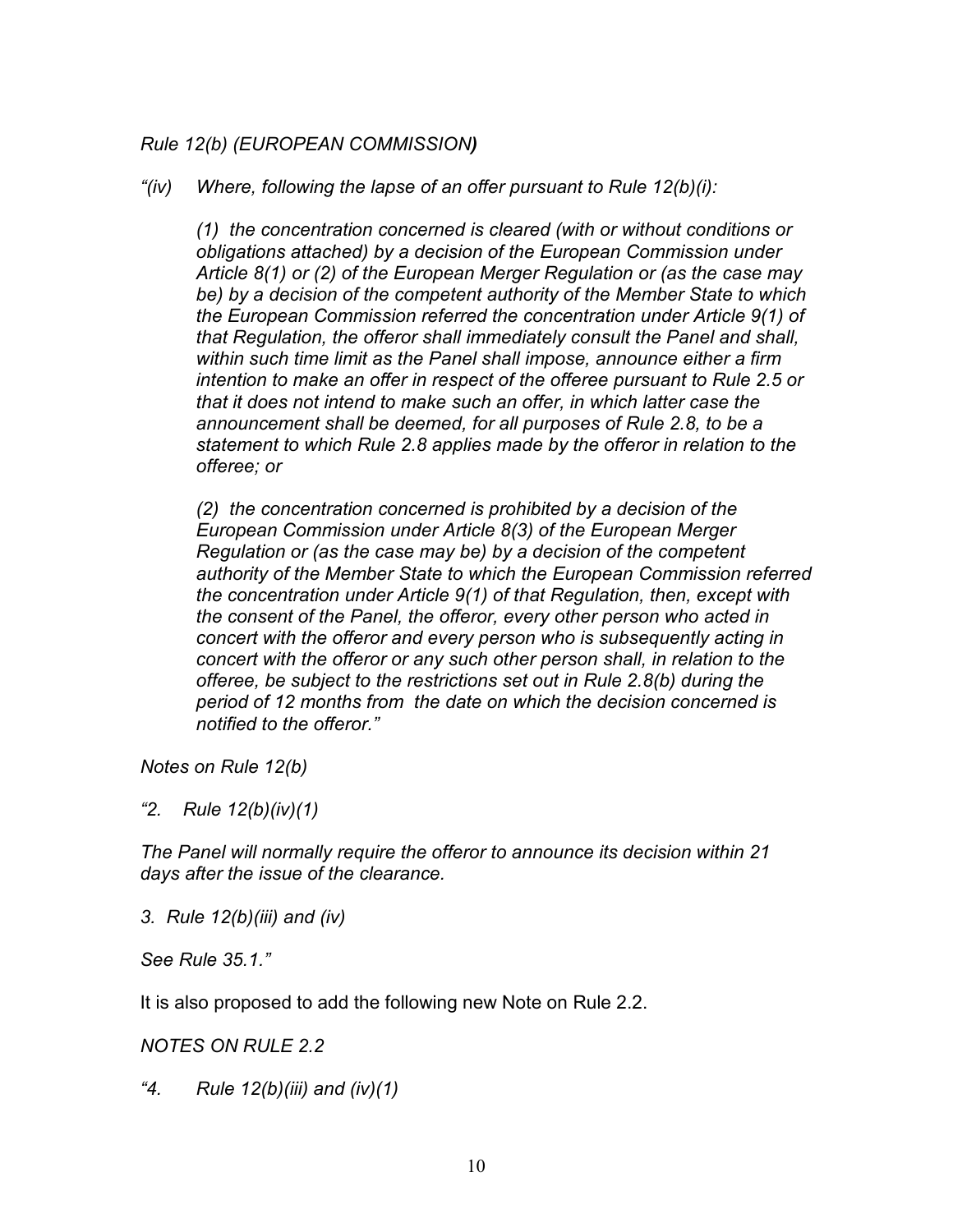*Announcements by an offeror may be required under these rules, following the lapse of an offer pursuant to Rule 12(b)(i)."* 

1.4 Should the new Rule 2.4(b) above be adopted, it would no longer be necessary for the Panel to retain the ability to impose a lock-out period under Rule 35.1(b) and, accordingly, that rule would be redundant. Therefore, the Panel is proposing that Rule 35.1(b) and Note 2 on Rule 35.1 be deleted. Rule 35.1(a) would therefore become Rule 35.1; see also paragraph 3 below.

### *35.1 DELAY OF 12 MONTHS*

*(b) If a person (in this paragraph (b) referred to as the "offeror") makes an announcement or statement concerning a relevant company (in this paragraph (b) referred to as the "offeree") which, although not amounting to an announcement of a firm intention to make such an offer, raises or confirms the possibility that an offer (not being a partial offer) in respect of the offeree may be made by the offeror, and the offeror does not, within a period which the Panel deems to be a reasonable period thereafter, announce a firm intention either to make, or not to make, such an offer, the restrictions in paragraph (a) shall apply*  to the offeror, to any person who was acting in concert with the offeror at the time *of the announcement and to any person who is subsequently acting in concert with the offeror or any such person. For this purpose, the period of 12 months referred to in paragraph (a) shall be deemed to commence from the date of expiry of that reasonable period.*

#### *NOTES ON RULE 35.1*

#### *2. Non-firm announcements*

*Rule 35.1(b) applies irrespective of the precise wording of the announcement and the reason it was made. For example, it is relevant in the case of an announcement that a person is considering his options if, in all the circumstances, those options may reasonably be understood to include the making of an offer. However, the Panel will normally apply this provision only if it is persuaded by the offeree that the damage to its business from the uncertainty outweighs the disadvantage to its shareholders of losing the prospect of an offer. The question as to what is a reasonable time has to be determined by reference to all the circumstances of the case; the stage which the offeror's preparations had reached at the time the announcement was made is likely to be relevant. See also Rule 2.8 in relation to statements by a person that he does not intend to make an offer.*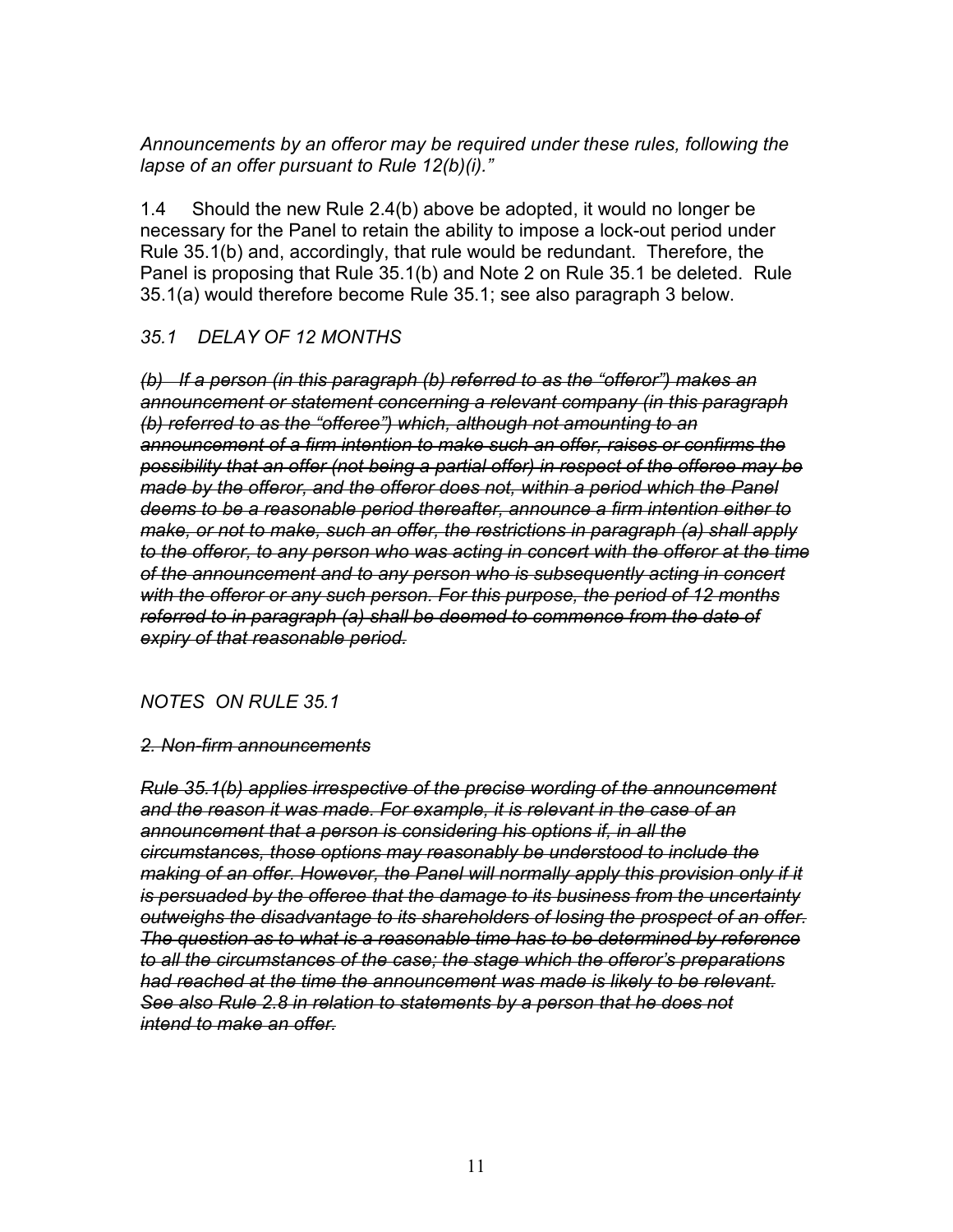#### 2. **Statements of intention not to make an offer – Rule 2.8**

2.1 Rule 2.8 sets out the consequences of a statement of intention not to make an offer for a relevant company. The rule states that a person who makes such a statement will not, except with Panel consent, be permitted to make an offer for the company concerned for a period of 12 months after making the statement. As stated above, the purpose of this lock-out is to ensure that the relevant company is not subjected to excessive siege. The lock-out also provides certainty to the market that a person who has made a statement of intention not to make an offer cannot simply change his mind and return shortly afterwards with a bid for the company concerned.

The Panel is of the view that it would be inconsistent with the rationale underpinning the proposed "put up or shut up" mechanism and Rule 2.8 if a person (an "offeror"), having made a statement of intention not to make an offer, were able, in effect, to continue the siege, for example, if it announced that it intended to make an offer for the company concerned (the "offeree") following the expiration of the 12 month period or if information about the offeror's attempts to raise financing for a future bid leaked, leading to rumour and speculation about its intentions.

Accordingly, the Panel believes that, once a Rule 2.8 statement has been made, the offeror should be required to "down tools" so far as any public promotion of its possible offer is concerned. The Panel is therefore proposing that Rule 2.8 be amended to prohibit the offeror for 12 months from (i) announcing an offer or possible offer for the offeree; (ii) acquiring any securities of the offeree if the offeror would thereby become obliged under Rule 9 to make an offer for the offeree; (iii) acquiring any securities of the offeree if the offeror holds securities conferring more than 49.95% but not more than 50% of the voting rights in the offeree; (iv) acquiring any securities of the offeree, or rights over securities of the offeree, if, following that acquisition, the securities which the offeror would hold and the securities over which the offeror would hold rights would in aggregate confer 30% or more of the voting rights in the offeree; (v) making any statement that raises or confirms the possibility that an offer might be made for the offeree; or (vi) taking any steps in connection with a possible offer for the offeree where knowledge of the possible offer might be extended beyond a very restricted number of people in the offeror and its immediate advisers*.* These prohibitions will, in the main, mirror the prohibitions proposed below to be imposed under Rule 35.1 (*restrictions following offers*) on an offeror who has made an unsuccessful offer.

2.2 The Panel is also proposing to amend Rule 2.8 so that it does not (as the existing rule does) apply only to the person who makes the statement of intention not to make an offer but applies also to persons acting in concert with that person. An amended Note 2 to Rule 2.8 will indicate, amongst other things, that, where a Rule 2.8 statement is made otherwise than following a time limit imposed under the "put up or shut up" mechanism, the Panel may grant a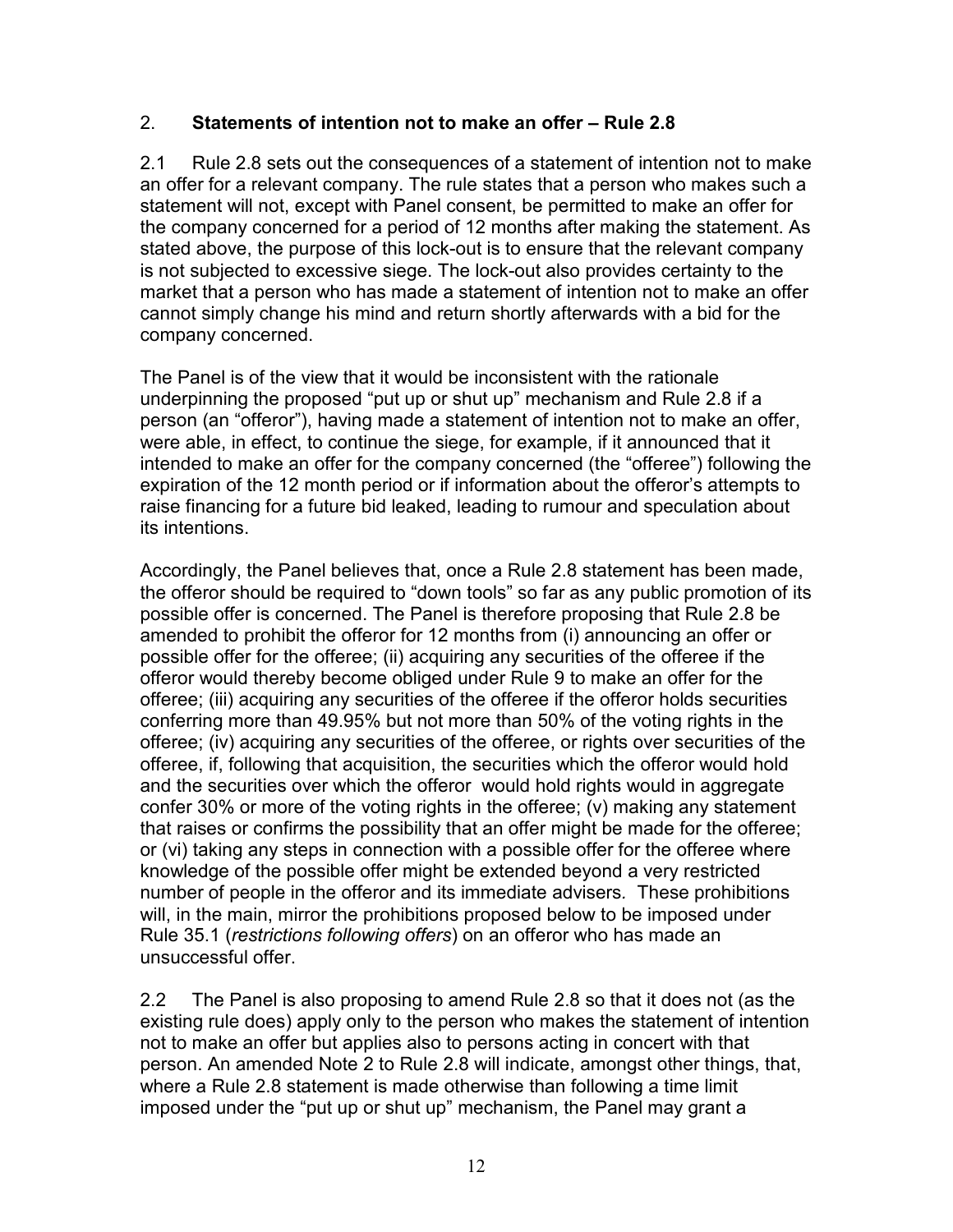derogation to a concert party if it is made clear in that statement, or at the time that statement is made, that the concert party is continuing to consider an offer for the offeree. The amended Note 2 on Rule 2.8 is discussed further in paragraph 2.4 below.

2.3 The current Rule 2.8 has a very narrow application in that the wording of the rule is such that only those statements that clearly state that the offeror does not intend to make an offer can be regarded as statements falling within the scope of Rule 2.8. This very narrow application means that the Panel does not have the flexibility to regard other statements, having the same effect, as statements falling within the scope of Rule 2.8. Consequently, it is the view of the Panel that Rule 2.8 should be amended to provide it with the flexibility to regard a broader range of statements as statements falling within the scope of Rule 2.8 where the Panel is satisfied that they should be so regarded. The proposed new Rule 2.8 is drafted on the basis that it will also capture statements which suggest, or raise the possibility, that the person concerned will not make an offer. However, it is proposed that in such circumstances the Panel might alternatively require that person to make an announcement withdrawing the statement or otherwise clarifying his intentions.

2.4 The current Rule 2.8 is silent in relation to the inclusion in a statement of intention not to make an offer of a reference to events which, if they occur, would permit that person to set aside the statement and the resulting prohibition. Having considered this matter, the Panel is of the view, having regard to the likely nature of such events, that Panel consent should be required before any Rule 2.8 statement can be set aside. The Panel is therefore proposing that the amended Rule 2.8 would expressly prohibit the making of a Rule 2.8 statement that refers to any event that would purportedly enable the offeror to set aside the statement.

It is proposed to amend Note 2 on Rule 2.8 to set out circumstances in which a Panel derogation from Rule 2.8 might be granted. The note would set out circumstances in which the Panel might consider granting a derogation where a Rule 2.8 statement had been made following a time limit imposed under the "put up or shut up" regime or pursuant to Rule 12(b)(iv)(1) and, separately, where a statement had been made voluntarily. In the former case, the Panel may consider granting a derogation to permit reservations in Rule 2.8 statements where a new offer is to be made with the agreement of the offeree board, where an offer is announced by a third party or where an announcement is made by the offeree of a "whitewash" proposal or of a reverse takeover transaction. As the "put up or shut up" regime is based on the siege principle, the Panel is of the opinion that this approach is appropriate.

In the case of a voluntary Rule 2.8 statement, the amended Note 2 would refer to factors that the Panel might take into account when considering whether to grant a derogation. These would replicate the contents of the existing Note 2 but also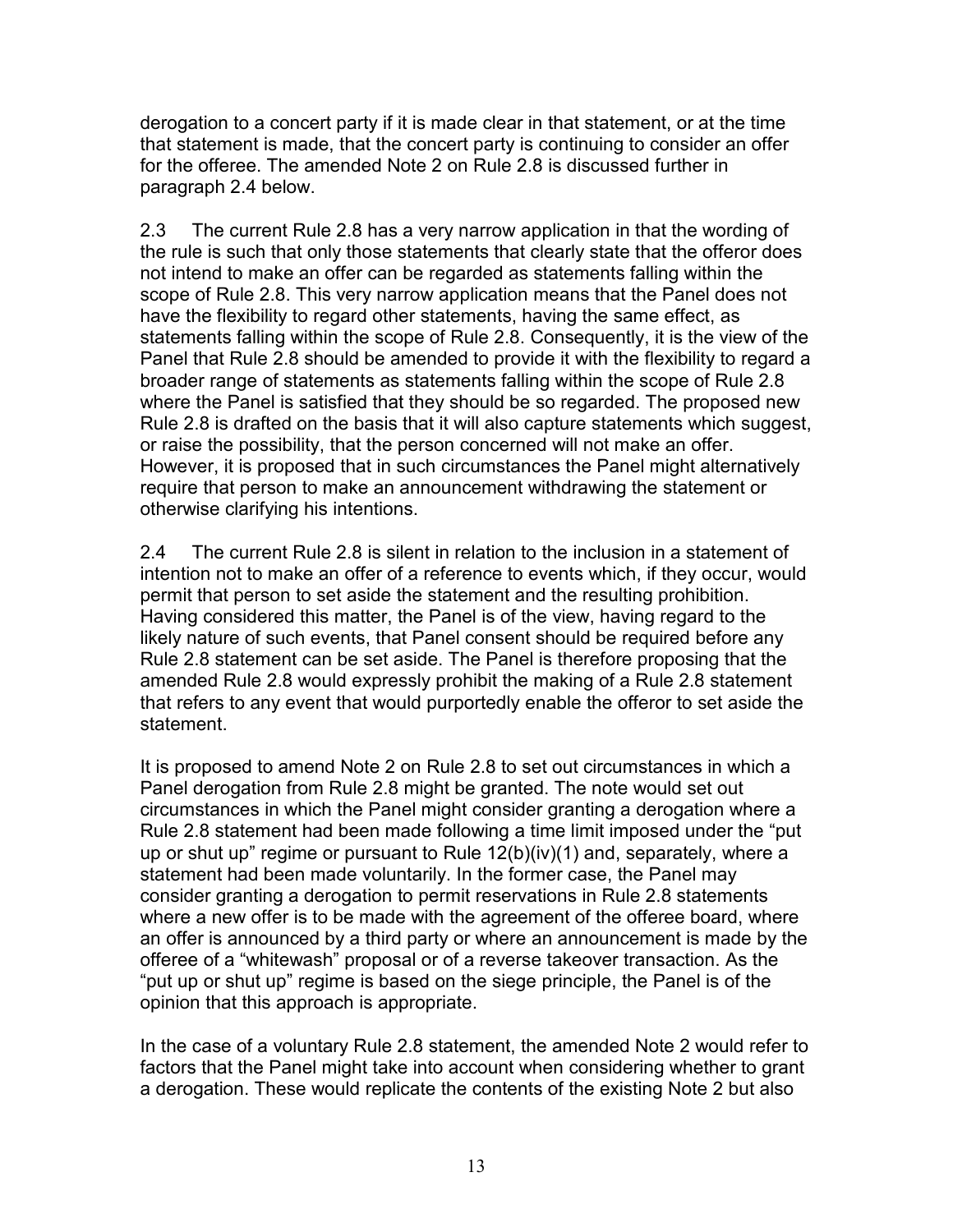include an additional circumstance to address the fact that Rule 2.8, as proposed to be amended, will be extended to include concert parties of the offeror, as referred to in paragraph 2.2 above.

2.5 The Panel is also proposing to include a new Note 3 on media reports, which will give guidance on the Panel's consideration not only of the Rule 2.8 statement but also of the reporting of that statement. This may be useful to parties and their advisers when drafting, releasing and commenting on such statements.

2.6 The Panel is not proposing to amend the 12 month lock-out period in Rule 2.8.

The proposed new Rule 2.8, which replaces the existing Rule 2.8, and associated new notes are set out below.

#### *"2.8 STATEMENTS OF INTENTION NOT TO MAKE AN OFFER (a)(i) A person who makes a statement that, or to the effect that, he or she does not intend to make an offer in respect of a relevant company ("a statement to which Rule 2.8 applies") shall make the statement as clear and unambiguous as possible. Except with the consent of the Panel, such a statement shall not specify any event as an event the occurrence of which would purportedly entitle the person making the statement to set aside the statement.*

*(ii) Where a person makes a statement that in the opinion of the Panel suggests, or raises the possibility, that he or she will not or may not make an offer in respect of a relevant company, the Panel may, if it considers it to be appropriate in the circumstances to do so (including after communicating with such person where in the opinion of the Panel that would be useful and practicable):*

- *(1) determine that such statement shall be deemed, for all purposes of Rule 2.8, to be a statement to which Rule 2.8 applies made by such person in relation to the relevant company on the date on which the Panel notifies him or her of that determination; or*
- *(2) require such person to make an announcement withdrawing the statement or otherwise clarifying his or her intentions in respect of the relevant company concerned in a manner approved by the Panel.*

*(b) Except with the consent of the Panel, where a person makes a statement to which Rule 2.8 applies, neither the person who made the statement, nor any other person who acted in concert with him or her at that time, nor any person who is subsequently acting in concert with the person who made the statement or any such other person (all such persons being collectively referred to in this rule as the "persons affected"), may within the period of 12 months from the date of the statement:*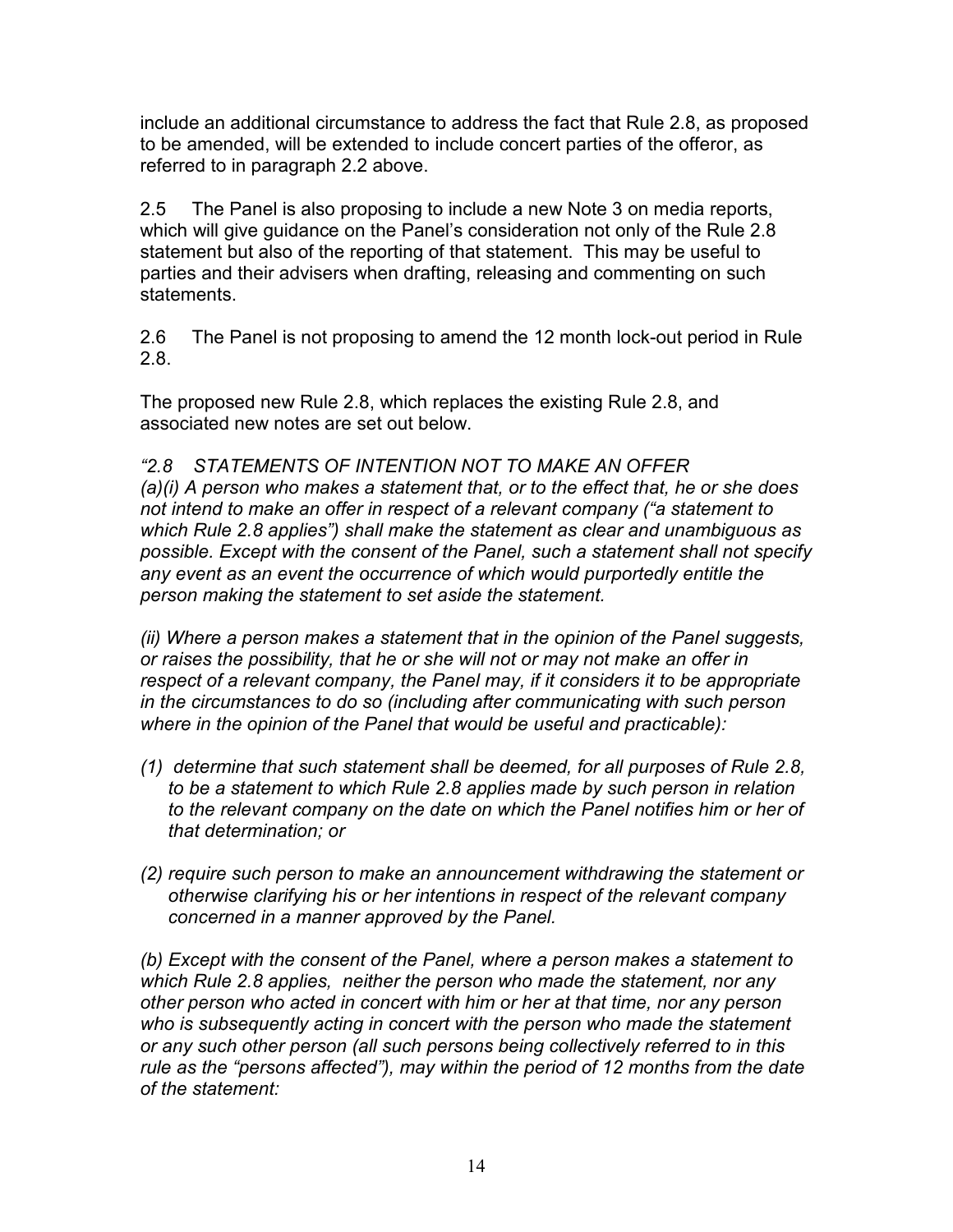*(i) announce an offer or possible offer or make an offer in respect of the relevant company concerned;* 

*(ii) acquire any securities of the relevant company if any of the persons affected would thereby become obliged under Rule 9 to make an offer in respect of the relevant company;* 

*(iii) acquire any securities of the relevant company if the persons affected or any of them hold securities conferring in the aggregate more than 49.95% but not more than 50% of the voting rights in the relevant company; or* 

*(iv) acquire any securities of the relevant company, or rights over securities of the relevant company, if, following that acquisition, the securities of the relevant company which the persons affected or any of them would hold and the securities of the relevant company over which the persons affected or any of them would hold rights would in aggregate confer 30% or more of the voting rights in the relevant company;* 

*(v) make any statement that raises or confirms the possibility that an offer might be made in respect of the relevant company; or* 

*(vi) take any steps in connection with a possible offer in respect of the relevant company where knowledge of the possible offer might be extended beyond a very restricted number of people in the offeror and its immediate advisers."* 

2.8 STATEMENTS OF INTENTION NOT TO MAKE AN OFFER

Except with the consent of the Panel, a person who makes a statement that he or she does not intend to make an offer in respect of a relevant company shall not make an offer in respect of that company within 12 months thereafter. Such statement shall be as clear and unambiguous as possible.

*NOTES ON RULE 2.8* 

*"2. When derogations may be considered* 

*(a) Where pursuant to Rule 2.4(b) or Rule 12(b)(iv)(1) an announcement made by a person is deemed to be a statement to which Rule 2.8 applies, the circumstances in which the Panel may consider granting a derogation in respect of the 12 month period in Rule 2.8(b) include where:*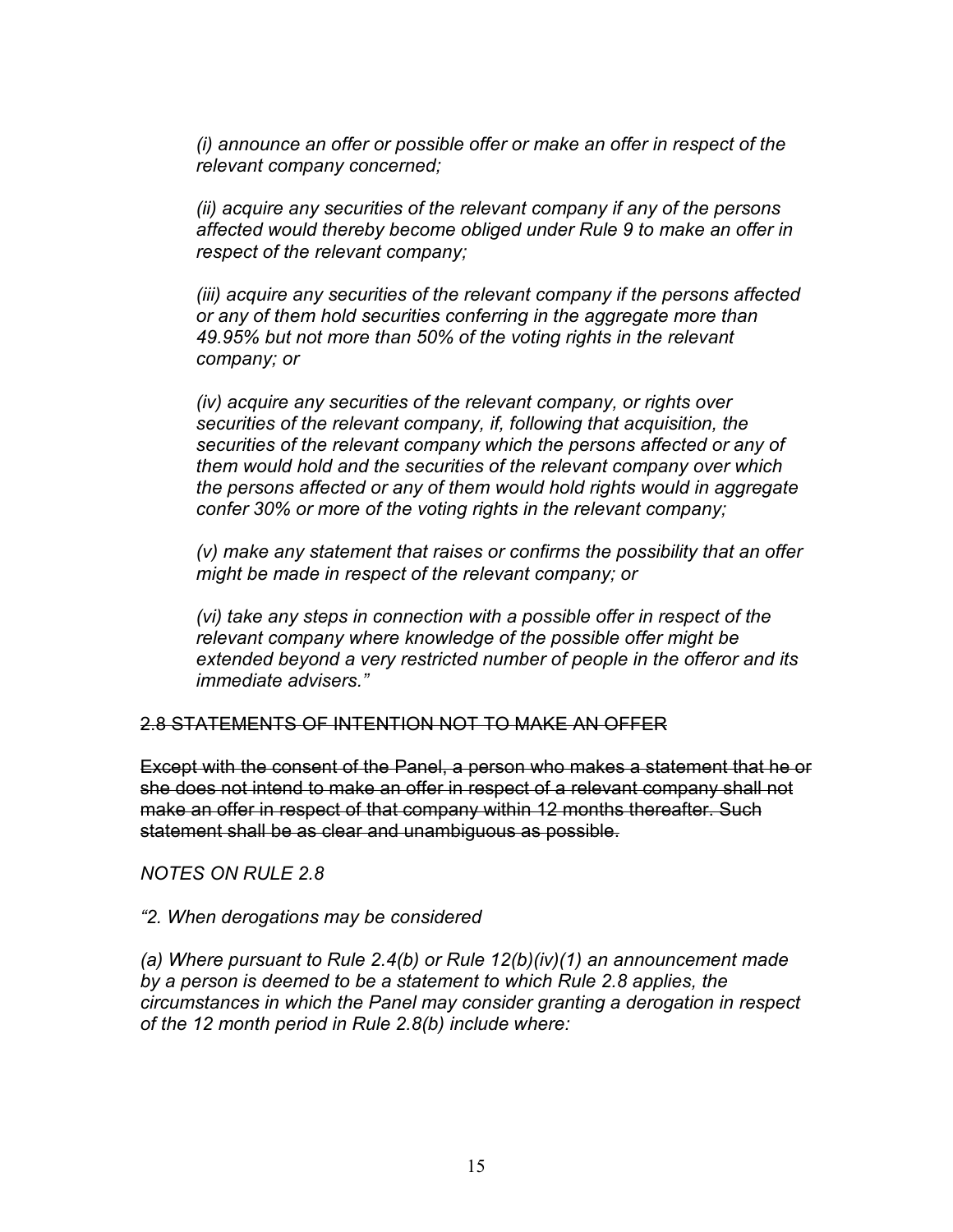*(i) a new offer is to be made by the person who made the statement in respect of the relevant company concerned with the agreement or recommendation of its board; or* 

*(ii) an offer is announced by a third party in respect of the relevant company; or* 

*(iii) an announcement is made by the relevant company of a "whitewash" proposal (see Note 1 of the Notes on Possible Waivers of and Derogations from Rule 9 and the Whitewash Guidance Note) or of a reverse takeover transaction (see definition in Rule 2.1(a) of Part A of the Rules and Rule 40).* 

*The above criteria may also be relevant to the Panel's consideration of a request for a derogation permitting reservations in a statement to which Rule 2.8 applies.*

*(b) Where a statement to which Rule 2.8 applies is made otherwise than in the circumstances specified in paragraph (a), the Panel, in considering whether to grant a derogation in respect of the 12 month period in Rule 2.8(b), may take into account, amongst other factors, whether the original statement was made with due care and after proper consideration of all relevant circumstances and has not misled shareholders or the market. The circumstances in which the Panel may consider granting a derogation include the following:* 

*(i) where a significant amount of time has elapsed ;* 

*(ii) where a material change of circumstance has occurred, sufficient in the opinion of the Panel to justify the person changing his or her intention; or* 

*(iii) if the derogation is sought by a person acting in concert with the person who made the statement, where it was made clear in the statement, or at the time the statement is made, that the person acting in concert was continuing to consider making an offer for the relevant company."* 

#### *2. Change of intention*

*In considering whether a person who has announced that he or she does not*  intend to make an offer will be permitted to make such an offer, the Panel will *take into account whether the original announcement was made with due care, after proper consideration of all relevant circumstances, and has not misled shareholders or the market. This means that a change of intention may be permitted if, for example, a significant amount of time has elapsed or a material change of circumstance has occurred sufficient in the opinion of the Panel to justify the person changing his or her intention.*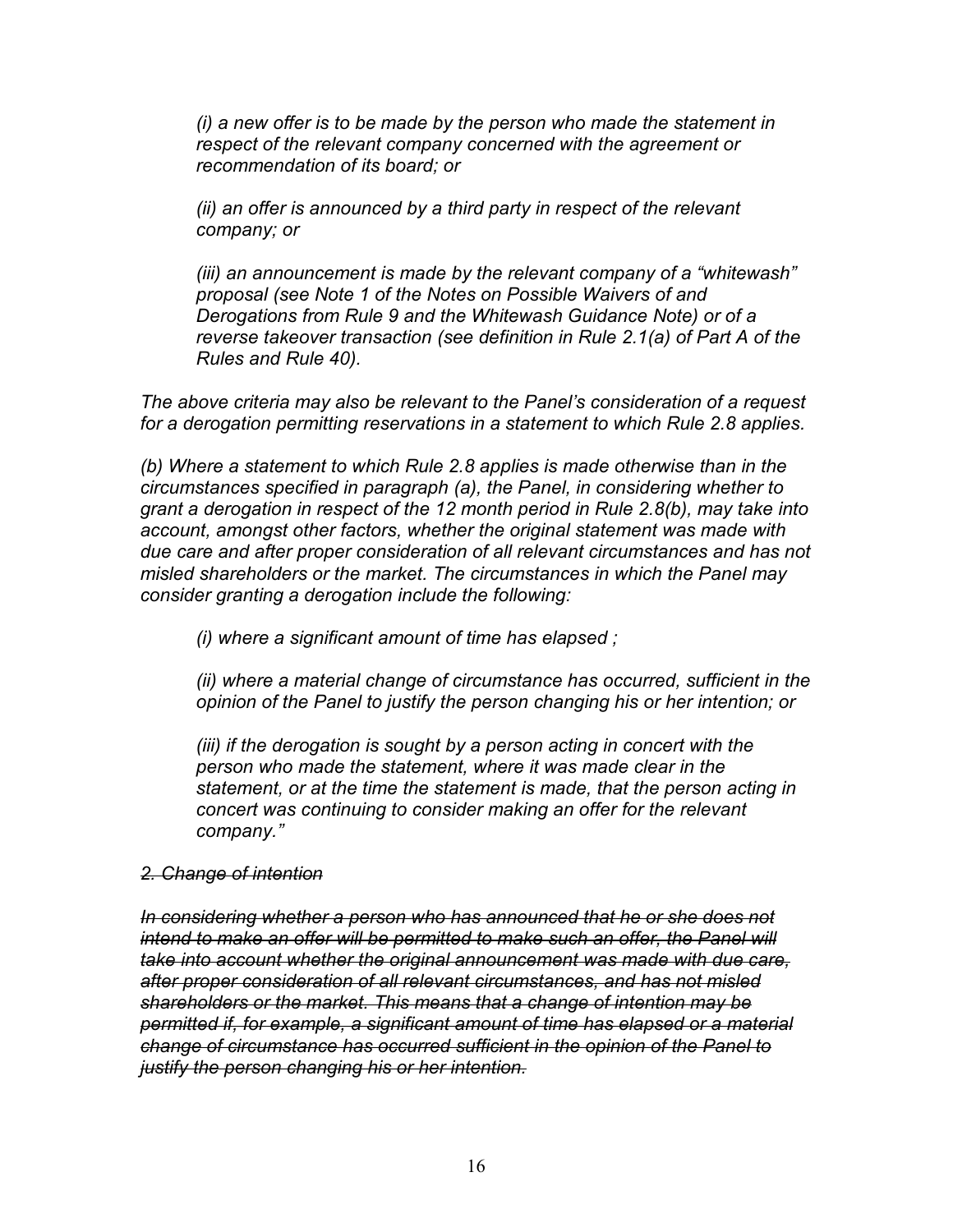#### *"3. Media reports*

*When considering the application of this Rule, the Panel will take into account not only the statement itself but the manner of any subsequent public reporting of it. Advisers should therefore ensure that directors and officials of companies are warned that they must consider carefully the implications of Rule 2.8, particularly when giving interviews to, or taking part in discussions with, the media. It is very difficult after publication to alter an impression given or a remark attributed to a*  particular person. Control of any possible abuse lies largely with the person being *interviewed.* 

*In appropriate circumstances, the Panel will require a statement of retraction or clarification."* 

### 3. **Restrictions following offers – Rule 35**

3.1 As stated in paragraph 1.1 above, the principle that an offeree should not be under siege for an excessive period of time is given effect primarily through Rule 35 (*restrictions following offers and possible offers*). Under Rule 35.1(a), where an offeror has announced a firm intention to make an offer or has posted an offer and, in either case, that offer is withdrawn or lapses, neither the offeror, nor any other person who acted in concert with the offeror, nor any person who following the expiry of the offer period is acting in concert with the offeror or with any such other person may within the next 12 months, amongst other things, announce or make an offer in respect of the offeree or acquire securities that would as a result oblige any of them under the Rules to make an offer for the offeree. The argument, referred to in paragraph 2.1 above, that an offeror that has made a Rule 2.8 statement should be required to "down tools" so far as any public promotion of its offer is concerned, is clearly equally valid with respect to the restrictions that should be applied under Rule 35.1(a). Consequently, the Panel is proposing that Rule 35.1(a) be amended to reflect equivalent restrictions to those proposed to be included in Rule 2.8(b).

3.2 It is also proposed to amend Rule 35.1(a) so that some of the additional restrictions would not apply in circumstances where the offer lapses under Rule 12(b)(i) as a result of the European Commission initiating proceedings in respect of the offer or referring it to a competent authority of a Member State and the offeror is continuing to seek clearance with a view to making a new offer subsequently. Were the particular restrictions to continue to apply in these circumstances, the offeror would be unable to continue to seek the necessary clearance. A further proposed amendment is that Rule 35.1(a) should cease to apply to an offeror who has made a firm intention announcement in accordance with Rule 12(b)(iv)(1) and to an offeror who has become subject to the restrictions in Rule 2.8(b); in the latter case the offeror will have become bound by restrictions similar to those imposed by Rule 35.1(a).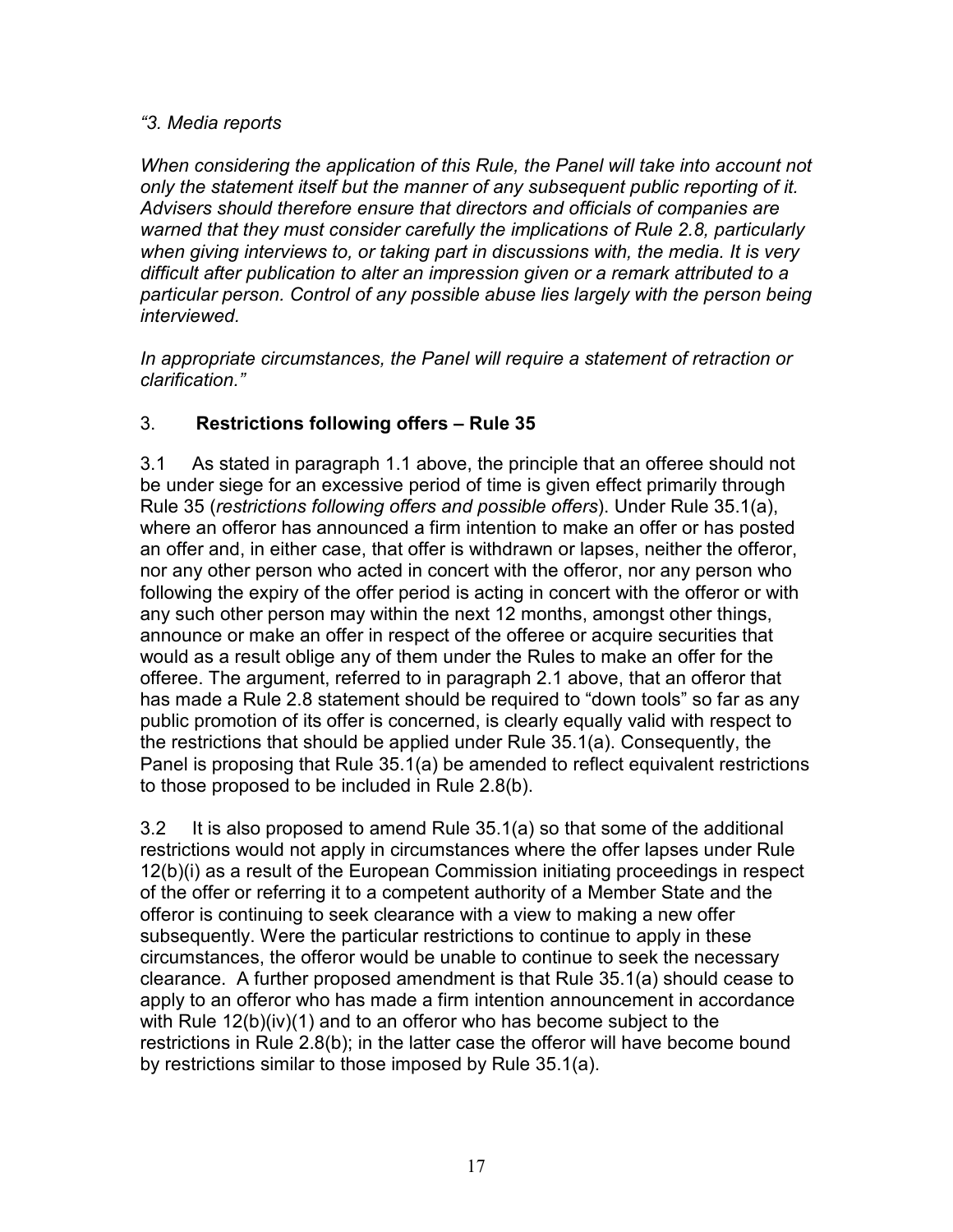It is proposed to delete paragraph (a)(iii) in the Note on Rule 35.1(a) as it will be rendered redundant by the adoption of the new Rule 12(b)(iv).

3.3 As a result of the proposed deletion of Rule 35.1(b), referred to in paragraph 1.4 above, Rule 35.1(a) will become Rule 35.1. Rule 35 will no longer apply to possible offers and consequently the title to the rule will be amended to remove the reference to "possible offers".

3.4 The Panel has also considered whether it would be appropriate to apply any other restriction on an offeror following a lapsed offer. Specifically, the Panel has considered whether there should be any dealing restriction on an offeror and its concert parties where its offer has been one of two or more competing offers and has lapsed.

A competing offeror might enjoy a tactical advantage if it decided not to revise its existing offer on Day 46 but to allow it to lapse on a day prior to Day 60, with the intention of acquiring offeree securities in the market at above the competing offeror's offer price and thereby frustrating that offer. Such a course of action might also result in a confused signal being sent to the market.

Currently under the Rules, a competing offeror will normally not be permitted by Rule 32.1(a) (*offer open for 14 days after revision*) to acquire offeree securities at above its offer price after Day 46. However, there is currently nothing in the Rules to prevent an offeror whose offer has lapsed from acquiring offeree securities at any price (provided they do not trigger a Rule 9 offer obligation).

Consequently, the Panel is proposing to introduce a new Rule 35.3 which will prohibit an offeror, and any person acting in concert with it, from acquiring securities of the offeree on more favourable terms than those made available under its lapsed offer until the competing offer or, as the case may be, each of the competing offers has either lapsed or become unconditional in all respects.

The proposed amended Rule 35.1 (currently numbered Rule 35.1(a)), with amendments underlined and amended note, and the proposed new Rule 35.3 are set out below.

*RULE 35. RESTRICTIONS FOLLOWING OFFERS AND POSSIBLE OFFERS* 

### *"35.1 DELAY OF 12 MONTHS*

*Except with the consent of the Panel or as provided in Rule 9.3 or in this Rule, if an offeror has announced a firm intention to make or has despatched an offer (not being a partial offer) and that offer has been withdrawn or has lapsed, neither the offeror, nor any other person who acted in concert with the offeror as respects the offer, nor any person who following the expiry of the offer period is acting in concert with the offeror or any such other person (all such persons*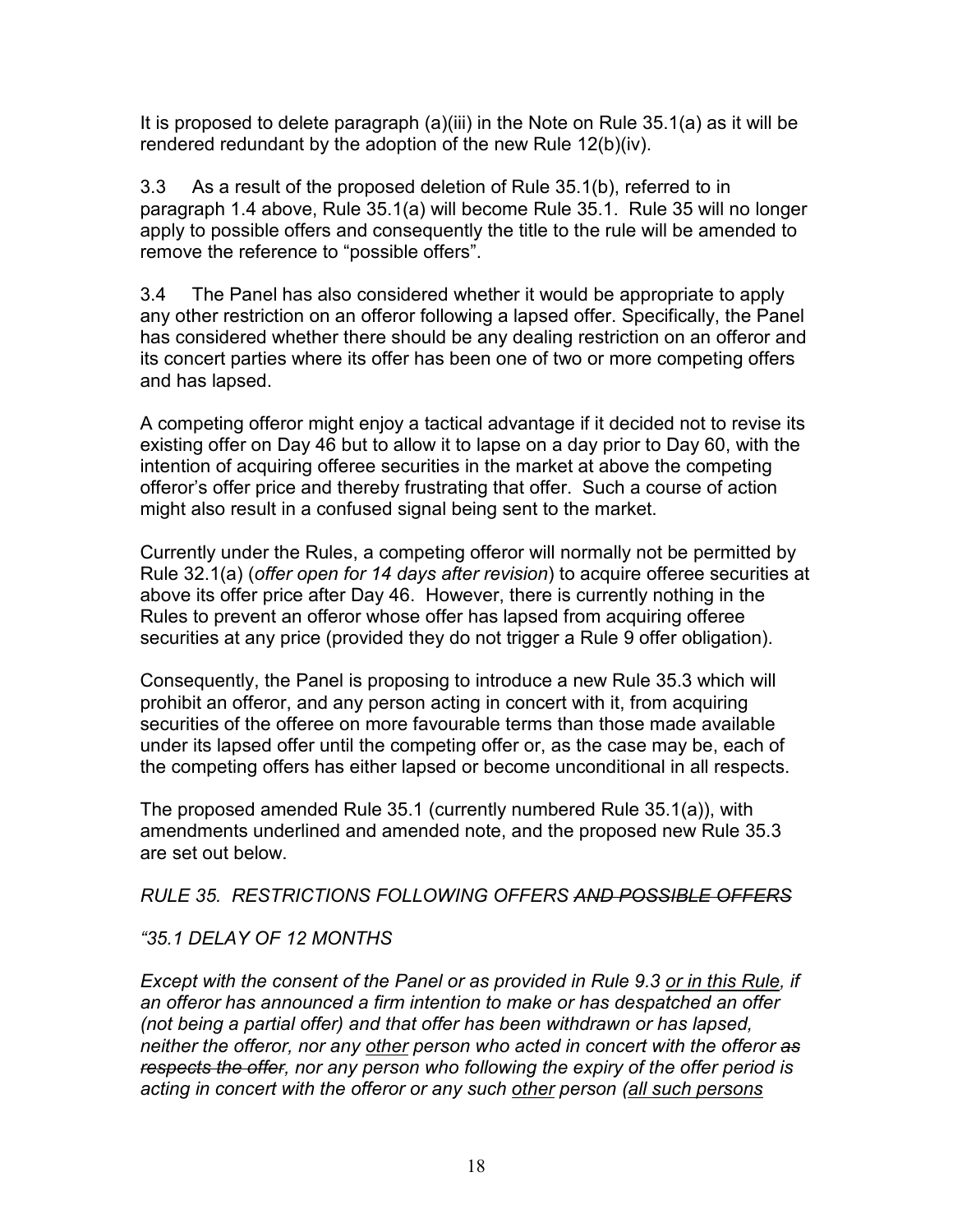*being collectively referred to in this rule as the "persons affected"), may, within the 12 months after the date on which such offer is withdrawn or lapses, either:* 

*(a) announce an offer or possible offer or make an offer in respect of the offeree; or*

*(b) acquire any securities of the offeree if the offeror or any of the foregoing persons any of the persons affected would thereby become obliged under Rule 9 to make an offer in respect of the offeree; or* 

*(c) acquire any securities of the offeree if the offeror and any of the foregoing persons the persons affected or any of them hold securities conferring in the aggregate more than 49.95% but not more than 50% of the voting rights in the offeree; or* 

*(d) acquire any securities of the offeree, or rights over securities of the offeree, if, following that acquisition, the securities of the offeree which the persons affected or any of them would hold and the securities of the offeree over which the persons affected or any of them would hold rights would in aggregate confer 30% or more of the voting rights in the offeree; or*

*(e) make any statement that raises or confirms the possibility that an offer might be made in respect of the offeree; or*

*(f) take any steps in connection with a possible offer in respect of the offeree where knowledge of the possible offer might be extended beyond a very restricted number of people in the offeror and its immediate advisers;*

*provided that:*

- *(i) the restrictions in Rule 35.1(a),(e) and (f) shall not apply in circumstances where the offer has lapsed pursuant to Rule 12(b)(i) and the offeror is continuing to seek clearance from the authority concerned with a view subsequently to making a new offer; and*
- *(ii) the restrictions in Rule 35.1 shall not apply to an offeror following its making a Rule 2.5 announcement pursuant to Rule 12(b)(iv)(1) nor to a person who becomes subject to the restrictions in Rule 2.8(b)."*

*"35.3 RESTRICTIONS ON DEALINGS BY A COMPETING OFFEROR WHOSE OFFER HAS LAPSED*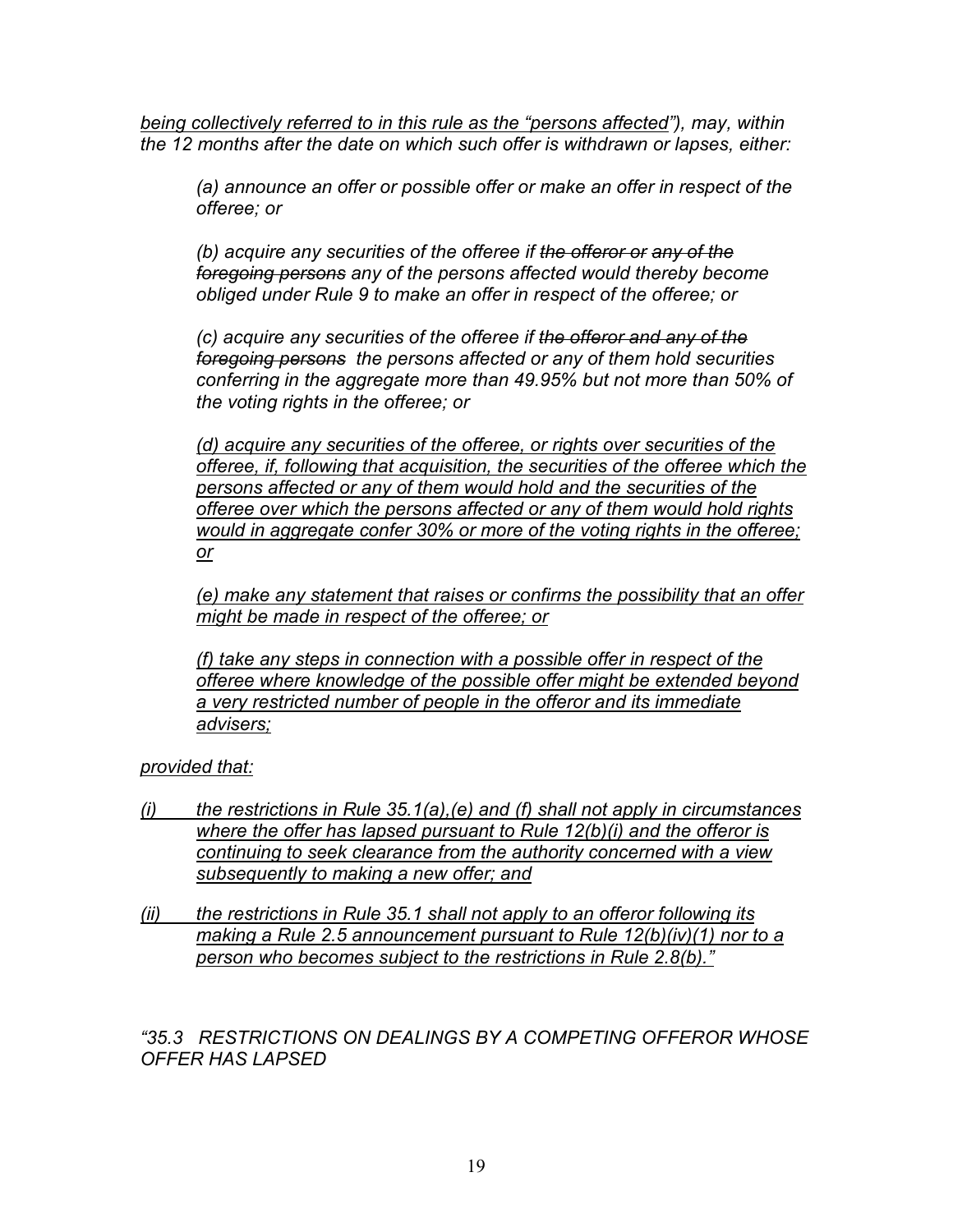*Except with the consent of the Panel, where an offer has been one of two or more competing offers and has lapsed, neither that offeror, nor any person acting in concert with that offeror, may acquire any securities of the offeree on terms more favourable than those made available under the lapsed offer until the other competing offer or, as the case may be, each of the other competing offers has either become unconditional in all respects or has itself lapsed. For that purpose, the value of the lapsed offer shall be calculated as at the day on which it lapsed."* 

#### *"NOTES ON RULE 35.1*

- 1. *When derogations may be granted*
- (a) ………………………..
- (iii) a previous voluntary offer lapsed in accordance with Rule 12(b) and the new offer follows the issuing of a decision either by the European Commission under Article 8(2) of the European Merger Regulation or (as the case may be) by the competent authority of the relevant Member State to which the European Commission referred the offer under Article 9 of that Regulation. Any such offer should normally be announced within 21 days after the issue of such decision; or

(iii)(iv) ………………………….."

### 4. **Terms of a possible offer – Rule 2.4**

4.1 When an offer is in contemplation, it is often the case that an announcement is made by an offeror that raises or confirms the possibility that an offer may be made but does not amount to the announcement of a firm intention to make an offer. Frequently, a possible offer announcement of this kind will be made in order to comply with Rule 2.2 *("when an announcement is required"*). Rule 2.4 states that, until a firm intention to make an offer has been announced, a brief announcement that talks are taking place which may or may not lead to an offer will satisfy the requirements of Rule 2.2 unless there are special circumstances requiring a more detailed announcement. Neither Rule 2.4 nor any other Rule expressly sets out what precise information should or should not be included in an announcement of a possible offer. While, in the main, Rule 2.4 announcements are brief and do not contain any material information in relation to the terms of any offer that might be made, some offerors will wish to include details on the terms of the possible offer in such announcements.

The Panel is of the view that offerors should be permitted to include in Rule 2.4 announcements material information relating to their offers as, from the perspective of offeree shareholders and the market generally, more information about a possible offer is preferable to less information. This view is based on the premise that any such information is capable of being relied upon by offeree shareholders and the market generally. The Panel is of the view that, in order to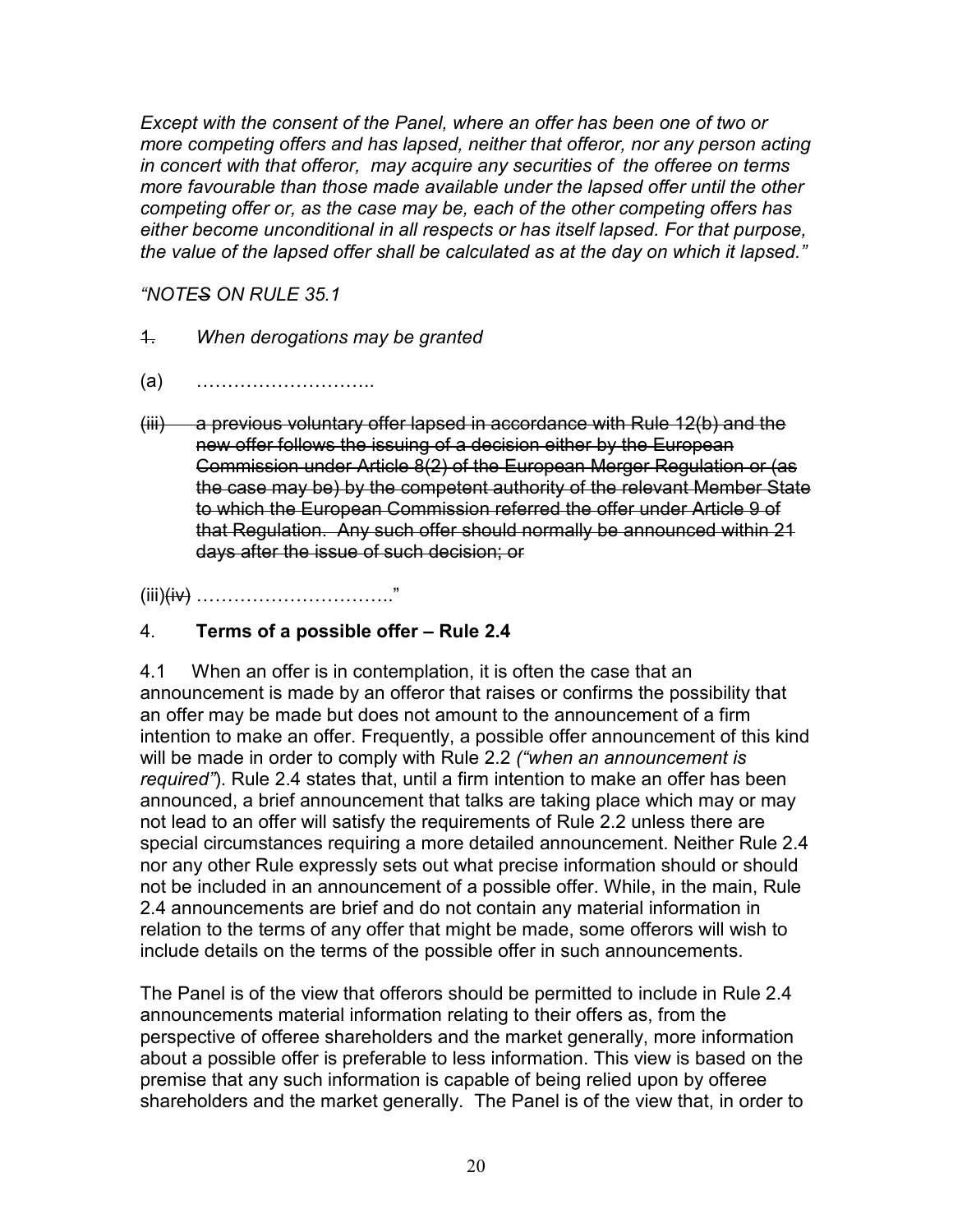ensure that such information is capable of being relied upon, the Rules should prescribe the extent to which an offeror will be bound by the information contained in its Rule 2.4 announcement. Currently, the Rules are silent in this regard.

4.2 The Panel is proposing that a new Rule 2.4(c) be introduced to ensure that when an offer is made its terms are consistent with any public statements made by or on behalf of the offeror prior to its Rule 2.5 firm intention announcement, including any terms referred to in a possible offer announcement. The rule will require an offeror to seek Panel consent to make a Rule 2.4 announcement if the terms on which an offer might be made are to be included in such an announcement. The new rule will also provide that, except with Panel consent, an offeror that makes a statement that refers to the terms of its possible offer will be bound by that statement unless, if incorrect, it is withdrawn immediately or unless the offeror has reserved the right to set aside the terms if a specified event occurs and that event actually occurs. As regards any such reservations, the rule will require that they are clear and unambiguous and not dependent upon the subjective judgments of the offeror directors. This would, for example, prevent an offeror from stating that the terms of the offer would be improved if due diligence were satisfactory (although, as indicated in paragraph 5.2.1 below**,**  an offeror may, with Panel consent, include due diligence as a pre-condition in a possible offer announcement).

4.3 Rule 2.4(c) will contain some detailed provisions with regard to the effect of prior statements made in relation to the value of an offer. Except with Panel consent or where there has occurred an event specified in a reservation in the statement, essentially the offeror will not be permitted to make an offer at a lower price or on terms less favourable than those referred to in the statement. An offeror would be permitted to make an offer on more favourable terms provided it had not made an irrevocable "no increase" statement.

4.4 The restrictions imposed under the new rule will bind the potential offeror for the period during which the offeree is in an "offer period" and for a further three months thereafter. Where an offeror has made a statement of intention not to make a bid and the offeree remains in an offer period, the restrictions will apply for 3 months following the making of that statement.

4.5 The rule will extend all restrictions imposed on a potential offeror to its concert parties and to any person who is subsequently acting in concert with the offeror or those concert parties.

4.6 As regards statements by offerees, it is proposed to add a Note 6 to Rule 2.4 which will state that, where an offeree makes a possible offer announcement that includes terms on which an offer may be made, it must make clear whether it is being made with the approval of the offeror. Where it is being made with such approval, the statement will bind the offeror in the manner set out above.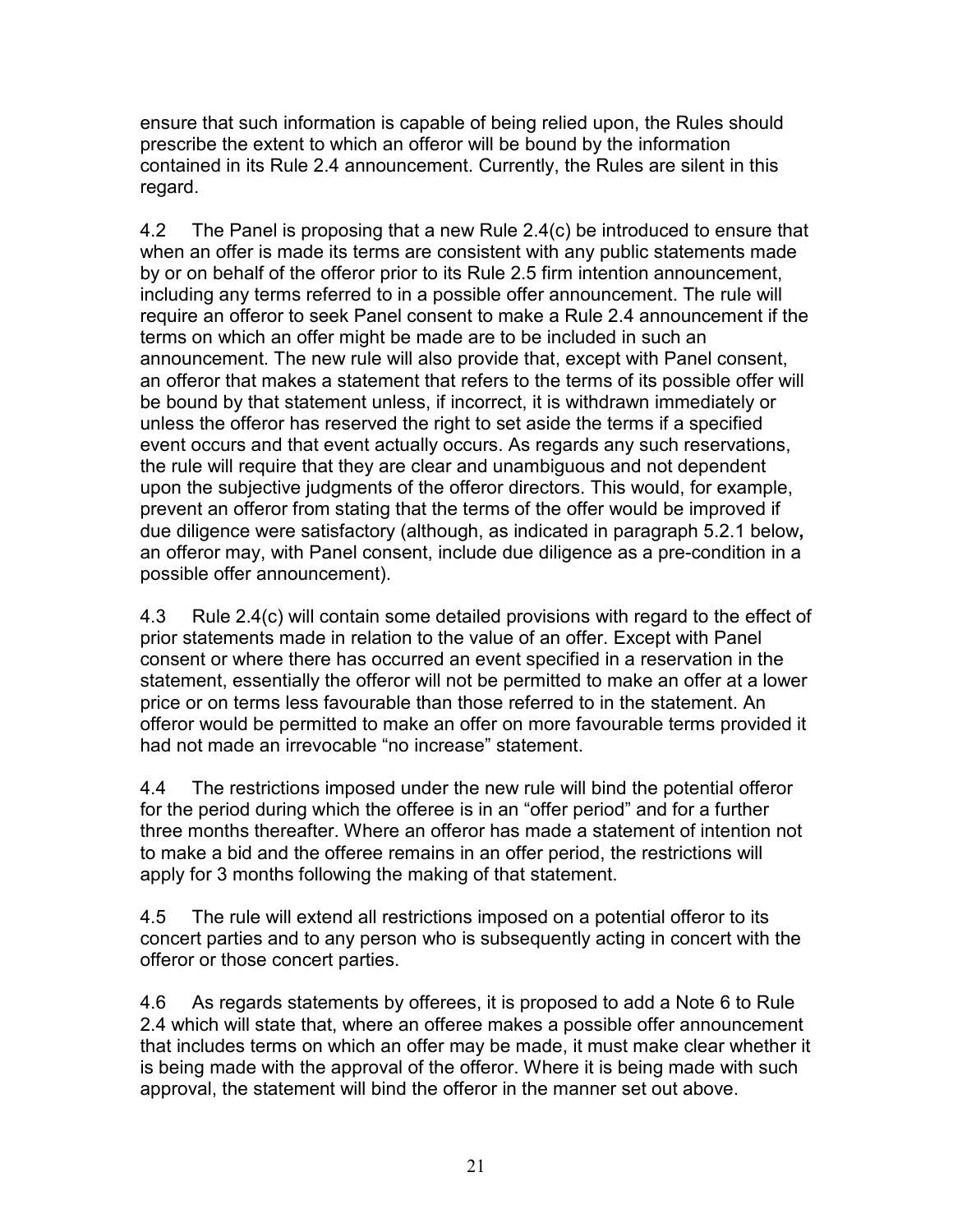The proposed new Rule 2.4(c) and the associated new notes are set out below.

### *2.4 THE ANNOUNCEMENT OF A POSSIBLE OFFER*

*"(c) (i) Until he or she has notified a relevant company of his or her firm intention to make an offer in respect of that company, a person shall not without the consent of the Panel make a public statement (in this Rule 2.4(c) a "Rule 2.4(c)(i) statement") in relation to the terms on which an offer might be made by that person in respect of that company.* 

*(ii)(1) If any Rule 2.4(c)(i) statement is published by an offeror or on its behalf by any of its directors, officers or advisers prior to any such notification having been made by the offeror and, if incorrect, is not immediately withdrawn, the offeror shall be bound by the statement if it subsequently makes an offer in respect of the offeree, unless the Panel consents otherwise or unless the offeror has reserved (in Rule 2.4(c) a "reservation") in that statement the right to set aside the statement on terms specified therein if circumstances specified therein occur, those circumstances have occurred and the offeror has exercised that right.* 

*(2) Where an offeror becomes so bound by a Rule 2.4(c)(i) statement, then, without prejudice to the generality of the powers of the Panel to enforce this Rule, the following provisions shall have effect:* 

*(A) where the statement concerned relates to the value of the consideration to be paid in a possible offer, any offer subsequently made by the offeror in respect of the offeree shall be made for a consideration having the same or a higher value;* 

*(B) where the statement concerned relates to the price of a possible offer or a particular exchange ratio in the case of a proposed securities exchange offer, any offer subsequently made by the offeror in respect of the offeree shall be made on the same or better terms. Where all or part of the consideration is expressed in the statement in terms of a monetary value, the offer or that element of the offer shall be made at the same or a higher monetary value. Where all or part of the consideration has been expressed in the statement in terms of a securities exchange ratio, the offer or that element of the offer shall be made on the same or an improved securities exchange ratio; and* 

*(C) where the statement concerned states that the terms of the possible offer "will not be increased" or are "final" or uses a similar expression, the offeror shall not be permitted subsequently to make an offer in respect of the offeree on better terms.*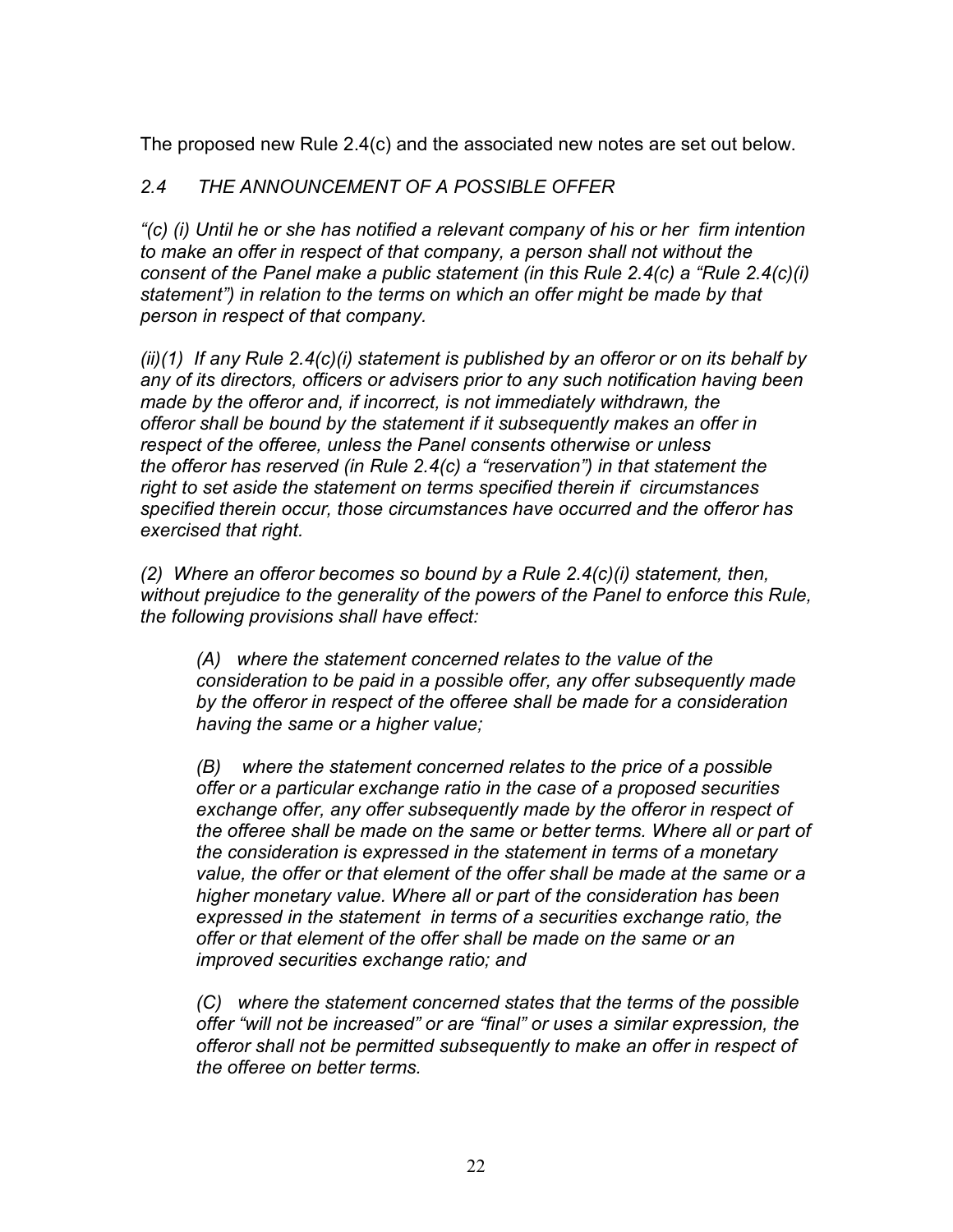*(iii) Where a Rule 2.4(c) (i) statement includes a reservation, that reservation shall be clear and unambiguous and shall not be dependent upon the subjective judgements of the directors of the offeror.* 

*(iv) The first announcement in which a Rule 2.4(c)(i) statement is made shall contain prominent reference to any reservation contained in the statement and shall set out precise details of the reservation. Each subsequent reference by the offeror to that statement shall be accompanied by a reference to the reservation.* 

*(v) Except with the consent of the Panel, the restrictions and obligations imposed by Rule 2.4(c)(ii) to (iv):* 

*(1) shall (subject to subparagraph (2) below) continue to apply until the expiry of the period of three months following the date on which the offeree ceases to be the subject of an offer period ; and* 

*(2) where an offeror has made a statement to which Rule 2.8 applies but the offeree remains thereafter the subject of an offer period, shall continue to apply until the expiry of the period of three months following the date on which that statement was made.* 

*(d) Except with the consent of the Panel, where a Rule 2.4(c)(i) statement is made by or on behalf of an offeror, the consequential restrictions imposed on the offeror by Rule 2.4(c) shall apply equally to any other person acting in concert with the offeror and to any person who is subsequently acting in concert with the offeror or any such other person. "* 

*NOTES ON RULE 2.4* 

*"5. Approximate value* 

*The Panel would not normally give consent to the making of a statement that indicates the approximate price or value at which the offeror is considering* making an offer in respect of the offeree. An announcement by the offeror that it *is considering making an offer "at a substantial premium" or "at or around" a stated price is unlikely to be acceptable, whereas a statement that the offeror is considering making an offer within a range of stated prices would normally be acceptable.* 

### *6. Statements by the offeree*

*Every statement made by the offeree in relation to the terms on which an offer might be made should also make clear whether that statement is being made with the agreement or approval of the offeror. Where it is not being made with such agreement or approval, the statement should also include a prominent*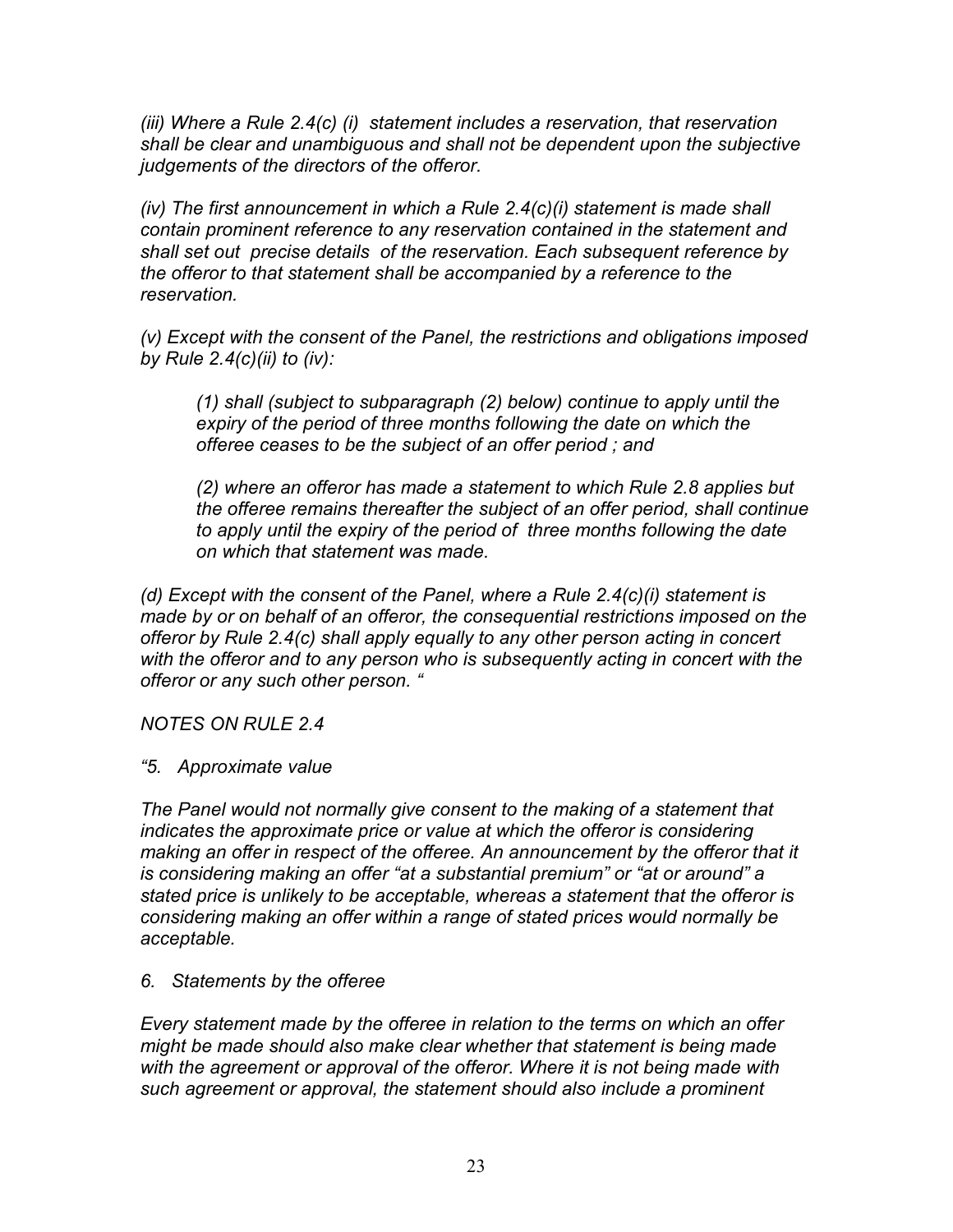*warning to the effect that there can be no certainty either that an offer will be made or as to the terms on which any offer might be made.* 

### *7. Right to vary form/mix of consideration*

*Where an offeror that has duly reserved the right to vary the form and/or mix of the consideration referred to in the statement concerned but remains bound to a specified minimum value of consideration exercises that right, the value of the consideration in any offer subsequently made by the offeror in respect of the offeree should be the same as or higher than the minimum value of the consideration specified in that statement, calculated as at the time of the announcement of the firm intention to make that offer."* 

### 5. **Pre-conditions and conditions**

5.1 Under Rule 2.3(d), an offeror is permitted to include pre-conditions (i.e. a condition that must be satisfied before the offer is made) in a Rule 2.4 (possible offer) announcement or in a Rule 2.5 (firm intention) announcement only with the consent of the Panel or where the only pre-condition relates to the receipt of irrevocable commitments. To date the Panel has been very reluctant to grant consent to pre-conditional Rule 2.5 announcements, whereas it has been prepared to grant consent to pre-conditional Rule 2.4 announcements provided, amongst other things, that it is clear from the announcement that it is a possible offer announcement and that consequently there is no certainty that an offer will be made. Apart from the prohibition in Rule 2.3(d), the Rules are silent on the acceptability of pre-conditions in offer announcements.

With regard to offer conditions, firm intention announcements typically contain a number of standard conditions that must be satisfied or waived before the offer can become unconditional in all respects. These usually relate to the level of acceptances, Competition Authority or European Commission competition clearance, other statutory or regulatory clearances and protection conditions, normally for the benefit of the offeror. Under Rule 13.1, an offer may not be subject to a condition the satisfaction of which depends solely on subjective judgments by the offeror directors or is within their control. Under Rule 13.2, an offeror may not lapse an offer on the basis that a condition involving a criterion of materiality, substance or significance has not been satisfied unless the offeror has consulted the Panel and the Panel is satisfied that in the prevailing circumstances it would be reasonable to invoke the relevant condition. Rule 13 is silent in relation to an offeree invoking offer conditions.

The Panel is of the view that the Rules should be amended so as to regulate more fully the use of conditions and pre-conditions and the circumstances in which they can be invoked.

5.2 With regard to pre-conditions, the Panel is proposing that the Rules draw a clear distinction between their use in Rule 2.4 announcements and their use in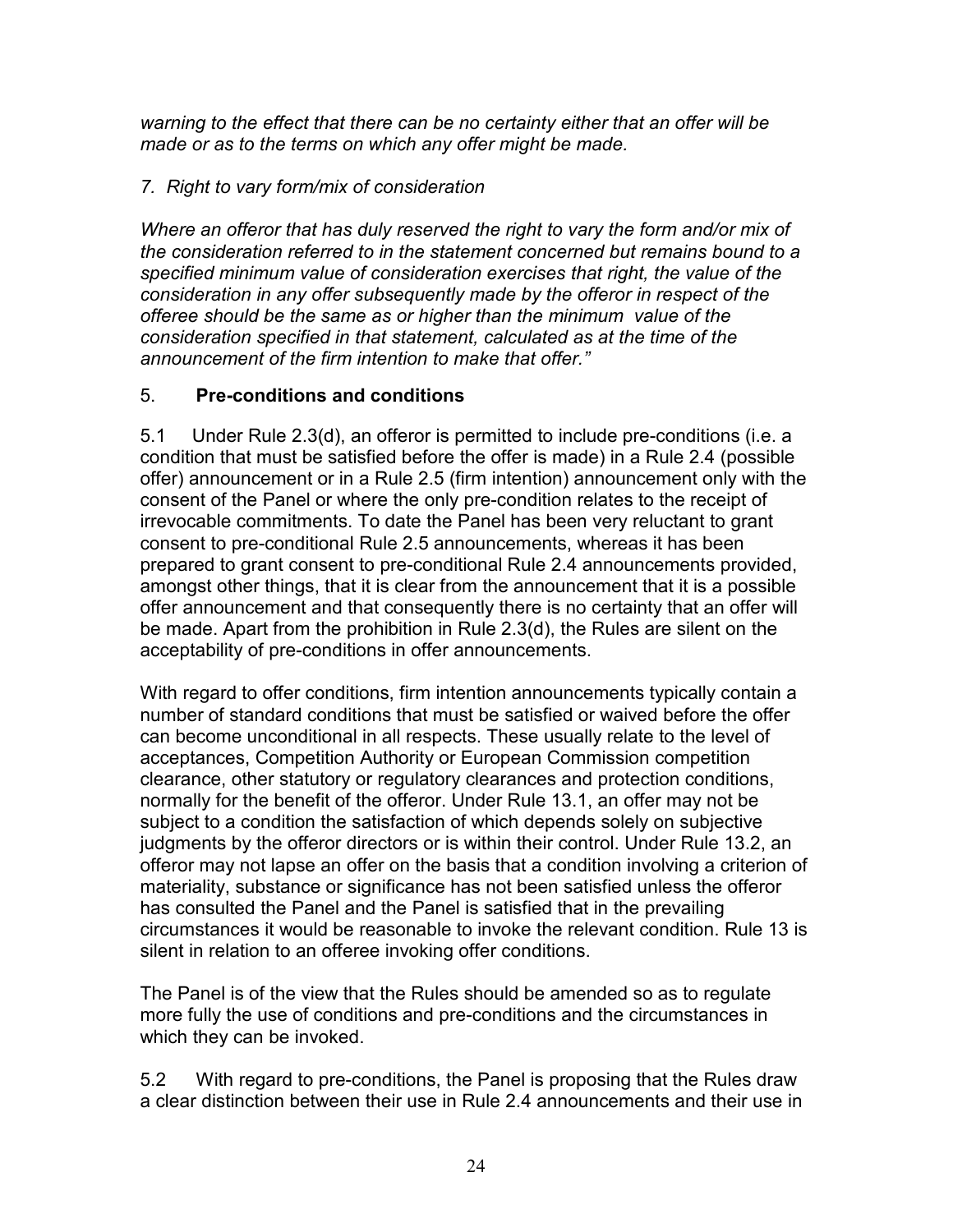Rule 2.5 announcements, on the basis that there is a fundamental difference under the Rules between possible offer announcements and firm intention announcements and that it is therefore appropriate to treat the two circumstances differently.

5.2.1 As an announcement pursuant to Rule 2.4 is an announcement of a possible offer, the offeror is entitled to decide not to proceed with the offer at any stage, and thus the Panel believes it is reasonable and not inconsistent to allow the inclusion of pre-conditions in the case of possible offer announcements. The Panel also believes that the more information about the possible offer that is included in the announcement the better, both for the market and offeree shareholders. In addition, having regard to the nature of possible offer announcements (in which the offeror is not committed to proceeding with the offer even where all the pre-conditions have been satisfied), the Panel also considers it reasonable to allow subjective pre-conditions to be included in such announcements. However, in order to avoid a false market, it is proposed, first, that it must be made clear in every possible offer announcement whether any pre-conditions must be satisfied before an offer can be made or whether they are waivable, and, second, that the announcement must contain a warning that there can be no certainty that a firm offer will be made even if the pre-conditions are satisfied or waived. It is proposed that this matter be addressed by way of a new Note 8 on Rule 2.4.

The Panel is proposing that the current requirement under Rule 2.3(d), as outlined in paragraph 5.1 above, to seek Panel consent in certain circumstances to make a possible offer announcement remain unchanged, i.e. Panel consent will continue to be necessary where an offeror wishes to make a Rule 2.4 announcement which refers to any pre-condition, other than the receipt of irrevocable commitments, to the making of the offer. It is proposed that that part of Rule 2.3(d) relating to possible offer announcements will be transferred to a new Rule 2.4(e). The latter together with the new Note 8 on Rule 2.4 are set out below.

### *2.4 THE ANNOUNCEMENT OF A POSSIBLE OFFER*

*"(e) Except as permitted by the Rules or with the consent of the Panel or where the only pre-condition to the making of the offer is the receipt of irrevocable commitments, a person shall not include in any announcement of a possible offer under Rule 2.4 any pre-condition to the making of the offer."* 

*NOTE ON RULE 2.4* 

### *"8. Pre-conditions*

*Where the consent of the Panel is required by a person proposing to include in a Rule 2.4 announcement any pre-condition to the making of an offer, the Panel, if*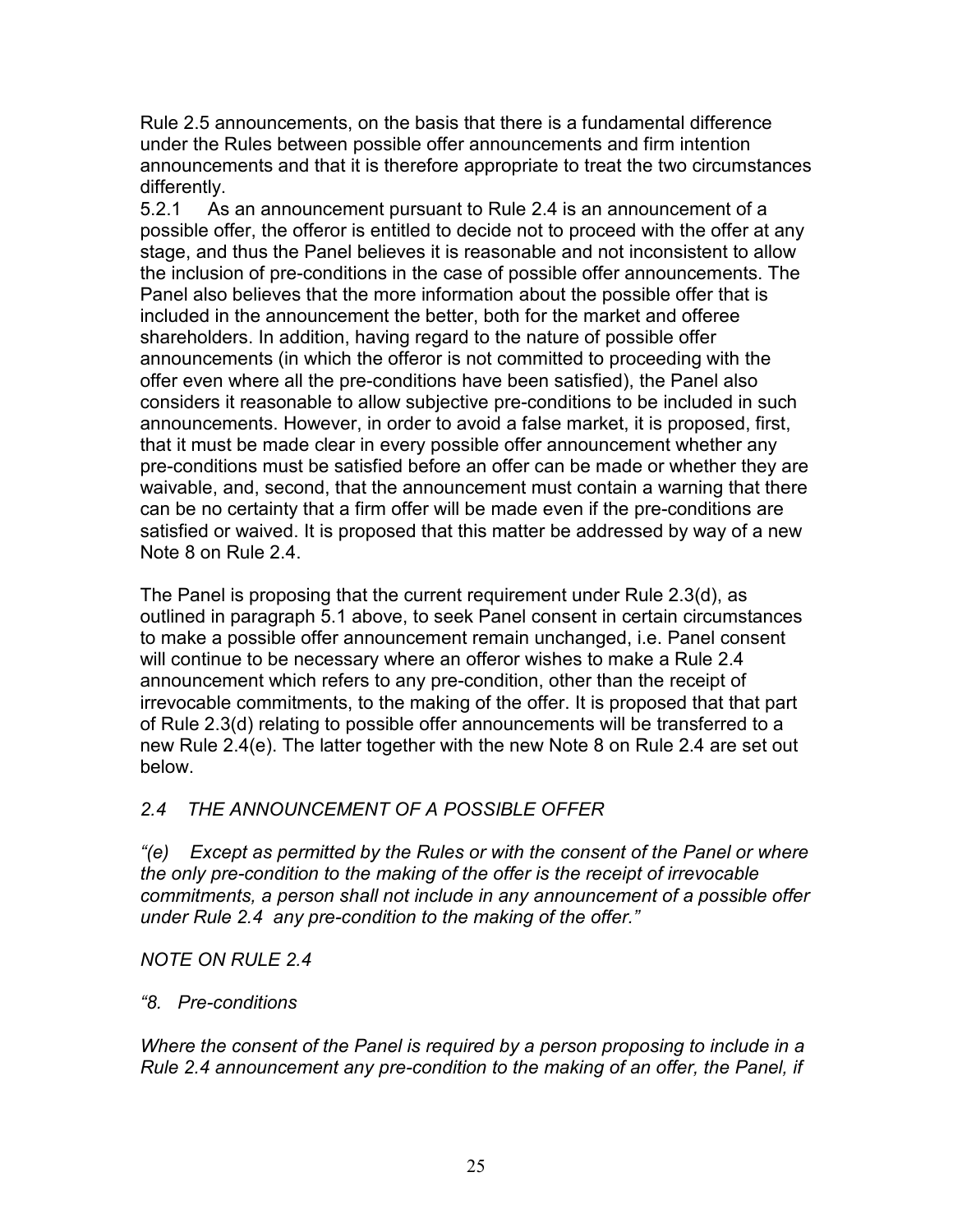*it grants consent, will normally require that any such pre-conditional possible offer announcement:* 

*(a) clearly state whether the pre-condition must be satisfied before an offer can be made or whether the pre-condition is waivable; and* 

*(b) include a prominent warning to the effect that the announcement does not amount to an announcement of a firm intention to make an offer and that, accordingly, there can be no certainty that any offer will be made even if the precondition is satisfied or waived."* 

5.2.2 The Panel believes that, in contrast, the announcement of a firm intention to make an offer pursuant to Rule 2.5 should provide certainty that the offer will proceed, and consequently that an offeror should be permitted not to proceed with its offer only in a very limited number of specified circumstances. Currently, under Rule 2.7 an offeror who has made a firm intention announcement must proceed to make the offer unless another offeror has already despatched a higher offer or the despatch of the offer is subject to the prior satisfaction of a specific condition, announced in compliance with Rule 2.3(d), and that condition has not been satisfied. It is not proposed to amend the substance of Rule 2.7. It is, however, proposed to address the issue of preconditions in firm intention announcements through the introduction of a new Rule 13.2 (*acceptability of pre-conditions*). That rule will incorporate that part of Rule 2.3(d) that relates to firm intention announcements. A note on Rule 13.2 will set out the types of pre-conditions likely to be acceptable to the Panel in Rule 2.5 announcements, namely, pre-conditions concerning:

- (a) a decision by the European Commission, under the European Merger Regulation, not to initiate proceedings in respect of the offer nor to refer it to a competent authority of a Member State;
- (b) a decision by the European Commission, under the European Merger Regulation, not to initiate such proceedings nor to make such a referral or, if there is such an initiation of proceedings or such a referral, a decision by the authority concerned to allow the offer to proceed; or
- (c) another material regulatory authorisation relating to the offer and either the offer is publicly recommended by the offeree board or the Panel is satisfied that it is not possible to get clearance within the usual offer timetable.

It is also proposed to add a new Note 4 on Rule 2.5 which will cross-refer that rule to Rule 13. As a consequence of the changes proposed in this paragraph and in paragraph 5.2.1 above, it is proposed that Rule 2.3(d) be deleted and that Rule 2.3(e) be renumbered as Rule 2.3(d). Furthermore, it is proposed to change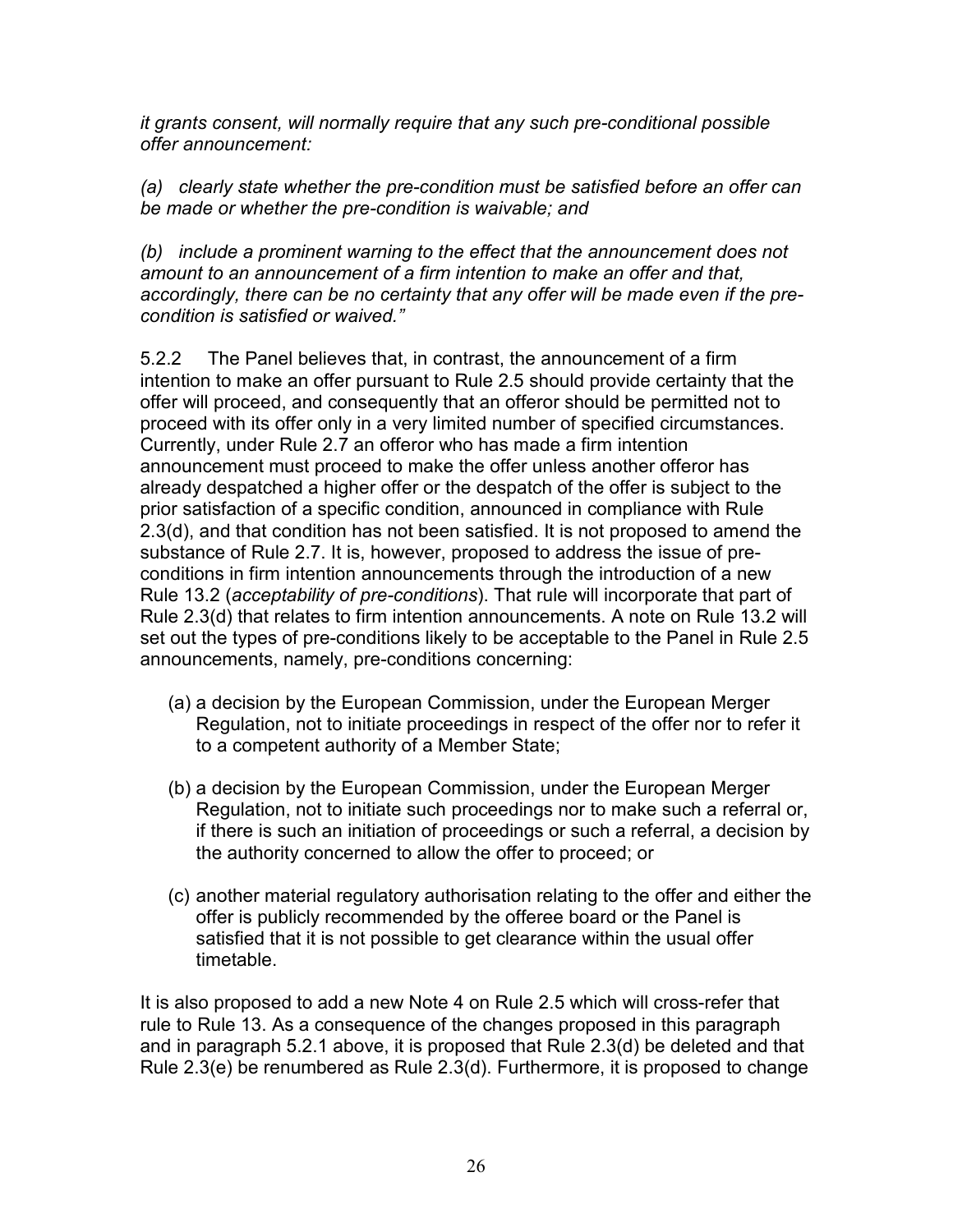the title of Rule 13 from "subjective conditions and materiality" to "pre-conditions in firm offer announcements and offer conditions".

The relevant amendments are set out below.

#### *"13.2 ACCEPTABILITY OF PRE-CONDITIONS*

*Except with the consent of the Panel or where the only pre-condition to the making of the offer is the receipt of irrevocable commitments or as otherwise permitted by the Rules, a person shall not announce pursuant to Rule 2.5 a firm intention to make an offer the making of which would be subject to any precondition."* 

*"Note on Rule 13.2* 

*The pre-conditions in respect of which the Panel may consider granting consent normally include a pre-condition that:* 

*(a) relates to a decision by the European Commission, under the European Merger Regulation, not to initiate proceedings in respect of the offer concerned nor to refer it to a competent authority of a Member State;* 

*(b) relates to a decision by the European Commission, under the European Merger Regulation, not to initiate proceedings in respect of the offer nor to refer it to a competent authority of a Member State or, if there is such an initiation of proceedings or referral, to a decision by the authority concerned to allow the offer to proceed (which decision may, in either case, be stated to be on terms acceptable to the offeror); or* 

*(c) involves another material official authorisation or regulatory clearance relating to the offer and:* 

*(i) the offer is publicly recommended by the board of the offeree; or* 

*(ii) the Panel is satisfied that it is likely to prove impossible to obtain the authorisation or clearance within the timetable laid down by the Rules.* 

*Where the Panel grants consent, it will usually, in the case of (a) or (b) above, also consent to the disapplication of Rule 13.3(a).*

*The Panel will not normally grant consent under (c) above where satisfaction of the pre-condition depends solely on subjective judgements by the directors of the offeror or of the offeree or is within their control.* 

*See Note 4 on Rule 2.5.*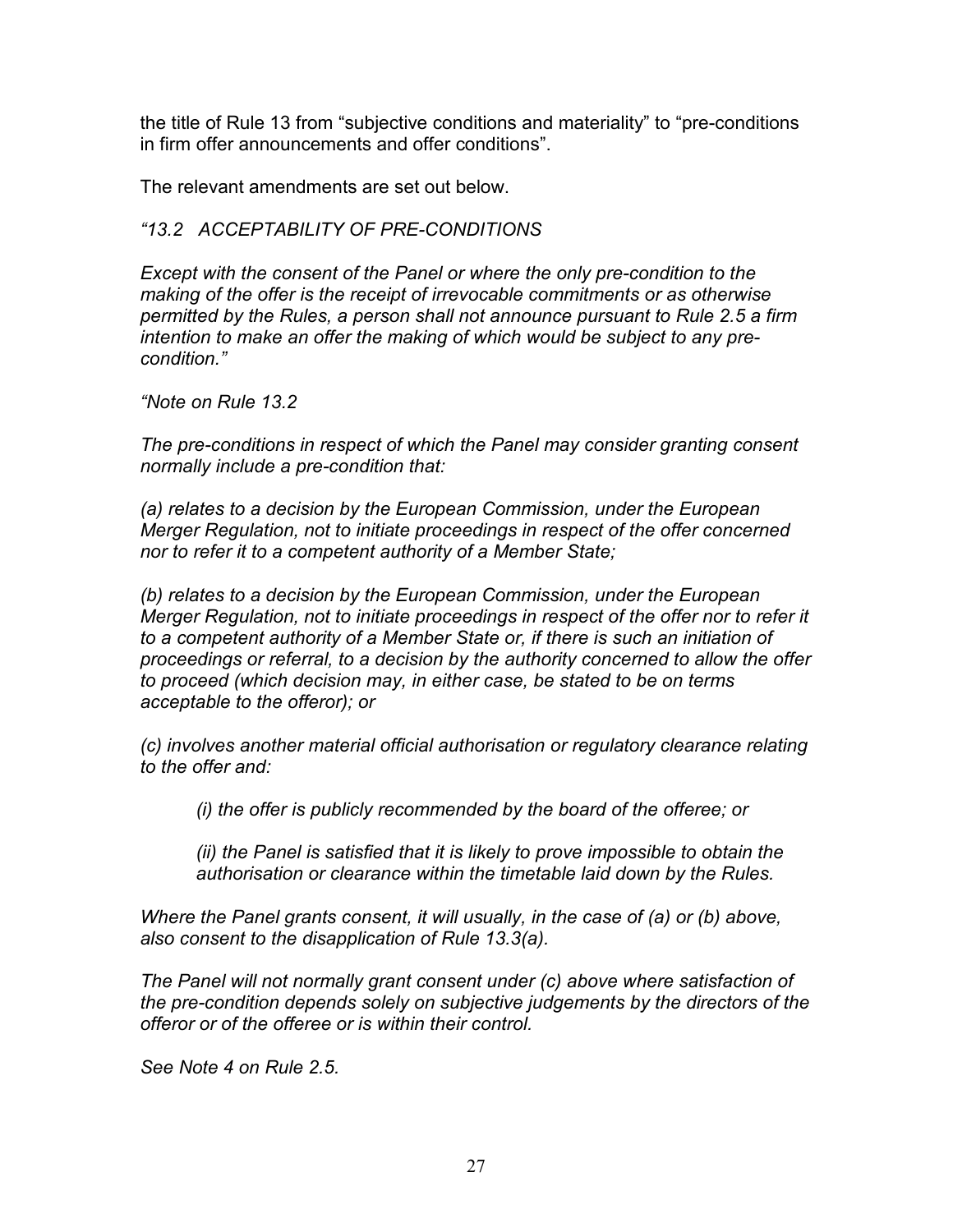*Whether a clearance under the Competition Act 2002 could be made the subject of a pre-condition to the making of an offer is, in the first instance, a matter for discussion with the Competition Authority."* 

*NOTES ON RULE 2.5* 

*"4. Pre-conditions* 

*See Rule 13.2".* 

### *2.3 RESPONSIBILITIES OF OFFERORS AND THE OFFEREE*

*(d) Except as permitted by the Rules or with the consent of the Panel or where the only pre-condition to the making of the offer is the receipt of irrevocable commitments, a person shall not make an announcement under Rule 2.4 concerning a possible offer which refers to any pre-condition to the making of an offer, or announce pursuant to Rule 2.5 a firm intention to make an offer, the making of which would be subject to any pre-condition.*

As the Panel does not envisage that a firm intention announcement will be subject to a pre-condition requiring offeree shareholder action, it is proposed that Rule 23(c) be amended so that it refers only to possible offer announcements under Rule 2.4. The proposed amendment is set out below.

### *RULE 23 THE GENERAL OBLIGATION AS TO INFORMATION*

*"(c) If an offeror has announced a possible an offer pursuant to Rule 2.4, the making of which is subject to a pre-condition relating to action by shareholders of the offeree (including, inter alia, the rejection of a proposed acquisition or disposal by the offeree), the first major circular sent by the offeror to the shareholders of the offeree shall include the information that would be required by Rule 24 to be included in that circular if it were an offer document."* 

5.3 The current Rule 13.2 (*invoking conditions*) (which is to be renumbered as Rule 13.3) addresses the invocation of conditions to an offer and, as stated above, prohibits an offeror from lapsing the offer by reason of a condition involving a criterion of materiality, substance or significance not having been satisfied, unless the Panel has been consulted and is satisfied that in the circumstances it would be reasonable for the offeror to lapse the offer. The Rule is silent in relation to the invocation of pre-conditions in Rule 2.5 announcements and also in relation to the invocation of offeree protection conditions. The Panel is proposing that Rule 13.2 be amended to address these issues. The Panel is also proposing to adopt new invocation criteria in the new Rule 13.3, as outlined in paragraph 5.3.1 below.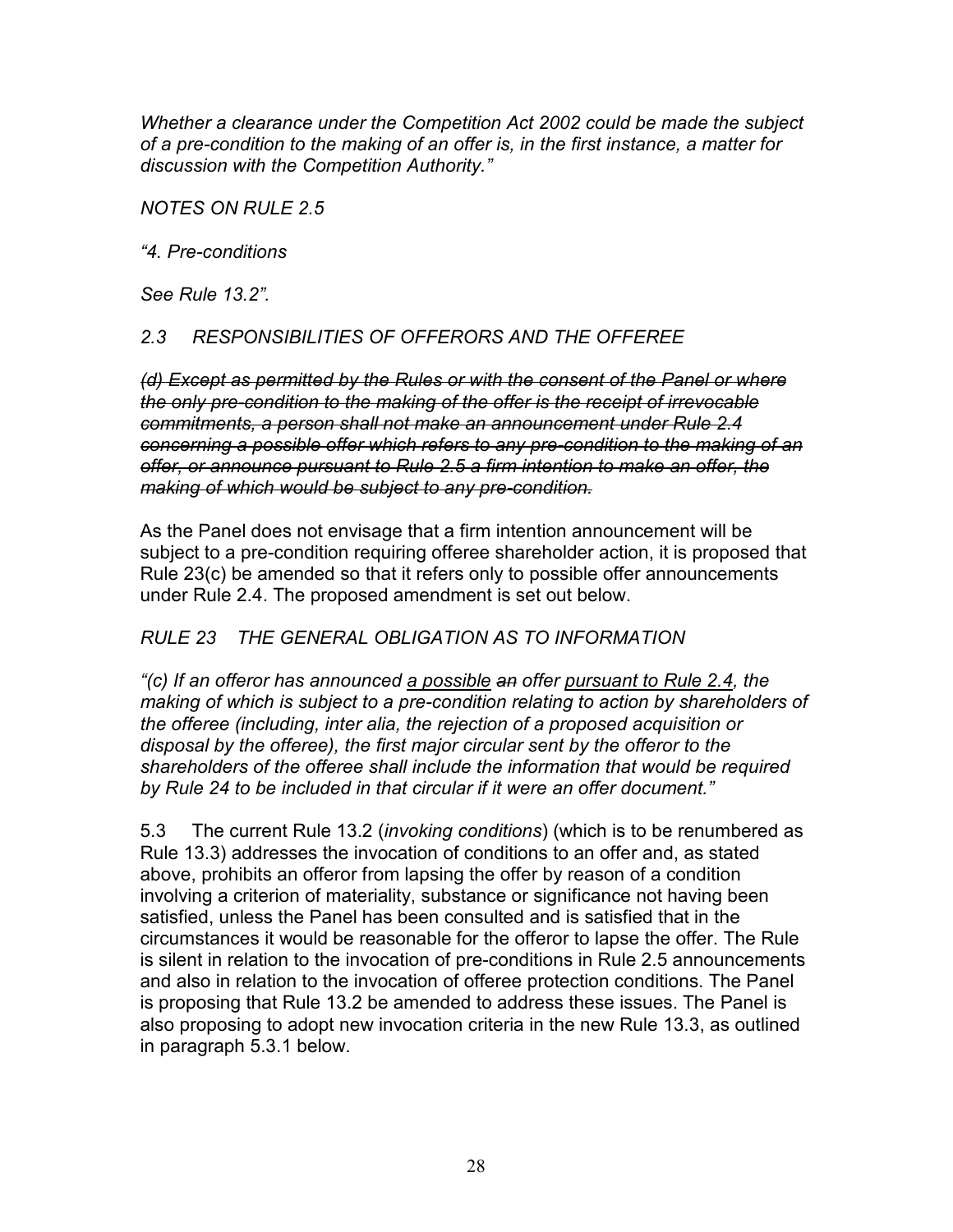5.3.1 As indicated above, the Panel is proposing to adopt new invocation criteria in Rule 13.3 for invoking conditions and pre-conditions. The current Rule 13.2, which is set out below, contains a "reasonable" test which is narrowly confined in its applicability in that it can be applied only to conditions which include language involving a criterion of materiality, substance or significance. The view of the Panel is that this is unduly restrictive and that, furthermore, the rule could be circumvented by an offeror wishing to lapse its offer.

### *"13.2 INVOKING CONDITIONS*

*An offeror shall not lapse an offer by reason of a condition involving a criterion of materiality, substance or significance not having been satisfied except where the offeror has consulted the Panel and the Panel is satisfied that in the prevailing circumstances it would be reasonable for the offeror to lapse the offer."* 

It is proposed that the new Rule 13.3 will apply two tests. The first is the test of "material significance" which would be adopted as the primary test for invocation. An offeror would not be permitted to invoke a condition or pre-condition unless it would incur material adverse commercial consequences if it were forced by the Panel to continue with its offer. The test will not be restricted to any particular types of conditions and pre-conditions and will, for example, apply to any bespoke conditions or pre-conditions.

The second test is the "reasonable" test which is in the current Rule 13.2. An offeror who has met the material significance test must also consult with the Panel and seek its confirmation that it is reasonable in the circumstances to invoke the condition or pre-condition. In most cases the expectation would be that when an offeror has met the material significance test it will also meet the reasonable test. The effect of the two tests will be to raise the threshold for invoking conditions (and pre-conditions) above that contained in the current Rule 13.2.

5.3.2 It is important that the standard for the invocation of a condition causing an offer to lapse or be withdrawn should be predictable and readily understood by offeree shareholders, the market and all the parties to an offer. Were the invocation of pre-conditions in firm intention announcements to be allowed other than for reasons normally permitted in relation to offer conditions, there would be a danger that there would not be an orderly and predictable framework within which an offer could be conducted. Therefore, the Panel considers that the same standard should be applied to invoking pre-conditions in firm intention announcements as that which is applied to invoking offer conditions (i.e. the circumstances that give rise to the right of invocation must be of material significance to the offeror, the offeror must have consulted the Panel and the Panel must be satisfied that it would be reasonable for the offeror to invoke the condition or pre-condition in question). The Panel is therefore proposing that Rule 13.2 be amended to bring pre-conditions in firm intention announcements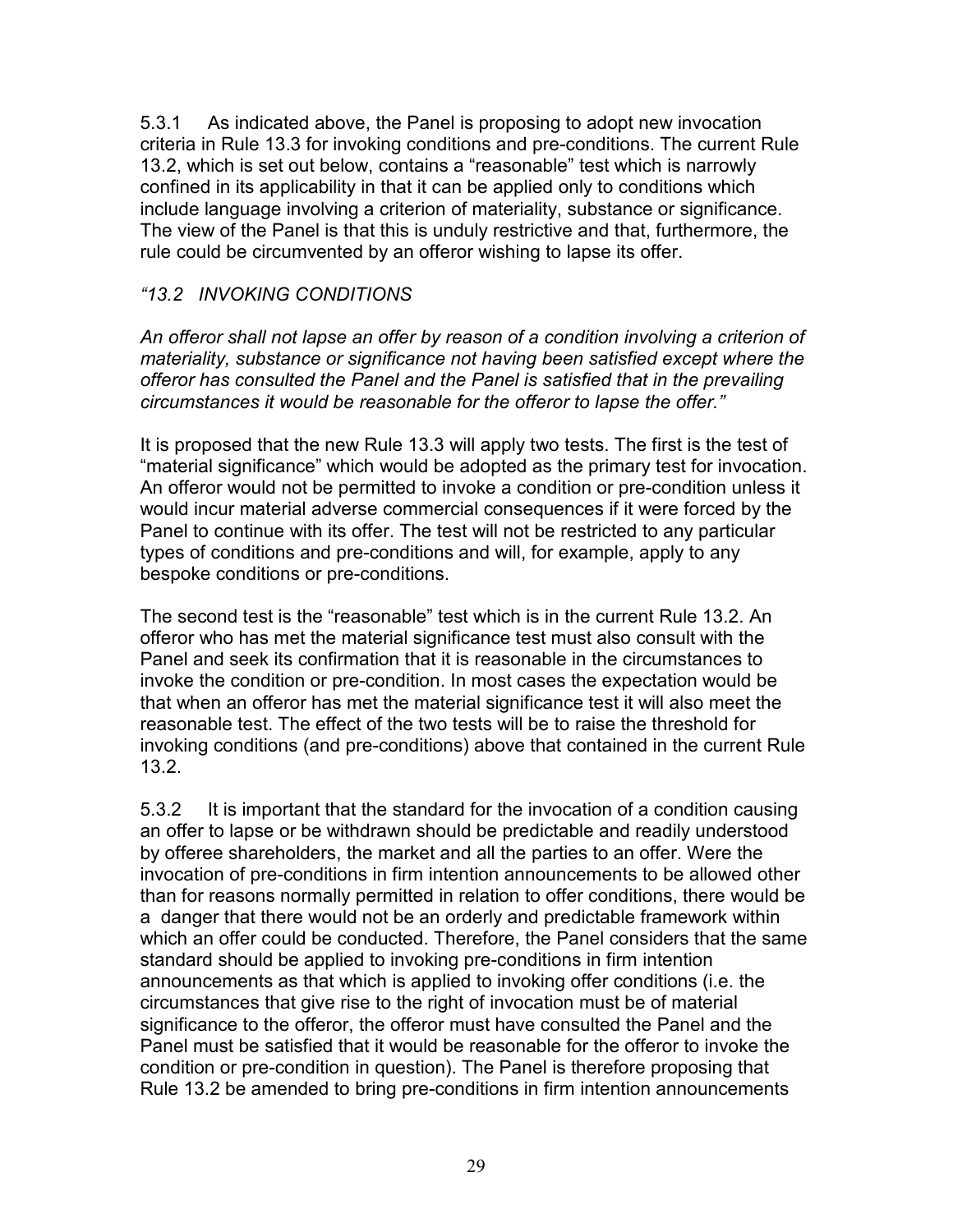within the scope of the rule. As a consequence, the title of Rule 13.2 will be changed from "*invoking conditions*" to "*invoking conditions and pre-conditions*".

In addition, a specific requirement is being included in Rule 13.2 (which is to be renumbered 13.3) that, following the release of a firm intention announcement, an offeror must use all reasonable efforts to satisfy any pre-conditions or conditions to which the offer is subject.

5.3.3 The Panel is proposing that Rule 13 should also address offer conditions which have been included for the benefit of offeree shareholders, referred to in this paper as "offeree protection conditions". Such conditions are relevant only in recommended transactions and are usually found in the context of securities exchange offers. While the inclusion of offeree protection conditions in offers is rare in this jurisdiction, there have been a number of offers regulated under the UK Takeover Code where such conditions have been included. The Panel is not aware of any good reason why offeree protection conditions should not be permitted and therefore takes the view that it is appropriate to allow the inclusion of such conditions in offers. Notwithstanding the fact that the use of offeree protection conditions is rare in this jurisdiction, the Panel believes it is appropriate that the Rules address the issue.

The Panel is of the view that the position with regard to offeree protection conditions should not be dissimilar to that with offeror conditions. Consequently, it is proposed that (i) Rule 13.1 should also prohibit conditions which depend solely on subjective judgments by directors of the offeree or the satisfaction of which is within their control and (ii) Rule 13.3 (currently 13.2) should prohibit an offeree from invoking any offer condition unless it is of material significance to offeree shareholders in the context of the offer and the offeree has consulted with the Panel and the Panel is satisfied that it would be reasonable for the offeree to invoke the condition in question**.** 

The proposed amendments are set out below.

### *"13.1 SUBJECTIVE CONDITIONS*

*Except with the consent of the Panel and except or where permitted under Rule 12, an offer shall not be made subject to any condition the satisfaction of which depends solely on subjective judgements by the directors of the offeror or of the offeree (as the case may be) or is within their control."* 

### *"13.3 INVOKING CONDITIONS AND PRE-CONDITIONS*

 *(a) An offeror shall not invoke:* 

*(i) any condition to the offer (except a condition permitted by Rule 12(a)(i)(2) or by Rule 12(b)(ii) or the acceptance condition); or*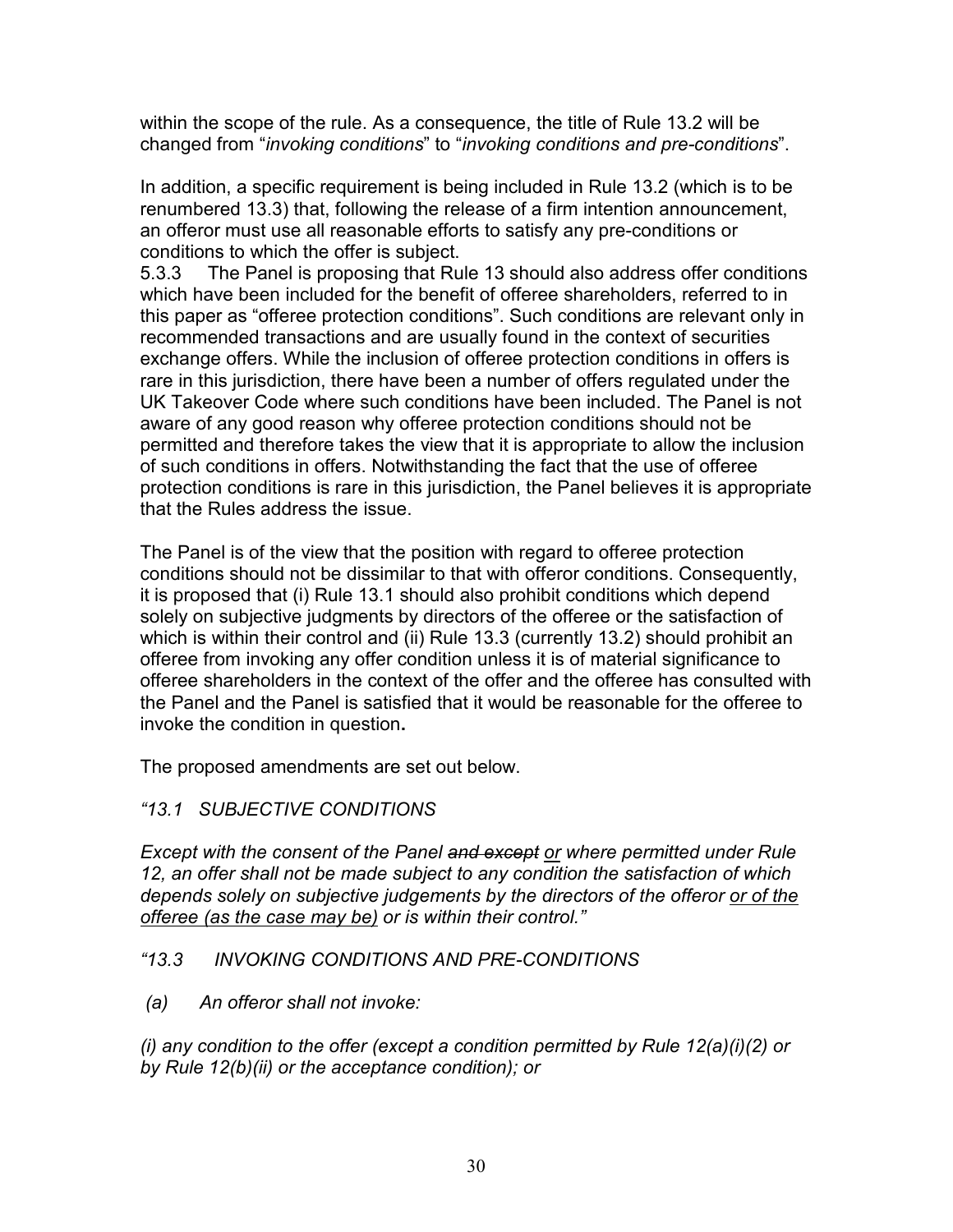*(ii) any pre-condition to the making of the offer,* 

 *so as to cause the offer not to proceed, to lapse or to be withdrawn unless the circumstances that give rise to the right to invoke the condition or pre-condition are of material significance to the offeror in the context of the offer and the offeror has consulted the Panel and the Panel is satisfied that in the prevailing circumstances it would be reasonable for the offeror to do so.* 

*(b) Following the announcement of a firm intention to make an offer, an offeror shall use all reasonable efforts to ensure the satisfaction of every condition and pre-condition to which the offer or the making of the offer is subject.* 

*(c) An offeree shall not invoke, or cause or permit the offeror to invoke, any condition to an offer so as to cause the offer to lapse or to be withdrawn unless the circumstances that give rise to the right to invoke the condition are of material significance to the shareholders of the offeree in the context of the offer and the offeree has consulted the Panel and the Panel is satisfied that in the prevailing circumstances it would be reasonable for the offeree to do so.* 

*(d) In the determination by the Panel under Rule 13.3(a) or (c) as to whether in the prevailing circumstances it would be reasonable for the offeror or (as the case may be) the offeree to invoke the condition or pre-condition concerned, the fact, if it be so, that the Panel approved the inclusion of that condition or precondition shall not be taken into account."* 

### *13.2 INVOKING CONDITIONS*

*An offeror shall not lapse an offer by reason of a condition involving a criterion of materiality, substance or significance not having been satisfied except where the offeror has consulted the Panel and the Panel is satisfied that in the prevailing circumstances it would be reasonable for the offeror to lapse the offer.*

*5.3.*4 As a consequence of the adoption of the proposed new Rule 13.3 above, the Panel is proposing that Rule 2.7(a) be amended so that it more accurately reflects the new position under Rule 13.3, i.e. it should refer to a "pre-condition" and not "condition" and to the invocation of a pre-condition in accordance with Rule 13.3. It is also proposed to amend Rule 2.7(b) to introduce a requirement to obtain Panel consent. The Panel believes this is appropriate as there may be some doubt in, for example, securities exchange offers as to whether a higher offer has been despatched.

#### *2.7 CONSEQUENCES OF A "FIRM ANNOUNCEMENT"*

*"Except with the consent of the Panel, when there has been an announcement of a firm intention to make an offer, the offeror shall proceed with the offer unless:*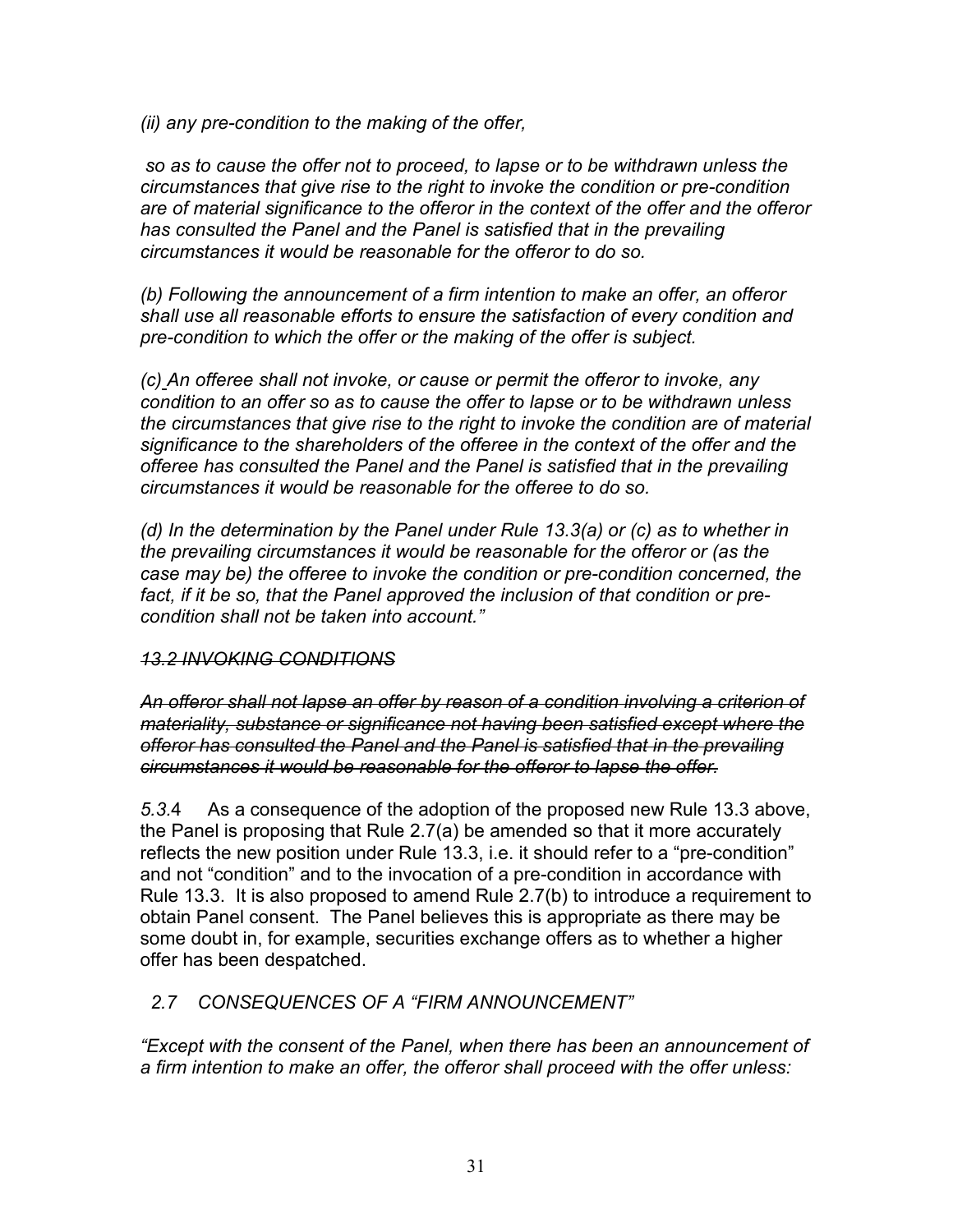*(a)* the despatch of the offer is subject to the prior satisfaction of a specific condition announced in compliance with Rule 2.3 (d) and that condition has not been satisfied; or

*"(a) the despatch of the offer is subject to the prior satisfaction of a pre-condition and, in accordance with Rule 13.3, the offeror is permitted to invoke the precondition; or*

*(b) another offeror has already despatched a higher offer in respect of the same offeree and the Panel has in those circumstances confirmed that the offeror need not proceed with its offer."* 

The Panel is also proposing that Note 1 on Rule 2.7 be amended. The note states that a change in general economic, industrial or political circumstances would not justify a decision not to proceed with an announced offer and that, in order to justify such a decision, circumstances of an exceptional and specific nature would normally be required.

If the amendments to Rule 13.3(a) outlined above are implemented, an offeror will not be able to invoke a pre-condition to the making of an offer (i.e. following the release of a pre-conditional Rule 2.5 announcement but before the offer document has been posted) or a condition to an offer (i.e. after the offer document has been posted) unless the Panel is satisfied that the circumstances that give rise to the right to invoke the condition or the pre-condition are of material significance to the offeror. Where an offeror releases an non preconditional Rule 2.5 announcement, Rule 13.3(a) will not apply prior to the posting of the offer.

The Panel is proposing to amend the note so that it indicates that the Panel may consent to the offeror not proceeding where there has been a change in general economic, industrial or political circumstances and those circumstances are of an exceptional nature and are of material significance to the offeror. The Panel is of the view that the note, as amended, would be consistent with the materiality test in Rule 13.3(a).

*Notes on Rule 2.7* 

### *"1. Change in general economic circumstances*

*The Panel may consent to an offeror not proceeding with its announced offer where there has been a change in general economic, industrial or political circumstances but only where such circumstances are of an exceptional nature and are of material significance to the offeror in the context of the offer."* 

#### *1. Failure to proceed - exceptional circumstances*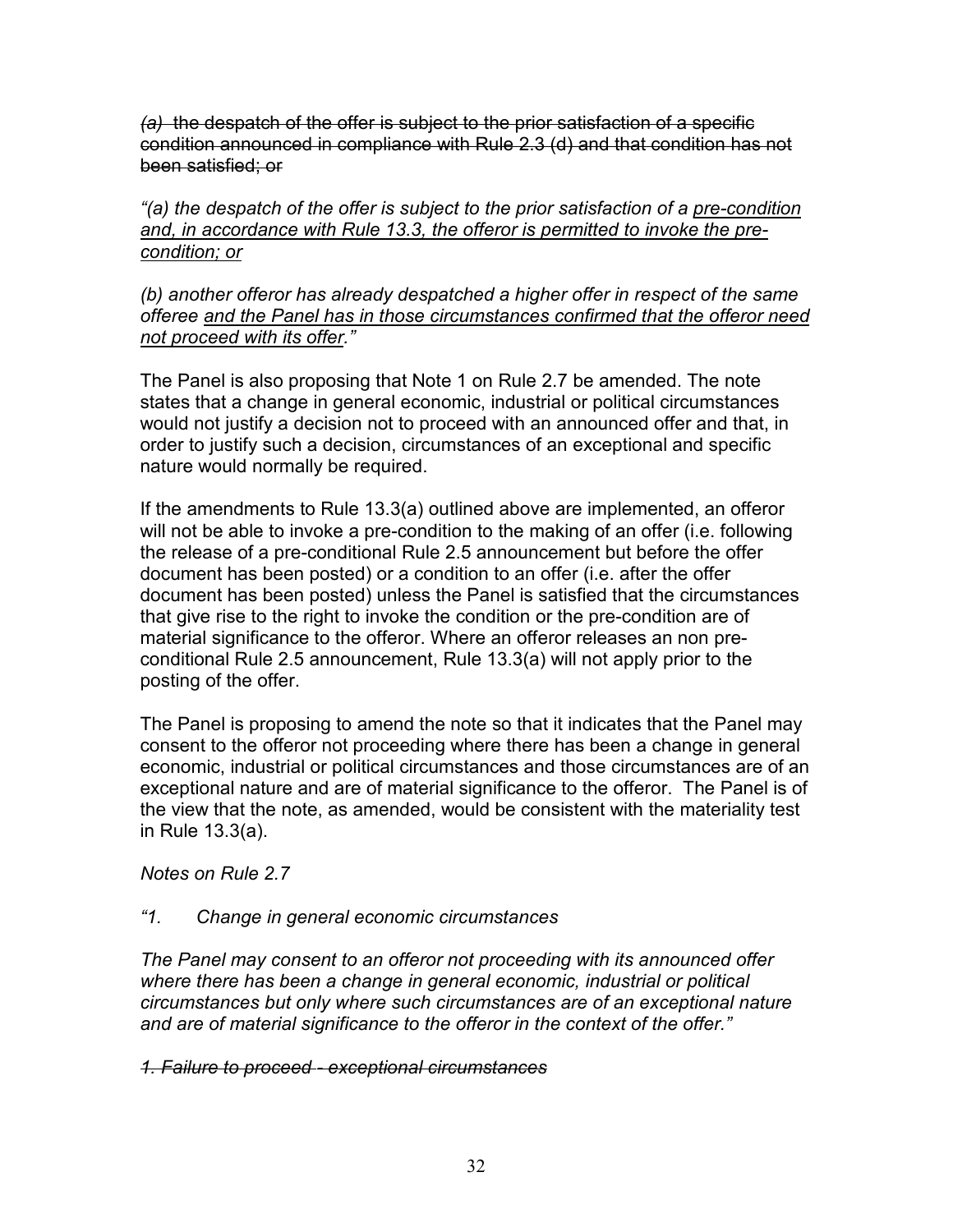*A change in general economic, industrial or political circumstances would not justify failure to proceed with an announced offer; to justify a decision not to proceed, circumstances of an exceptional and specific nature would normally be required.*

It is also proposed to amend Note 2 on Rule 2.7 and to delete Note 4 on Rule 21.1(*frustrating action*). The former note cross-refers to the latter note which states that the Panel may allow an offeror not to proceed with its offer if, at any time during the offer period prior to the despatch of the offer document, the offeree (i) passes a resolution in general meeting as envisaged by Rule 21.1 or (ii) announces a transaction which would require such a resolution but for the fact that it is pursuant to a contract entered into earlier or that the Panel has ruled that an obligation or other special circumstance exists. On the basis that any matter which is caught by Rule 21.1 would normally be the subject of a condition to an offer and that Rule 2.7 provides that an offeror that has announced a firm intention to make an offer will be required to make the offer unless it is permitted to invoke a pre-condition to its offer, the Panel, having taken into account the materiality test in Rule 13.3(a), is of the view that Note 4 on Rule 21.1 is inconsistent with Rule 2.7 and Rule 13.3(a) and should therefore be deleted. As a consequence, the first sentence in Note 2 on Rule 2.7 should also be deleted. The proposed amendments are set out below.

*NOTES ON RULE 2.7* 

*"2. When there is no need to despatch an offer* 

*The Panel may permit an announced offeror not to proceed with its offer in the circumstances set out in Note 4 on Rule 21.1. For the purposes of Rule 2.7(b), if another offeror has announced a higher offer, the Panel may permit an earlier offeror to defer despatching its offer beyond the time specified in Rule 30.2(a), pending despatch of the higher offer, and thereupon relieve the earlier offeror of the obligation to dispatch its offer."* 

*NOTES ON RULE 21.1* 

*4. When there is no need to despatch an offer*

*The Panel may allow an offeror not to proceed with its offer if, at any time during the offer period prior to the despatch of the offer document, the offeree:*

*(a) passes a resolution in general meeting as envisaged by this Rule; or*

*(b) announces a transaction which would require such a resolution but for the fact that it is pursuant to a contract entered into earlier or that the Panel has ruled that an obligation or other special circumstance exists.*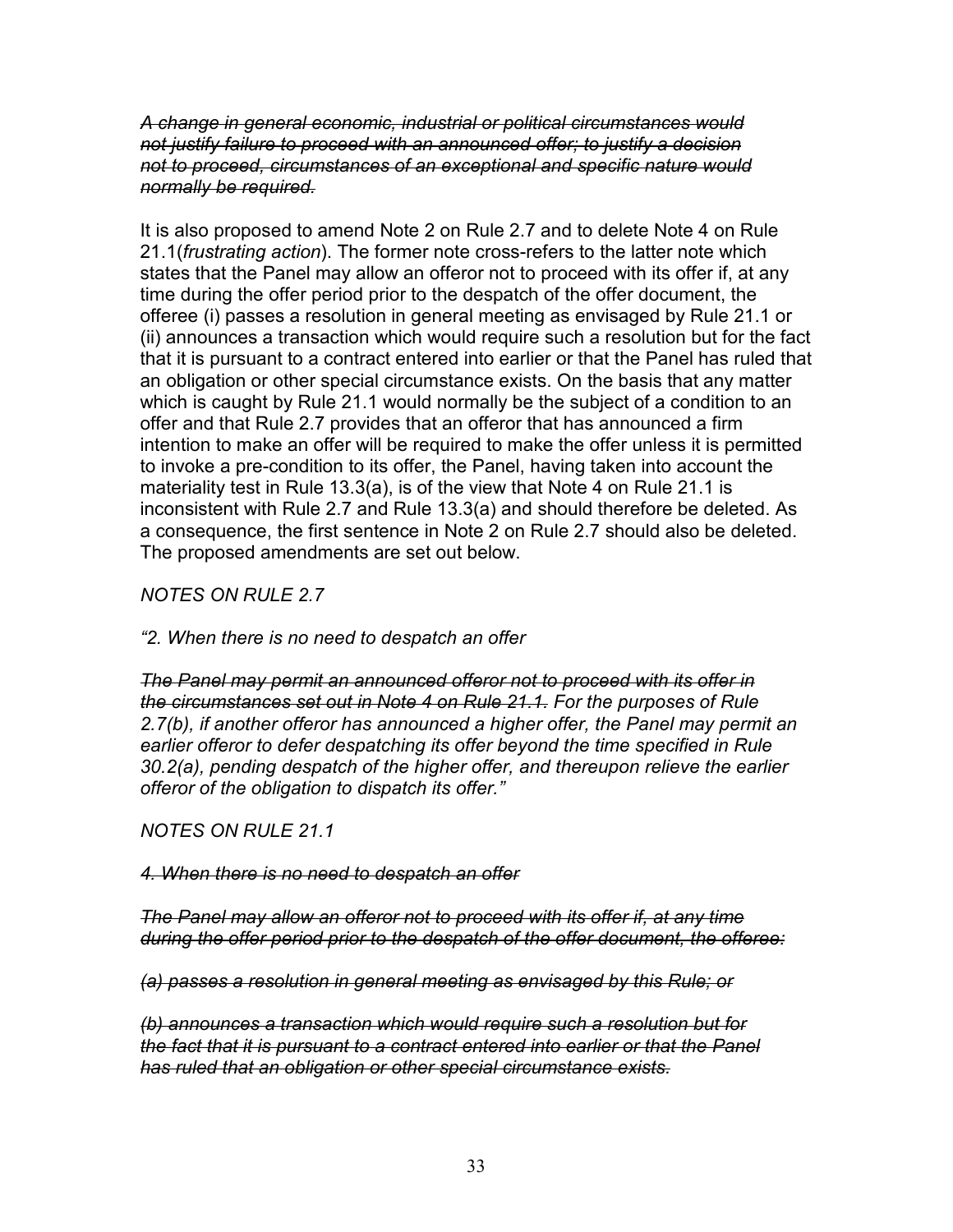5.3.5 If the proposed amendments to Rule 13.3 are adopted, there is a consequential amendment to Rule 24.6, as set out below, in order to ensure that the terms of an offer include the circumstances in which offer conditions may be invoked and the potential consequences of this occurring.

### *RULE 24 OFFEROR DOCUMENTS*

### *24.6 INCORPORATION OF OBLIGATIONS AND RIGHTS*

*"The offer document shall state the time allowed for acceptance of the offer and any alternative offer and shall incorporate language which that appropriately reflects Rules 10.3 to 10.6 and those parts of Rules 13.3(a), 13.3(c) (if applicable), 17 and 31 to 34 (excluding Rule 31.6(b)) which that impose timing obligations or restrictions on offerors or confer rights or impose restrictions on offerors , offerees or shareholders of offerees."* 

5.4 The Panel is proposing that the Rules be amended to require the disclosure of side agreements relating to offer pre-conditions and conditions. Rule 2.5(b) sets out the information that must be included in an announcement of a firm intention to make an offer. It is proposed that Rule 2.5(b) be amended to include details of any agreements or arrangements to which an offeror is party and which relate to the circumstances in which it may or may not invoke or seek to invoke a pre-condition or condition to an offer and any consequence of doing so. The Panel is of the view that the details of agreements or arrangements of this type are pertinent information of which offeree shareholders should be made aware prior to making their decisions regarding the offer. The Panel's view is that such agreements should be disclosed so that shareholders may properly understand offer pre-conditions and conditions.

The Panel is also proposing that a contract or arrangement for the payment of an inducement fee should also be disclosed in the Rule 2.5 announcement, as set out below (details of such fees are currently disclosed in Rule 2.5 announcements as a condition of Panel consent under Rule 21.2). Consequently, it is proposed to add a new Rule 2.5(b)(vi) and (vii) as set out below. The existing Rule 2.5(b)(vi) to (x) will be renumbered accordingly.

### *2.5 THE ANNOUNCEMENT OF A FIRM INTENTION TO MAKE AN OFFER*

*(b) When a firm intention to make an offer is announced, the announcement shall contain:* 

 *"(vi) details of every agreement or arrangement to which the offeror is party and which relates to the circumstances in which the offeror may or may not invoke or seek to invoke a pre-condition or a condition to its offer and to the consequences of its doing so, including details of any break fees payable as a result;*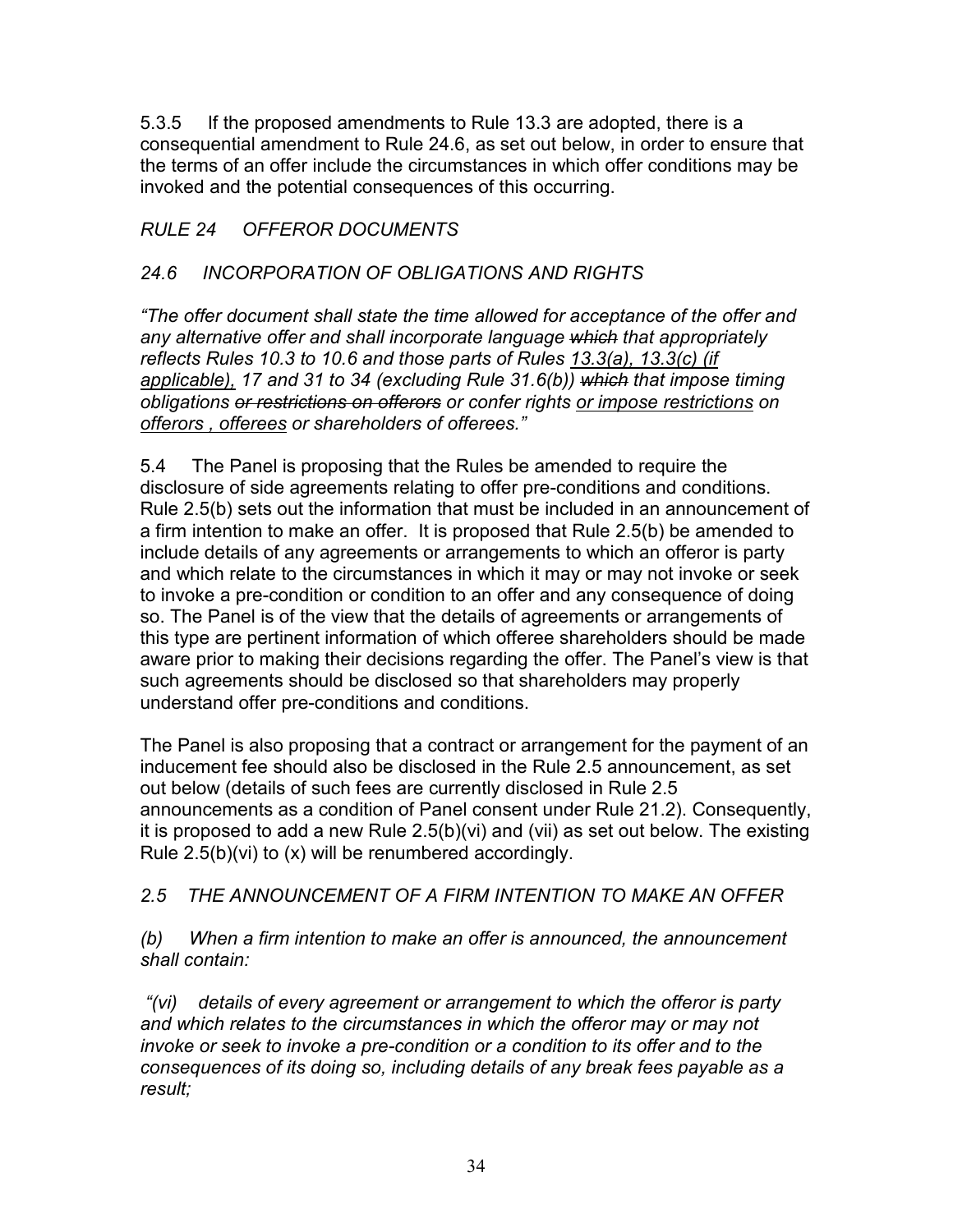*(vii) if the Panel has given consent to the offeree board to enter into a contract or arrangement of the kind described in Rule 21.2, details of that contract or arrangement;"* 

5.4.1 As a consequence of the proposed addition to Rule 2.5(b) above, certain amendments to Rule 24 and (in relation to side agreements on conditions and pre-conditions) Rule 26 are necessary. The Panel is proposing that Rule 24.2 be amended by the addition of a new Rule  $24.2(b)(ix)$  and  $(x)$  and that existing subparagraphs (ix) to (xiii) be renumbered accordingly. The new Rule 24.2 (b)(ix) is being introduced in the same form as the proposed new Rule 2.5 (b)(vi) except that the words "a pre-condition or" will not be included in the former as a precondition is not relevant in the context of Rule 24.2.

*24.2 FINANCIAL AND OTHER INFORMATION ON THE OFFEROR, THE OFFEREE AND THE OFFER* 

*(b) the offer document (including, where relevant, any revised offer document) shall include:* 

*" (ix) details of every agreement or arrangement to which the offeror is party and which relates to the circumstances in which the offeror may or may not invoke or seek to invoke a condition to its offer and to the consequences of its doing so, including details of any break fees payable as a result;*

*(x) if the Panel has given consent to the offeree board to enter into a contract or arrangement of the kind described in Rule 21.2, details of that contract or arrangement;"* 

It is proposed to amend Rule 26 by the addition of a new Rule 26 (b)(xi) and the renumbering of existing subparagraphs (b)(xi) to (xiv).

*RULE 26 DOCUMENTS TO BE ON DISPLAY* 

*(b) The following documents shall be made available for inspection in accordance with paragraph (a):* 

*"(xi) every agreement or arrangement, or, if it is not in writing, a memorandum of the terms of such agreement or arrangement*, as disclosed in the offer document pursuant to Rule 24.2 (b)(ix);".

### 6. **Advertisements – Rule 19.4**

Rule 19.4 states that during the course of an offer no person may publish an advertisement in connection with an offer unless it falls within one of a number of specified categories. Furthermore, under the rule Panel approval of the content of an advertisement is required prior to publication unless the advertisement is a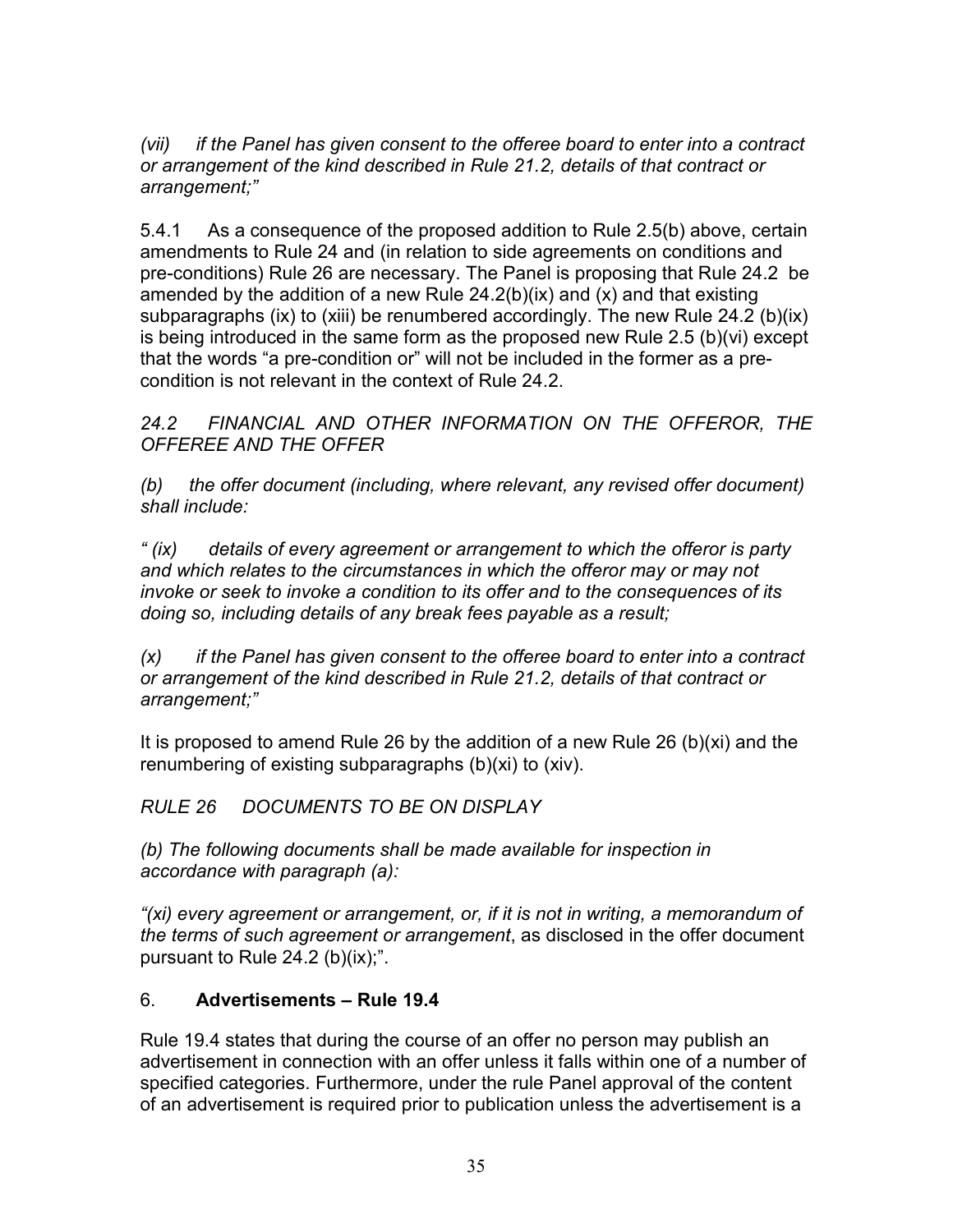product advertisement not bearing on the offer or an advertisement which is a notice relating to a court scheme.

Rule 19.4 does not define what constitutes an advertisement but merely states in Rule 19.4(c) that the word "advertisement" shall include not only a press advertisement but also an advertisement in other media, including, amongst others, television, radio, internet, video, audio tape and poster. Occasionally, issues arise as to whether certain publications constitute advertisements for the purpose of Rule 19.4. Having regard to such issues, the Panel is proposing to amend Rule 19.4(c) to clarify (i) that the rule applies to every form of advertisement and not merely those advertisements published for the purpose of promoting a product or a service; and (ii) that a publication which would otherwise be treated as an advertisement will not be treated differently under the rule merely because it has been previously published. A draft of the proposed amended Rule 19.4(c) is set out below.

### *19.4 ADVERTISEMENTS*

(c) For the purposes of Rule 19.4, the word "advertisement" shall include not only a press advertisement but also an advertisement in other media, including, inter alia, television, radio, video, audio tape and poster.

*"(c) For the avoidance of doubt, for the purposes of the Rules:* 

- *(i) the word "advertisement" shall include:* 
	- *(1) every form of advertisement and accordingly its meaning shall not be restricted to advertisements that promote products, services or property or rights of any kind; and*
	- *(2) not only a press advertisement but also an advertisement in other media, including, inter alia, television, radio, internet, video, audio tape and poster; and*
- *(ii) a publication that would otherwise be treated as an advertisement shall not be treated differently merely because the content, or part of the content, of the publication has been previously published, whether in the same or any different form, context or medium and whether or not in connection with an offer or possible offer."*

It is also proposed to amend the text of the restrictions on publication of advertisements in Rule 19.4(a). The amendment, which does not change the substance or meaning of the rule in any way, is deemed necessary because it has become clear that the wording of the existing introductory paragraph of Rule19.4(a) frequently causes confusion and has been misinterpreted by practitioners on a number of occasions. The rule is being amended to make clear that (i) no person may publish an advertisement in connection with an offer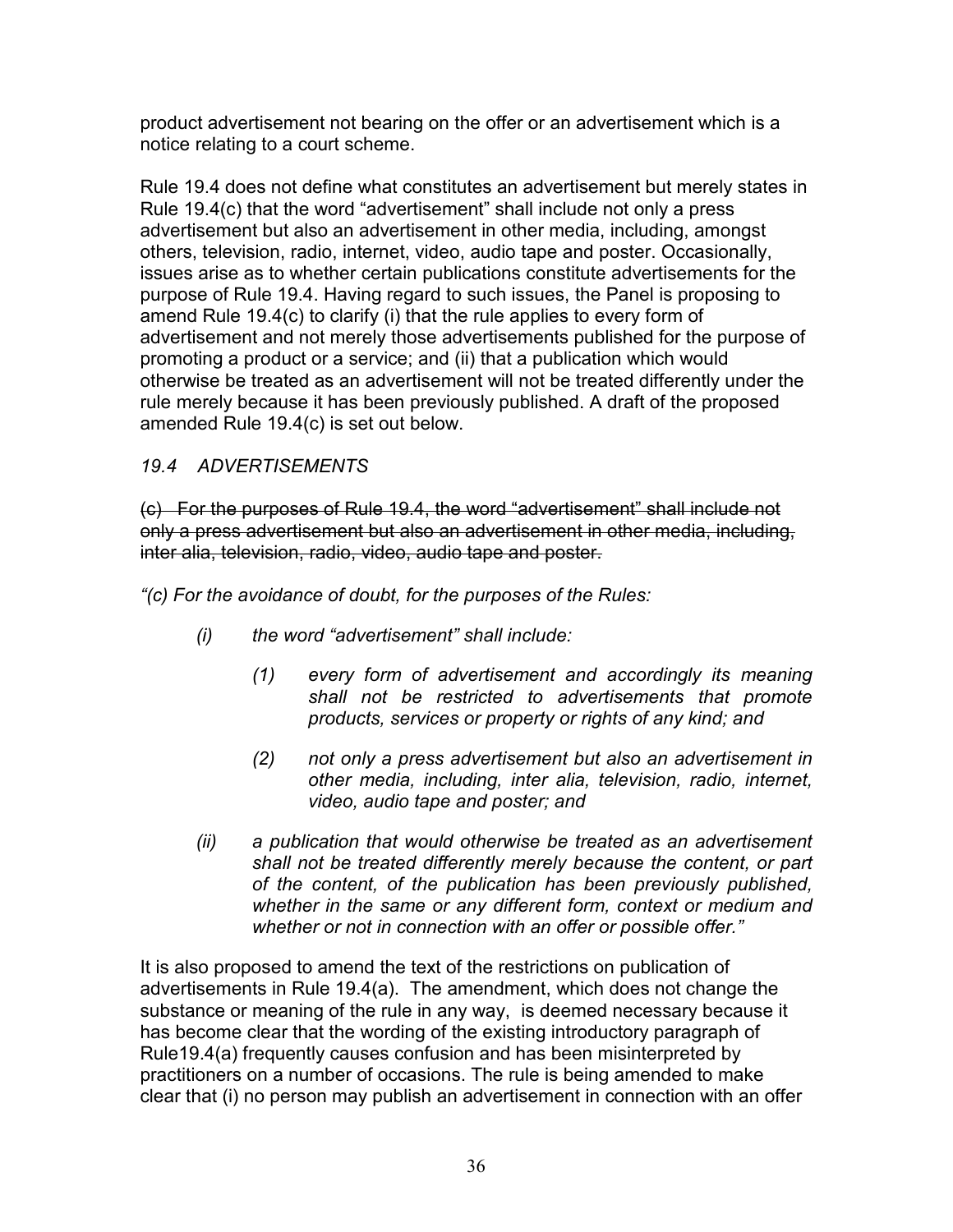unless it falls within one of a number of specified categories; and (ii) with a couple of specified exceptions, the content of any advertisement to be so published must be pre-approved by the Panel. The amended rule is set out below.

#### *19.4 ADVERTISEMENTS*

*"(a) (i) Except with the consent of the Panel, no person may publish an advertisement in connection with an offer or possible offer during the course of the offer unless the advertisement falls within one of the categories listed in subparagraph (iii) .* 

 *(ii) Except where the advertisement falls within category (1), (8) or (9) in subparagraph (iii), no person shall publish an advertisement in connection with an offer or possible offer during the course of the offer unless its content, format and publication schedule have been approved by the Panel.* 

*(iii) The categories of advertisement referred to in subparagraph (i) are as follows:* 

- *(1) product advertisements not bearing on an offer or possible offer; (if the person proposing to publish an advertisement has any doubt as to the applicability of this category to it, he or she shall consult the Panel);*
- *(2) corporate image advertisements not bearing on an offer or possible offer;*
- *(3) advertisements confined to non-controversial information about an offer (including, inter alia, reminders as to closing times or the value of an offer); such advertisements shall not include argument or invective;*
- *(4) advertisements comprising preliminary or interim results and their accompanying statement, provided that such statement is not used for argument or invective concerning an offer;*
- *(5) advertisements giving information, the publication of which by advertisement is required or specifically permitted by the Stock Exchange;*
- *(6) advertisements communicating information relevant to holders of bearer securities;*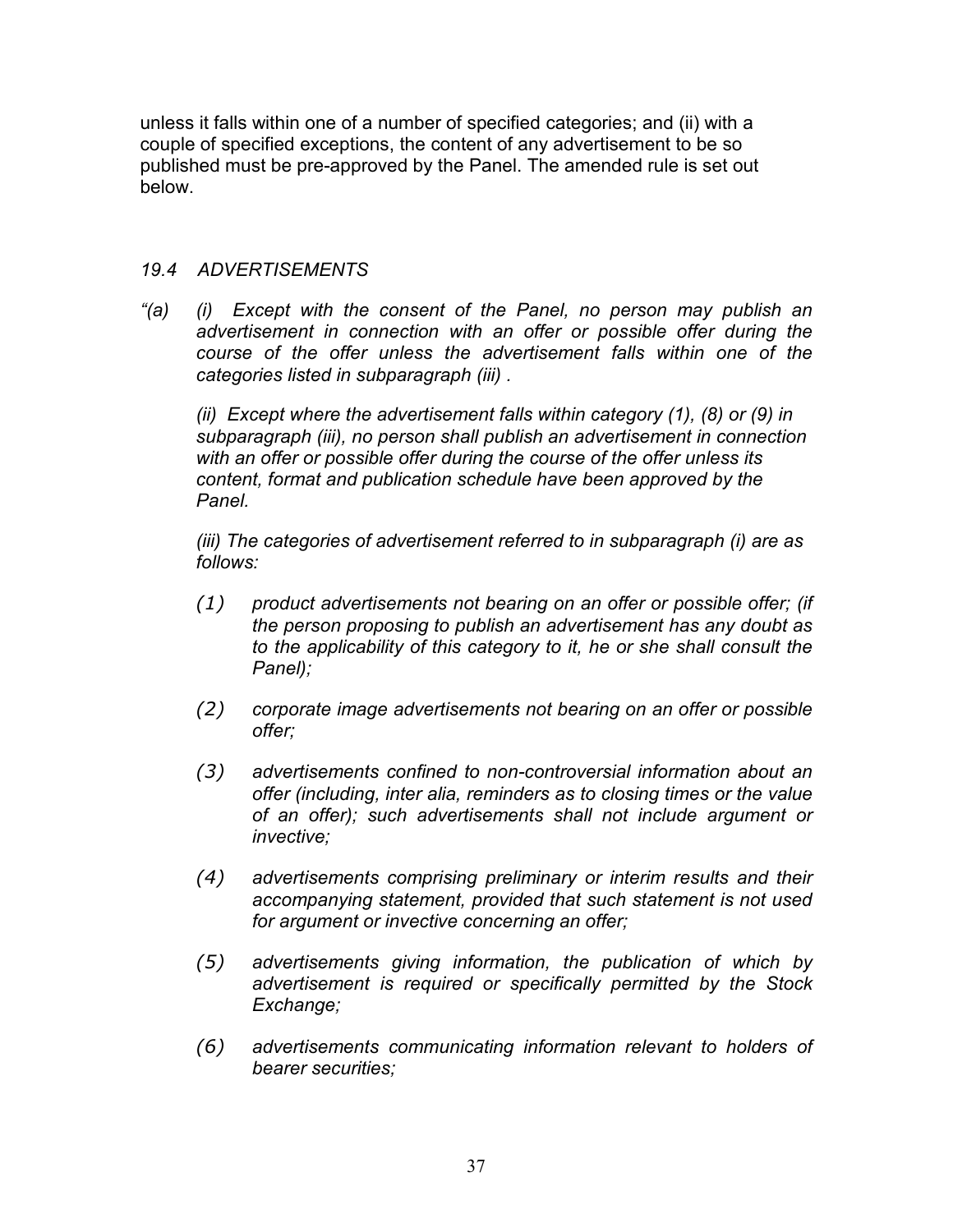- *(7) advertisements comprising a tender offer under the Substantial Acquisition Rules;*
- *(8) advertisements which are notices relating to court schemes; and*
- *(9) advertisements published with the specific consent of the Panel."*

It is also proposed to insert a new note on Rule 19.4 to provide some guidance as to when an advertisement may be regarded as being published "in connection with" an offer. The proposed new note is set out below:

#### NOTES ON RULE19.4

*"1. "…in connection with…"* 

*This phrase is used in a wide sense so that, for example, an advertisement that does not explicitly or implicitly refer to an offer may nevertheless be regarded as published "in connection with" that offer if the advertisement is intended or likely to influence, directly or indirectly, the attitude to the offer of any of the parties to the offer or of any other person concerned with the offer. A useful, if not a definitive, test as to whether an advertisement would fall within this category would be whether it would have been published, or published in its proposed form, in the absence of the offer concerned."* 

#### 7. **Interviews – Rule 19.6**

Rule 19.6 essentially requires parties to an offer to use all reasonable endeavours to ensure that new information is not released during an interview and that the sequencing of the interview does not lead to its becoming misleading or open to misinterpretation. The note on Rule 19.6 states that joint interviews and public confrontations between representatives of the offeror and the offeree, or between competing offerors, should be avoided. This note reflects the Panel's ongoing concern that such joint interviews are of their nature confrontational and lead to an increased risk that statements may be made by the offeror, the offeree or their representatives that would convey new information or that would not satisfy the standards of accuracy, completeness and fair presentation required by the Rules.

However, in order to facilitate constructive discussion which may be helpful to shareholders in considering the merits of any offer or proposed offer, the Panel has decided to permit joint interviews and debates subject to certain safeguards being in place in each case. The Panel is thus proposing to introduce a new Rule 19.6(c) which will set out the circumstances in which joint interviews will be permitted. In summary, such interviews will be permitted, provided that representatives of the financial adviser to the offeror and to the offeree are present at the interview and that, if any misleading or inaccurate statement is made by the representative of the offeror or the offeree, the relevant financial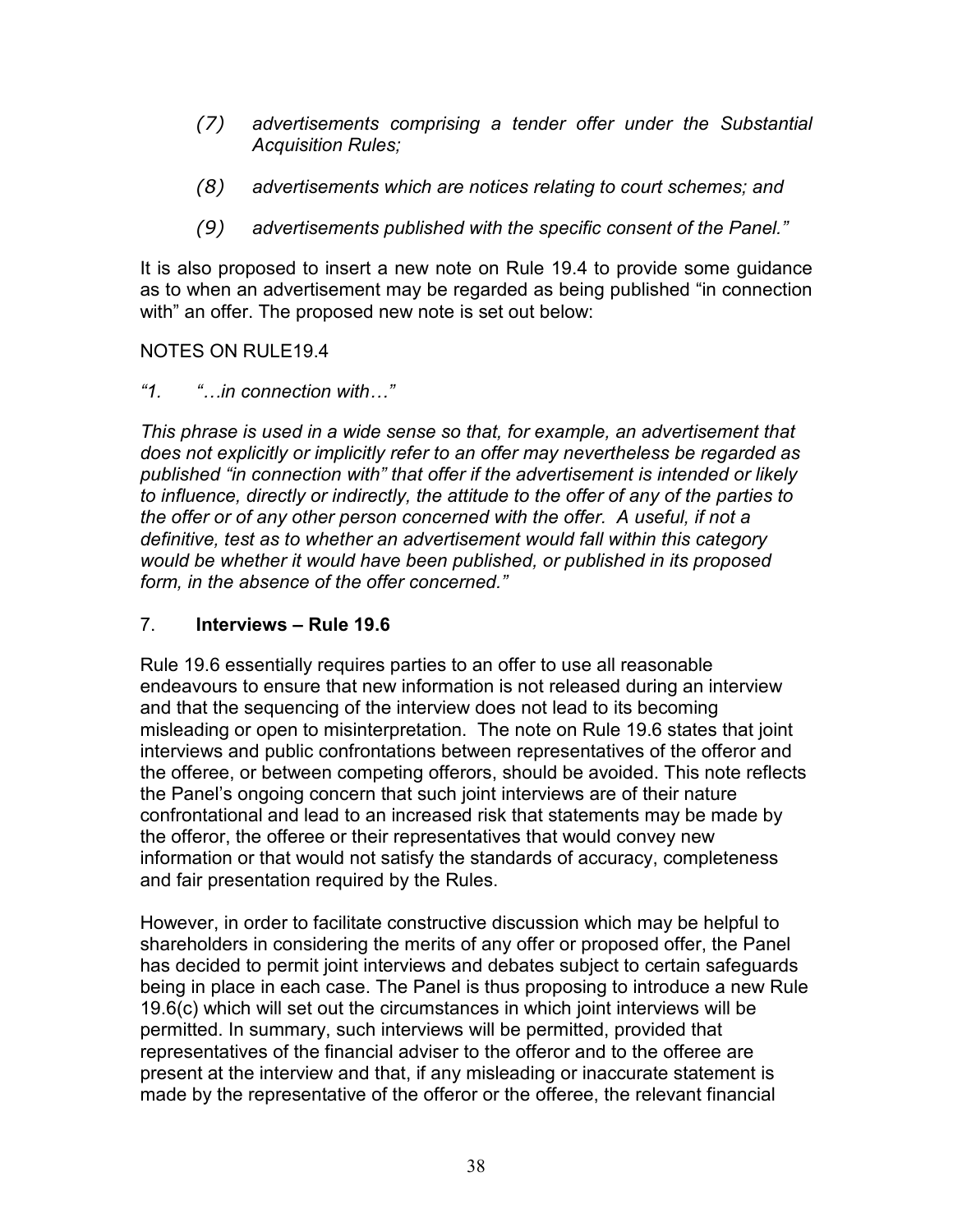adviser will be required to immediately correct such statement during the course of the interview. In addition, the financial adviser to the offeror and the offeree will be required to confirm in writing to the Panel, not later than 12.00 noon on the business day following the date of the interview, that no new information bearing on the offer was disclosed by their respective clients during the course of the interview. The existing note on Rule 19.6 will be amended and will highlight the increased risk that the standards of accuracy, completeness and fair presentation required under the Rules will not be achieved in joint interviews. The amended note will also emphasise the importance of the role of the financial adviser to each party involved in a joint interview or debate.

The proposed new Rule 19.6(c) and the amended note on it are set out below.

### *19.6 INTERVIEWS AND DEBATES*

*"(c) Representatives of one or more offerors and of the offeree may, during the course of an offer, participate in a joint interview or debate which involves the engagement with each other (either directly or through a third party) of representatives of an offeror and the offeree or of representatives of two or more competing offerors and which is to be simultaneously or subsequently broadcast on or through radio, television, the internet or any other medium, provided that:* 

- *(i) an appropriate representative of the financial adviser to each offeror and the offeree represented at the interview or debate shall himself or herself also be present at and entitled to participate in such interview and debate;*
- *(ii) if any misleading or inaccurate statement is made by the representative of an offeror or of the offeree during the course of the interview or debate, the financial adviser to the party concerned shall immediately correct such statement during the course of the interview or debate;*
- *(iii) the representative of each financial adviser present thereat shall, during the course of the interview or debate, use all reasonable endeavours to ensure that no new information bearing on the offer is disclosed by that adviser's client during the course of the interview or debate; and*
- *(iv) the representative of the financial adviser to each participating offeror and offeree shall confirm in writing to the Panel, not later than 12.00 noon on the business day following the date of the interview or debate, that no new information bearing on the offer was disclosed by that adviser's client during the course of such interview or debate.*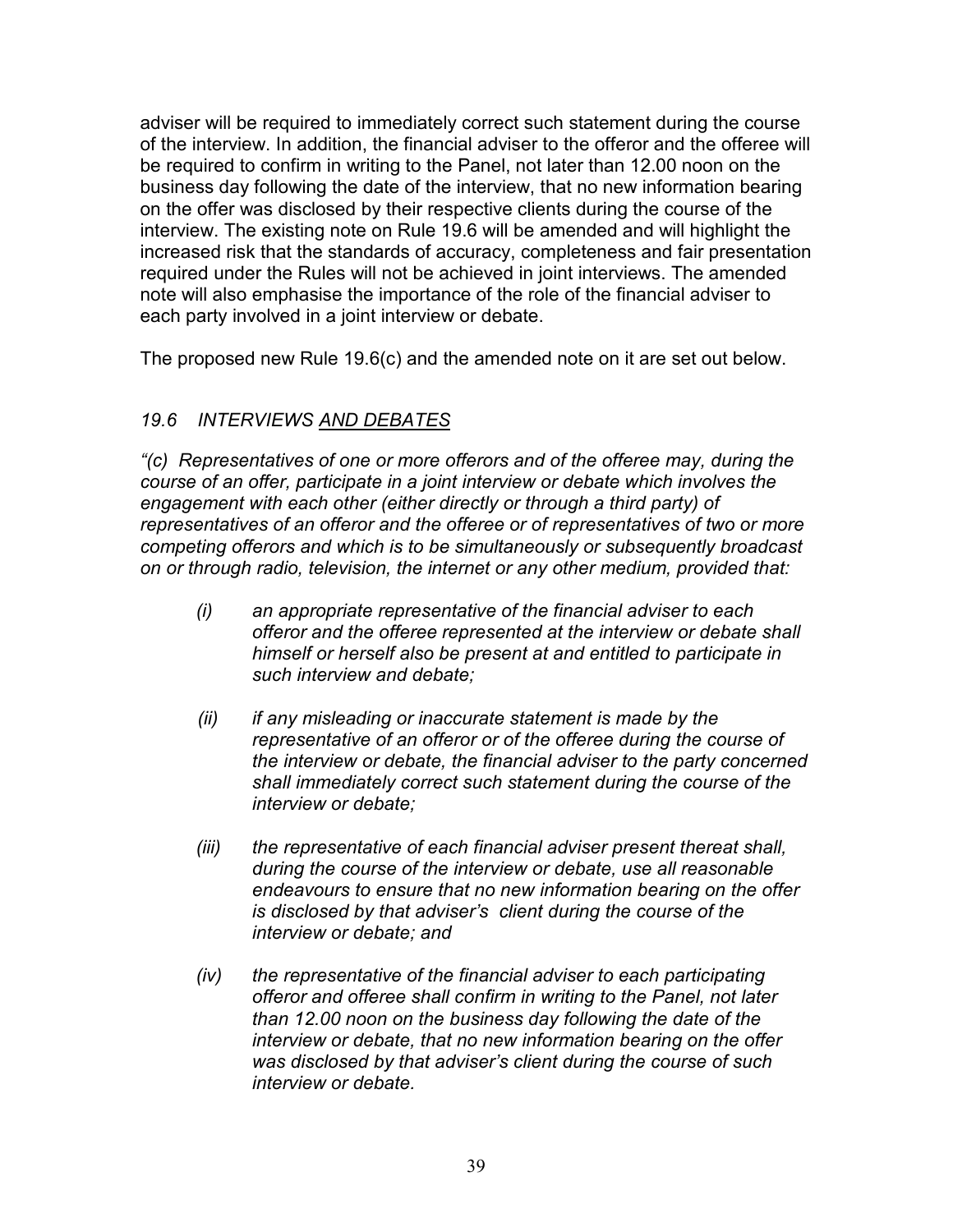*Any person who is in any doubt as to his or her obligations under this paragraph (c) shall consult the Panel."* 

*NOTE ON RULE 19.6* 

#### *"Joint interviews and debates*

*Joint interviews and debates between representatives of an offeror and the offeree, or between representatives of competing offerors, are of their nature confrontational and thus increase the risk that the standards of accuracy, completeness and fair presentation required by the Rules may not be safeguarded and that misleading or inaccurate statements may be made. The often heated and complicated nature of such interviews and debates contributes to this problem. Where representatives of the offeror and the offeree or of competing offerors are to participate in a joint interview or debate, the financial adviser to each party has a particular responsibility to ensure that no new information is disclosed, and that no misleading or inaccurate statement is made, by that adviser's client; and to ensure that, if any such misleading or inaccurate statement is made, it is corrected during the course of the interview or debate, as it is likely to be very difficult to correct the error subsequently, particularly where that interview or debate has received widespread media coverage.* 

*See also Rule 42."* 

### **8. Advisers – proposed new rule**

The Rules do not currently impose any specific obligations on advisers to ensure that their clients comply with the Rules. The introductory notes to the Rules merely state that there is a particular responsibility on financial advisers to offerors and offerees to ensure that the full extent of their responsibilities under the Rules is understood and fully observed by their clients and by all others advising, providing services to or otherwise connected with the client for the purposes of the transaction. The Panel has considered whether it would be appropriate under the Rules for specific obligations to be imposed on advisers to the offeree and the offeror in relation to an offer and has concluded that this would be appropriate, on the basis that it would clarify the roles of advisers and provide a greater level of assurance that parties to a takeover are familiar and will comply with the Rules.

The Panel is proposing to introduce a new Rule 42 which, in summary, will: (i) contain an express obligation on all advisers to act honestly and professionally in relation to an offer; (ii) require all advisers, according to their role and function, to give their clients such advice as is necessary to ensure that they understand and comply with the requirements of the Rules and of all rulings and directions made or given by the Panel; and (iii) require the financial and legal advisers, according to their role and function, to review in advance all information that is proposed to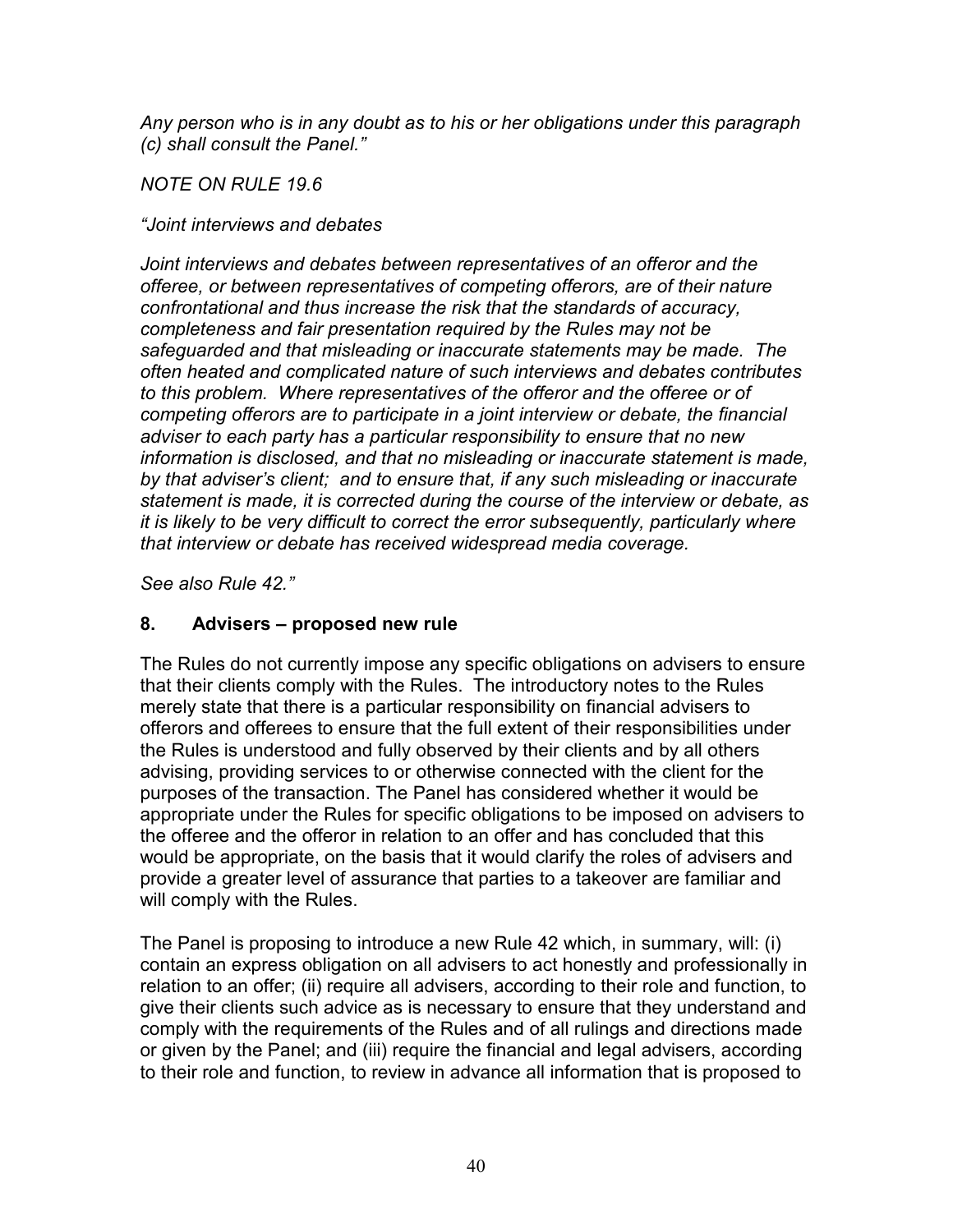be published in connection with the offer to ensure that its client complies with all applicable rules and all rulings and directions of the Panel.

The proposed new Rule 42 is set out below.

#### *"42. RESPONSIBILITIES OF ADVISERS*

- *(a) Each of the advisers to the offeree and each of the advisers to the offeror shall, during the course of and in relation to an offer, in addition to complying with the Rules, act honestly, fairly and professionally.*
- *(b) Each adviser to the offeree and each adviser to the offeror (including the respective financial advisers and legal advisers) shall, in so far as shall be appropriate according to that adviser's role and function in the transaction concerned, give to its client, during the course of and in relation to an offer, such advice as shall be required to ensure, so far as the adviser reasonably can, that its client understands and complies with the applicable requirements of the Rules and of all rulings and directions made or given by the Panel in connection with the transaction concerned.*
- *(c) Each of the financial adviser and the legal adviser to the offeree and each of the financial adviser and the legal adviser to the offeror shall, during the course of an offer and according to its role and function, review in advance all information that is proposed to be published by or on behalf of its client (including, without limitation, all circulars to shareholders, announcements, press releases and advertisements) in connection with the offer for the purpose of ensuring, so far as the adviser reasonably can, that its client complies, in respect of every such communication, with Rules 19 and 20, all other applicable rules and all rulings and directions made or given by the Panel in connection with the transaction concerned.*

*An offeree and an offeror each shall ensure that a draft of every such communication is given to each of its relevant advisers in good time for the purposes of this Rule.* 

- *(d) (i) A contravention of this Rule 42 shall be subject to the powers and functions of the Panel under the Act and these Rules.* 
	- *(ii) Subject to subparagraph (i) of this Rule 42(d):* 
		- *(1) no breach of this Rule 42 shall of itself constitute a cause of action at the suit of any person (other than the Panel) affected by the said breach;*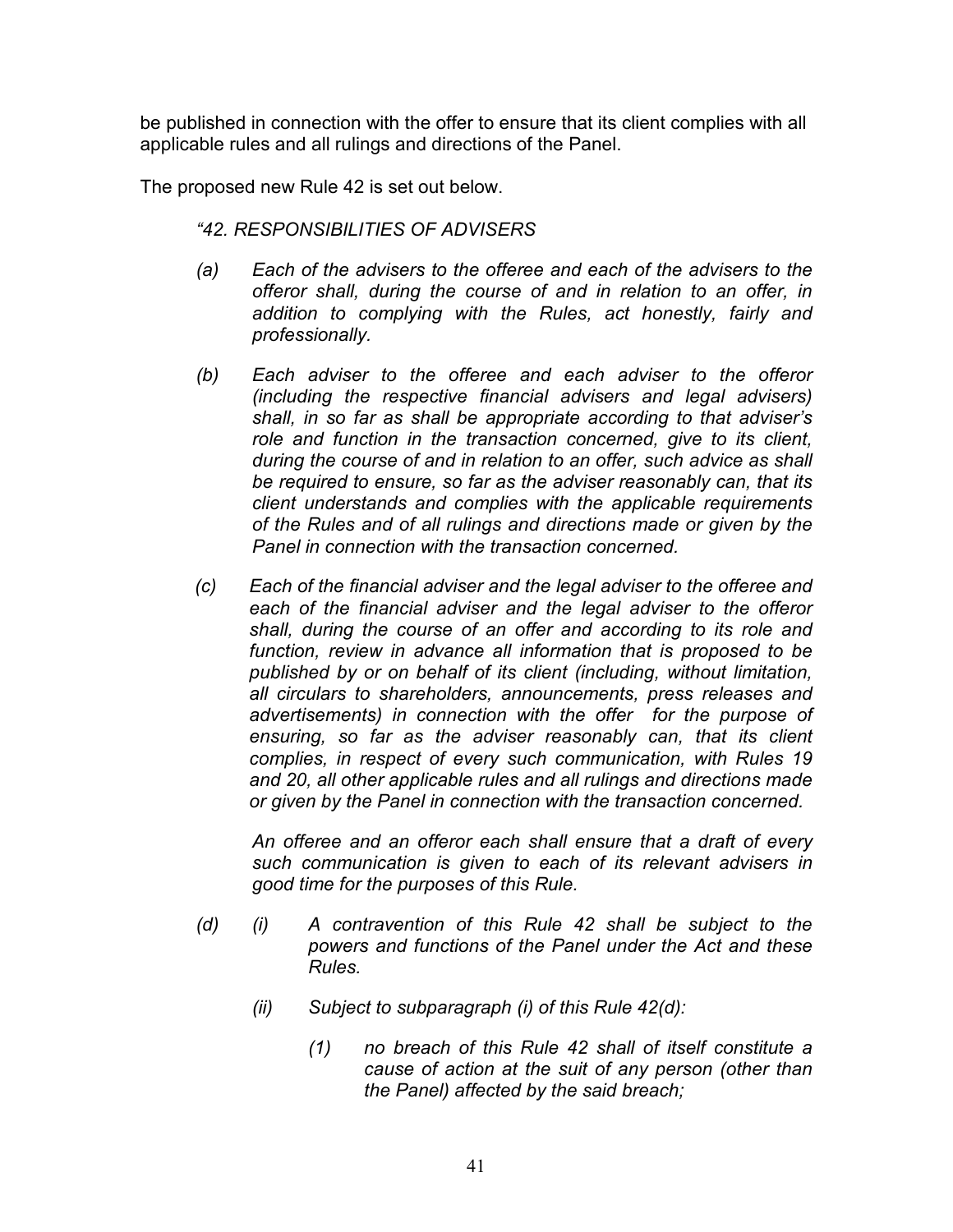*(2) this Rule is without prejudice to any other duty or responsibility of any party to a takeover or other relevant transaction or of any other person, howsoever arising."* 

There is a consequential amendment to Note 1 on Rule 19.1 and this is set out below.

### *NOTES ON RULE 19.1*

### *"1. Financial Aadvisers' responsibility for release of information*

*The Panel regards financial advisers as being responsible to the Panel for guiding their client, any relevant public relations advisers and any other relevant persons employed by the client in connection with the offer, with regard to any information released during the course of an offer.*

*Advisers must ensure at an early stage that directors and officials of companies are warned that they must consider carefully the implications under the Rules of what they say, particularly when giving interviews to, or taking part in discussions*  with, the media. It is very difficult after publication to alter an impression given or *a view or remark attributed to a particular person. Control of any possible abuse lies largely with the person being interviewed. In appropriate circumstances, the Panel will require a statement of retraction. Particular areas of sensitivity on which comment must be avoided include future profits and prospects, asset values and the likelihood of the revision of an offer. (See also Rule 20.1(b) and Rule 42.)"* 

#### **9. Miscellaneous amendments**

### 9.1 When an announcement is required – Rule 2.2

The Panel proposes to amend Rule 2.2(f)(ii) which requires that an announcement be made if the number of potential purchasers or offerors is about to be increased to include more than a very restricted number of people. The current Note 3 on Rule 2.2 states, amongst other things, that in such circumstances the Panel should be consulted in advance. The Panel is of the view that there should be a requirement under the rule to consult with the Panel where the board of the offeree proposes to hold discussions with more than one potential offeror or purchaser.

In addition, it is proposed to amend Rule 2.2(e) to clarify that the rule applies to negotiations or discussions relating to a possible offer.

The proposed amendment of Rule 2.2(e) and (f) and of the Note on the latter are set out below.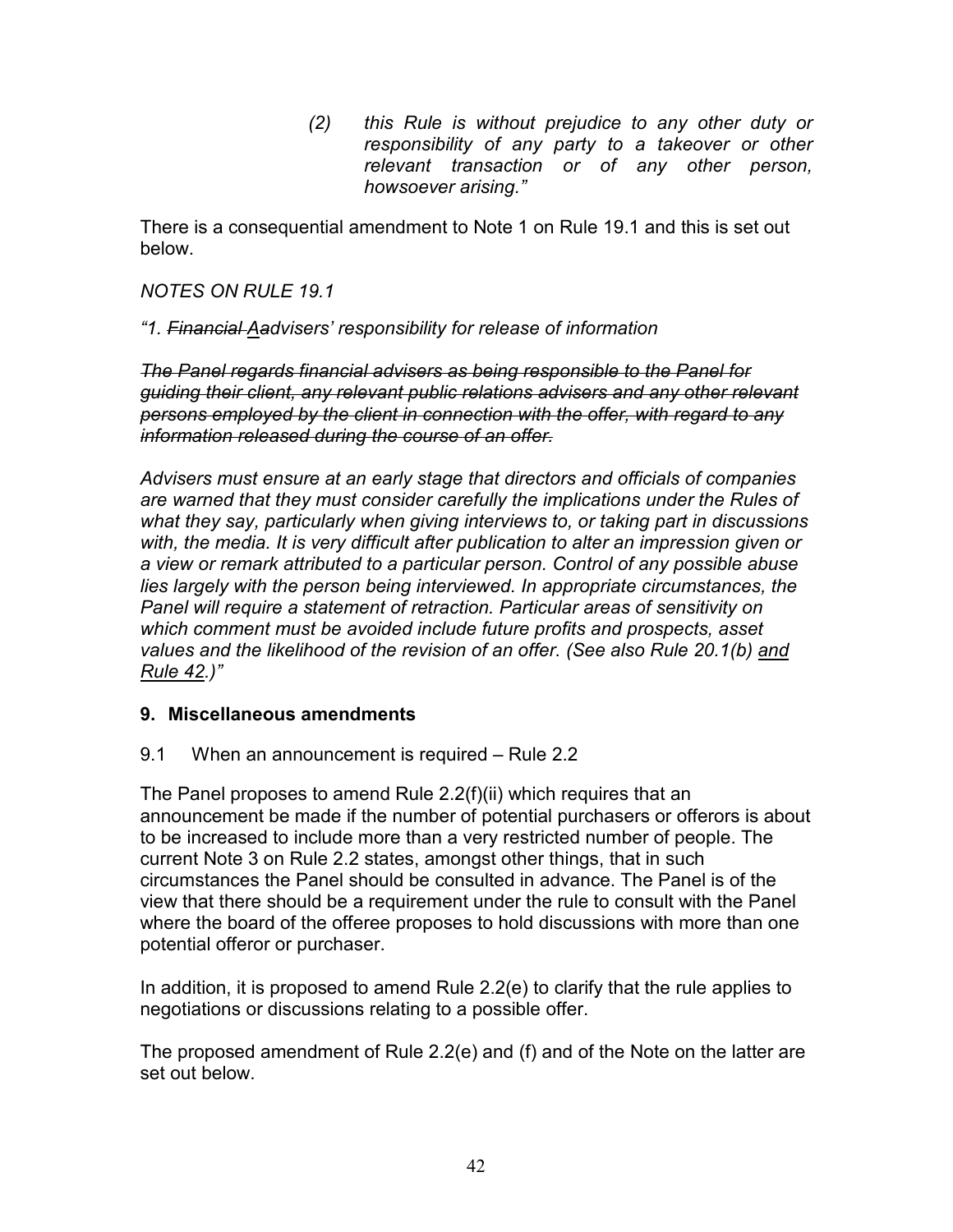#### *2.2 WHEN AN ANNOUNCEMENT IS REQUIRED*

*"(e) when negotiations or discussions concerning the a possible offer are about to be extended to include more than a very restricted number of people. An offeror or offeree that proposes to approach a wider group of people (including, inter alia, where a group is being organised to make or to finance an offer or where irrevocable commitments are to be sought) shall consult the Panel in advance;* 

*(f) when a purchaser is being sought for a holding, or aggregate holdings, of securities conferring 30% or more of the voting rights in a relevant company, or when the board of a relevant company is seeking potential offerors, and:* 

*(i) the company is the subject of rumour and speculation or there is an anomalous movement in its share price; or* 

*(ii) the number of potential purchasers or potential offerors approached is about to be increased to include more than a very restricted number of people.* 

*The potential seller or (as the case may be) the board of the relevant company shall in any case consult the Panel in advance where it is proposed to hold discussions with more than one potential purchaser or offeror; or"*

*NOTES ON RULE 2.2* 

*3. Rule 2.2(f)* 

*"If it is proposed to hold discussions with more than one potential offeror (or purchaser) the Panel should be consulted. Following an announcement pursuant to Rule 2.2(f), parties entering into discussions with the relevant company concerned, or with the holders of the shares available for sale, should consult the Panel for guidance on their obligations under the Rules."* 

9.2 When an announcement is required – Rule 12(b)(iii)

The Panel is proposing to add a new Rule 12(b)(iii) which will require an offeror whose offer has lapsed under Rule 12(b)(i) to make a prompt announcement clarifying its intentions with regard to the offeree. Where an offer would give rise to a concentration within the European Merger Regulation, Rule 12(b)(i) requires an offeror to include in its offer a term that it will lapse if the European Commission either initiates proceedings in respect of the concentration or refers the matter to a competent authority of a Member State before the later of the first closing date and the date when the offer becomes unconditional as to acceptances. Where an offer lapses in accordance with Rule 12(b)(i), under the Rules a new offer period relative to any new offer or possible offer which the offeror may make or propose to make in respect of the offeree automatically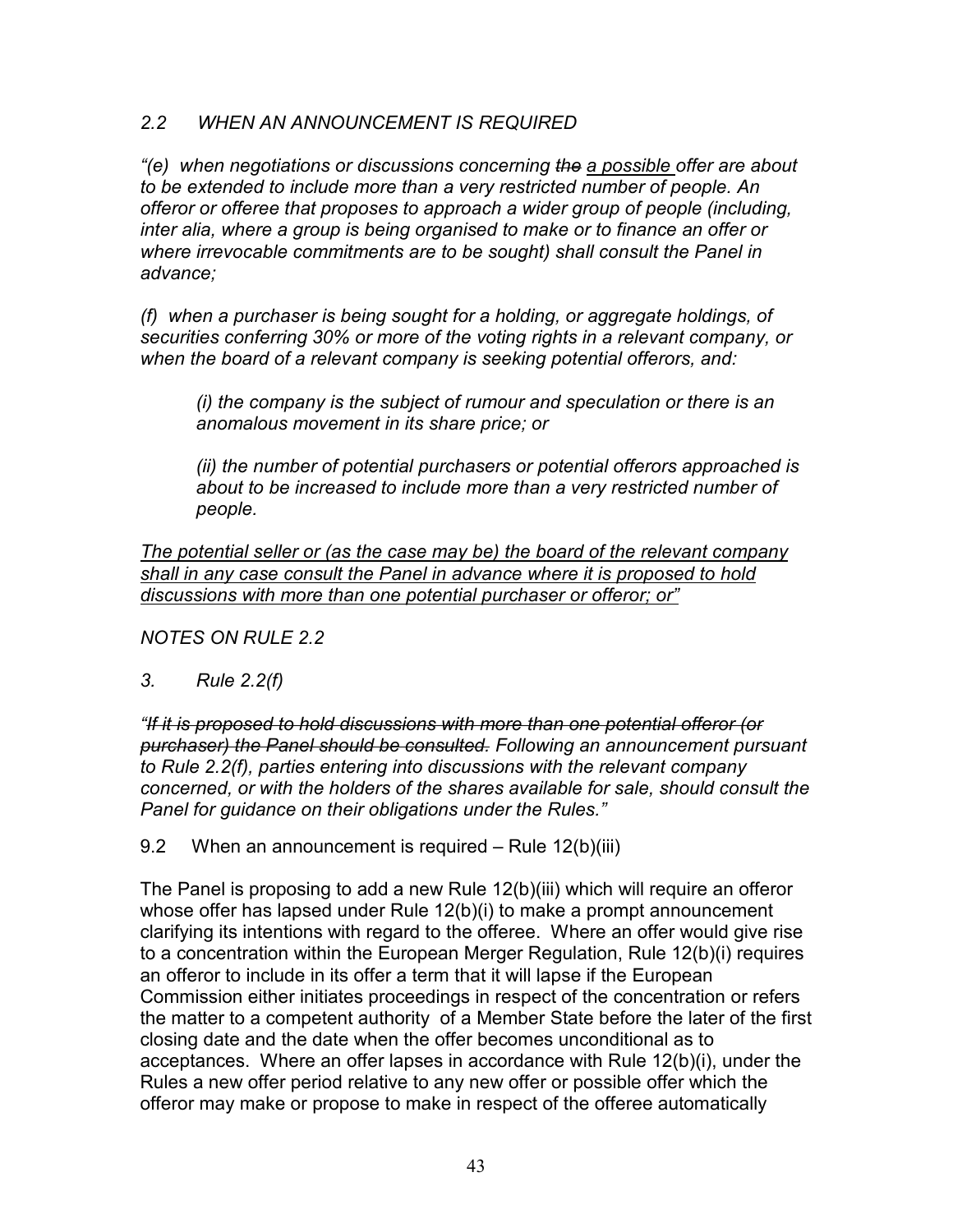commences at the time of such lapse. However, there is no express requirement under the Rules for an offeror in such circumstances to clarify its intentions. Clearly, where an offeror has no intention of proceeding to seek clearance from the Commission or the regulatory authority concerned no new offer period should commence. However, where an offeror does intend to seek such clearance with a view to making a further offer, a new offer period should commence. Thus, a requirement on an offeror to make an announcement clarifying its intentions will mark either the commencement of the new offer period or its immediate cessation upon the release of an announcement of an intention not to make a further offer. The proposed new rule is set out below.

### *RULE 12(b) (EUROPEAN COMMISSION)*

*"(iii) Where an offer lapses pursuant to Rule 12(b)(i), the offeror shall, no later than 12.00 noon on the business day following the day on which the offeror receives notification from the European Commission or (as the case may be) the competent authority concerned of its decision, make an announcement for the purpose of clarifying its intentions in respect of the offeree."* 

9.3 Temporary suspension of quotation

The Panel proposes to amend Rules 2.3 and 17.2 by the deletion of references to the temporary suspension of the quotation of an offeree's securities as, in the view of the Panel, it would be very unlikely that a suspension would be granted in the circumstances envisaged in those rules. The relevant rules have been in place since 1997 and the Panel has concluded that they need to be updated to reflect current practices. In consequence, it is also proposed to delete the Note on Rule 2.3. The proposed amendments are set out below.

### *2.3 RESPONSIBILITIES OF OFFERORS AND THE OFFEREE*

*"(b) Following an approach by an offeror to the offeree board which may or may not lead to an offer, the primary responsibility for making an announcement (including an announcement under Rule 2.2(g)) shall normally rest with the offeree board which shall monitor the market for any anomalous movement in the offeree's share price and for rumour and speculation. provided that if the offeree board proposes to recommend the offer for acceptance and the Stock Exchange is likely to grant a temporary suspension of the quotation of the offeree's shares, the offeree board may, as an alternative to an immediate announcement, obtain a suspension at the time when the announcement would ordinarily be required and shortly thereafter make an announcement in compliance with Rule 2.*

*(c) An offeror shall not attempt to prevent the offeree board from making an announcement or requesting the Stock Exchange to grant a temporary suspension of its quotation at any time that the offeree board deems appropriate."*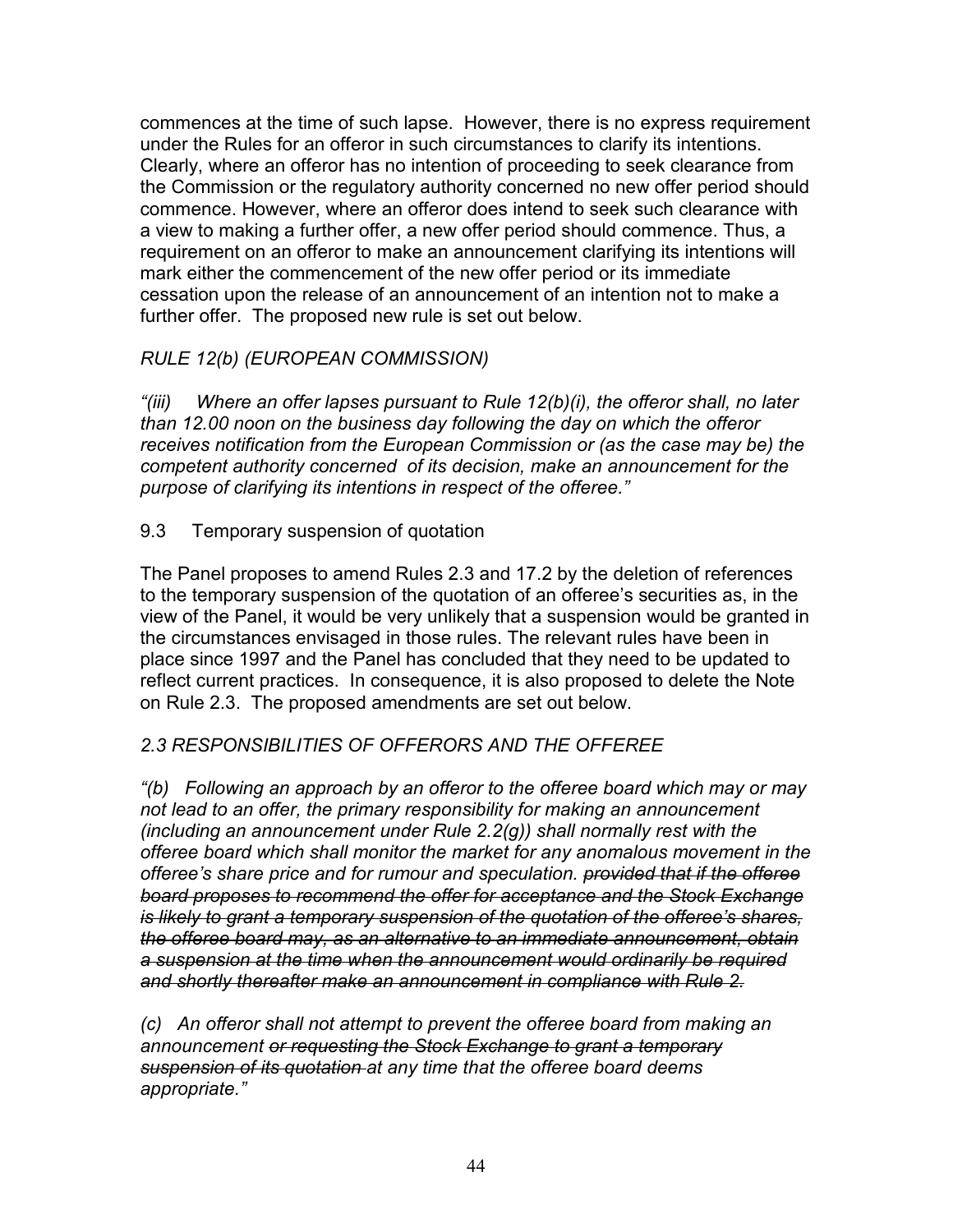#### *. NOTE ON RULE 2.3*

*Suspensions*

*It should be noted that:*

*(a) a suspension will only be granted by the Irish Stock Exchange at the request of the company whose shares are to be suspended;*

*(b) the Irish Stock Exchange will not generally grant a suspension for more than 48 hours;*

*(c) the primary obligation of the potential offeree is to make the appropriate announcement immediately upon the obligation arising under Rule 2.2, and delay occasioned by an unsuccessful application for suspension may of itself be no excuse.*

### *17.2 CONSEQUENCES OF FAILURE TO ANNOUNCE*

*(a) If an offeror fails by the stipulated time to make an announcement in accordance with the requirements of Rule 17.1, the Panel may request the Stock Exchange to suspend temporarily the quotation of the offeree's shares and, where appropriate, the offeror's shares until the appropriate announcement is made.*

9.4 Announcements outside normal business hours

Rule 2.9 sets out the means by which an announcement made pursuant to the Rules must be made but is silent on the requirements relating to announcements made outside normal business hours. The Panel is proposing to amend Rule 2.9, as set out below, to address this issue.

*2.9 MODE OF ANNOUNCEMENT* 

*"(a) Except…..* 

*(b) If the announcement is published outside normal business hours, it shall be submitted, as required by the Rules, to a Regulatory Information Service for release as soon as that service next reopens; it shall also be distributed to not less than two national newspapers and two newswire services."* 

9.5 Removal of ability to appoint or nominate board members – Rule 9.6

Rule 9.6 states that, if an obligation to make a Rule 9 offer arises, neither any person who is, or being one of a number of parties acting in concert who is or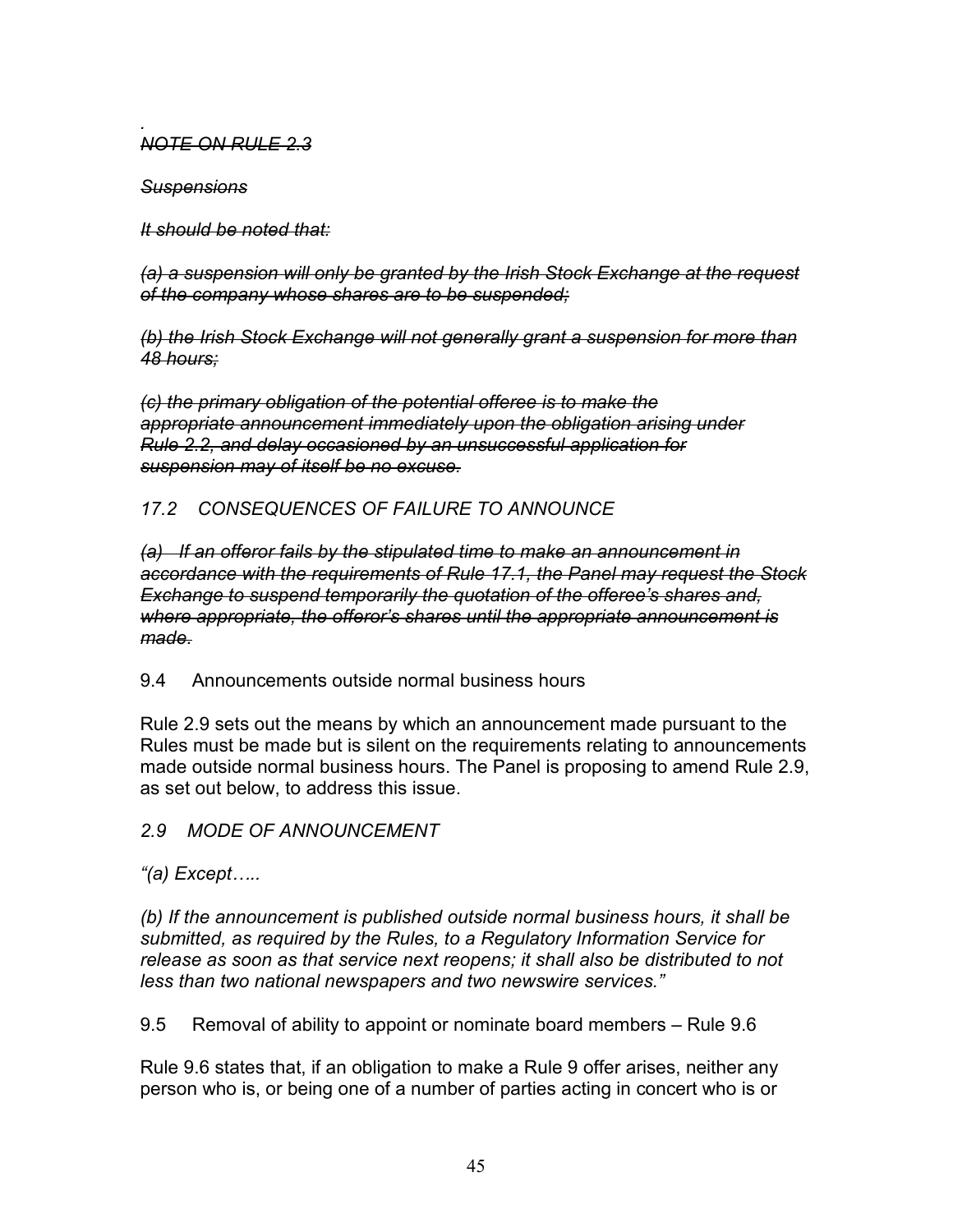may become, obliged to make such offer nor any person acting in concert with such person may appoint or nominate a nominee to the board of the offeree or exercise the voting rights in relation to any securities held in the offeree, until the offer document has been despatched. Having considered the matter, the Panel has concluded that it is the role of the offeree to determine when persons are appointed or nominated to its board. Therefore, it is proposed to amend Rule 9.6 accordingly, as set out below.

### *9.6 RESTRICTIONS ON EXERCISE OF CONTROL BY AN OFFEROR*

*"Except with the consent of the Panel, if an obligation to make an offer in respect of a relevant company arises under Rule 9, neither any person who is, or being one of a number of parties acting in concert who is or may become, obliged to make such offer nor any person acting in concert with any such person may appoint or nominate a nominee to the board of that company, or exercise the voting rights conferred by any securities held in that company, until the offer document has been despatched."* 

9.6 Rule 31.9 (*offeree announcements after Day 39*) and Rule 32.1 (*offer open for 14 Days after revision)* 

Rule 31.9 prohibits, except with Panel consent, an offeree from announcing trading results, profit or dividend forecasts, asset valuations, a merger benefits statement or a proposal for a dividend payment after Day 39 of the offer timetable. The purpose of the rule is to provide the offeror with sufficient time in which to consider the implications of any such announcements for its offer prior to the deadline for posting any revised offer, i.e. Day 46.

Rule 32.1(b) prohibits, except with Panel consent, in the case of a securities exchange offer, the offeror, after the date from which it is precluded from revising its offer (i.e. Day 46) and before the end of the offer period, from issuing a statement of trading results, a profit or dividend forecast, an asset valuation, a merger benefits statement or a proposal for a dividend payment which would or might have the effect of increasing the value of its offer.

The Panel is of the view that each of the above rules should be amended so that any announcement by the offeree, in the case of Rule 31.9, and by the offeror, in the case of Rule 32.1(b), that contains material new information should fall within the scope of the rules. The proposed amended rules are set out below. There is a minor consequential amendment to the Note on Rule 31.9.

### *31.9 OFFEREE ANNOUNCEMENTS AFTER THE 39TH DAY*

*"The offeree board shall not, except with the consent of the Panel, announce any material new information, including trading results, a profit or dividend forecast, an asset valuation, a statement as described in Rule 19.3(b) or a proposal for a*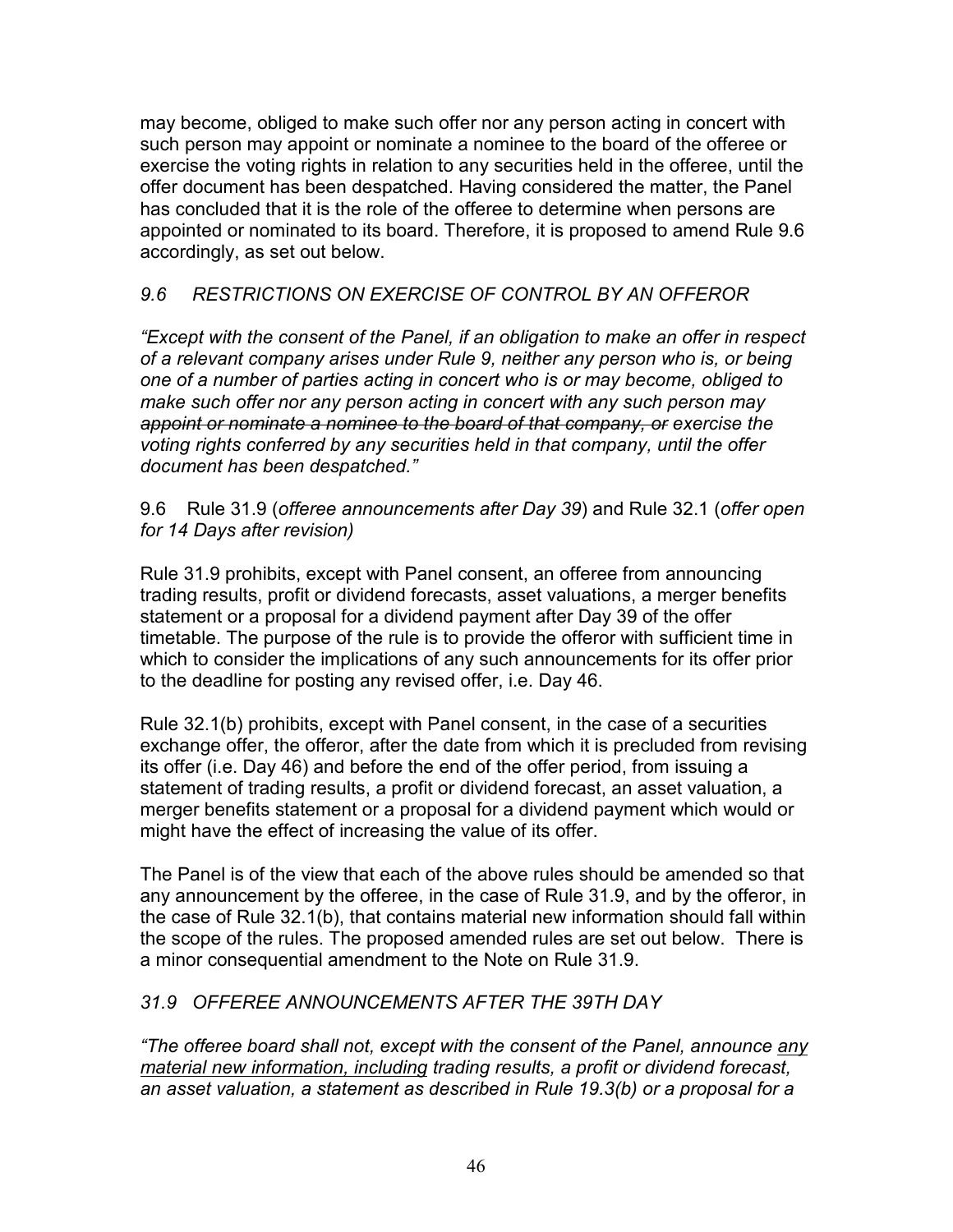*dividend payment, during the period commencing on the day after the 39th day (the "39th day") following the date of despatch of the offer document and ending with the end of the offer period."* 

#### *NOTE ON RULE 31.9*

*"If the announcement of trading results and a dividend would normally take place after the 39th day, the offeree board should use all reasonable endeavours to bring forward the date of the announcement, but, if the Panel is satisfied that this is not practicable, it may give its consent to a later announcement. If an*  announcement of the kind referred to in Rule 31.9 is made after the 39th day, the *Panel may be prepared to consent to a final closing date later than the 60th day.* 

*If the offeree board wishes to obtain the Panel's consent to a later announcement, it should consult the Panel at the earliest possible time."* 

#### *32.1 OFFER OPEN FOR 14 DAYS AFTER REVISION*

*"(b) Except with the consent of the Panel, in the case of a securities exchange offer, the offeror, after the date from which it is precluded from revising its offer and before the end of the offer period, shall not announce any material new information, including issue a statement of trading results, a profit or dividend forecast, an asset valuation, a statement as described in Rule 19.3(b) or a proposal for a dividend payment which will or might have the effect of increasing the value of the offer."* 

#### 9.7 Other miscellaneous amendments

### **Part A of the Rules**

It is proposed to make the following amendments to Rule 2.1(a):

1. the insertion of:

"**"acting in concert"** has the meaning assigned to it by paragraph (b)(vi);";

2. the replacement of the existing definition of the European Merger Regulation with the following:

"**"European Merger Regulation"** means Council Regulation (EC) 139/2004 of 20 January 2004 on the control of concentrations between undertakings (OJ L24, 29.01.2004);"; and

3. the substitution of "European Union" for "European Communities" in the definition of "Member State".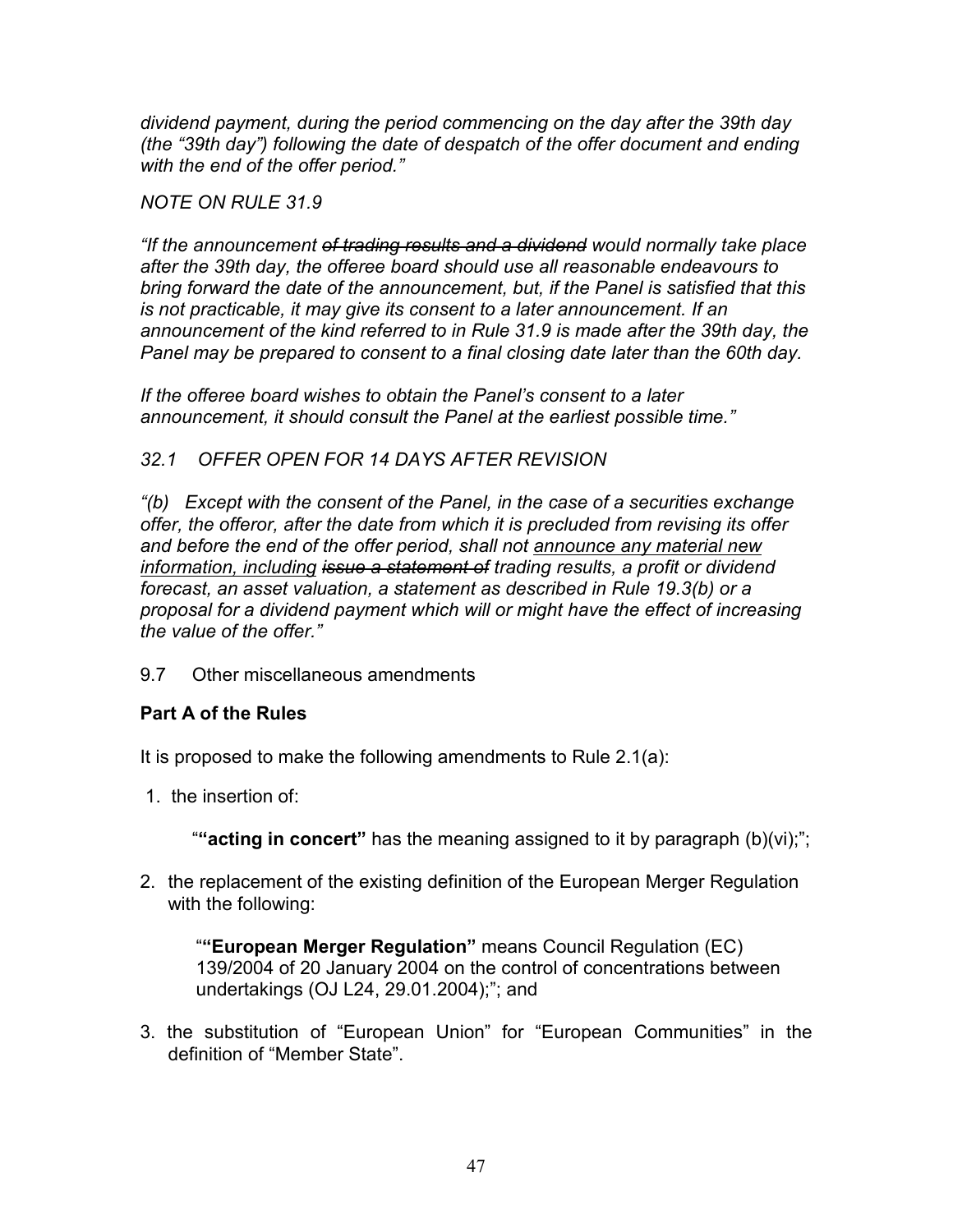#### **Part B of the Rules**

1. It is proposed that "*by virtue of section 2(a) of the Act"* in Rule 24.2(a)(iii) be deleted so that the reference to relevant company includes all relevant companies, including those that are treated as such by Regulation 4 of the European Communities (Takeover Bids (Directive 2004/25/EC)) Regulations 2006.

2. It is proposed to substitute "the European Communities (Markets in Financial Instruments) Regulations 2007 (S.I. No. 60 of 2007)" for "the Investment Intermediaries Act, 1995" in Rule 24.2(b)(i).

3. Currently, certain parts of Rule 36 (*Partial Offers)* are not applicable to schemes of arrangement. Having considered the matter, the Panel is of the view that all of Rule 36 should be potentially applicable in circumstances where a partial offer is being effected by means of a scheme of arrangement. Consequently, the Panel is proposing to amend Section 1 of Appendix 4 to the Rules by deleting the existing exclusion of certain parts of Rule 36 and inserting the following note at the end of the Section:

"Note: when it is proposed to implement a partial offer by a scheme of arrangement pursuant to section 201 of the Companies Act 1963, the Panel will have jurisdiction (with the High Court) only where the transaction constitutes a takeover."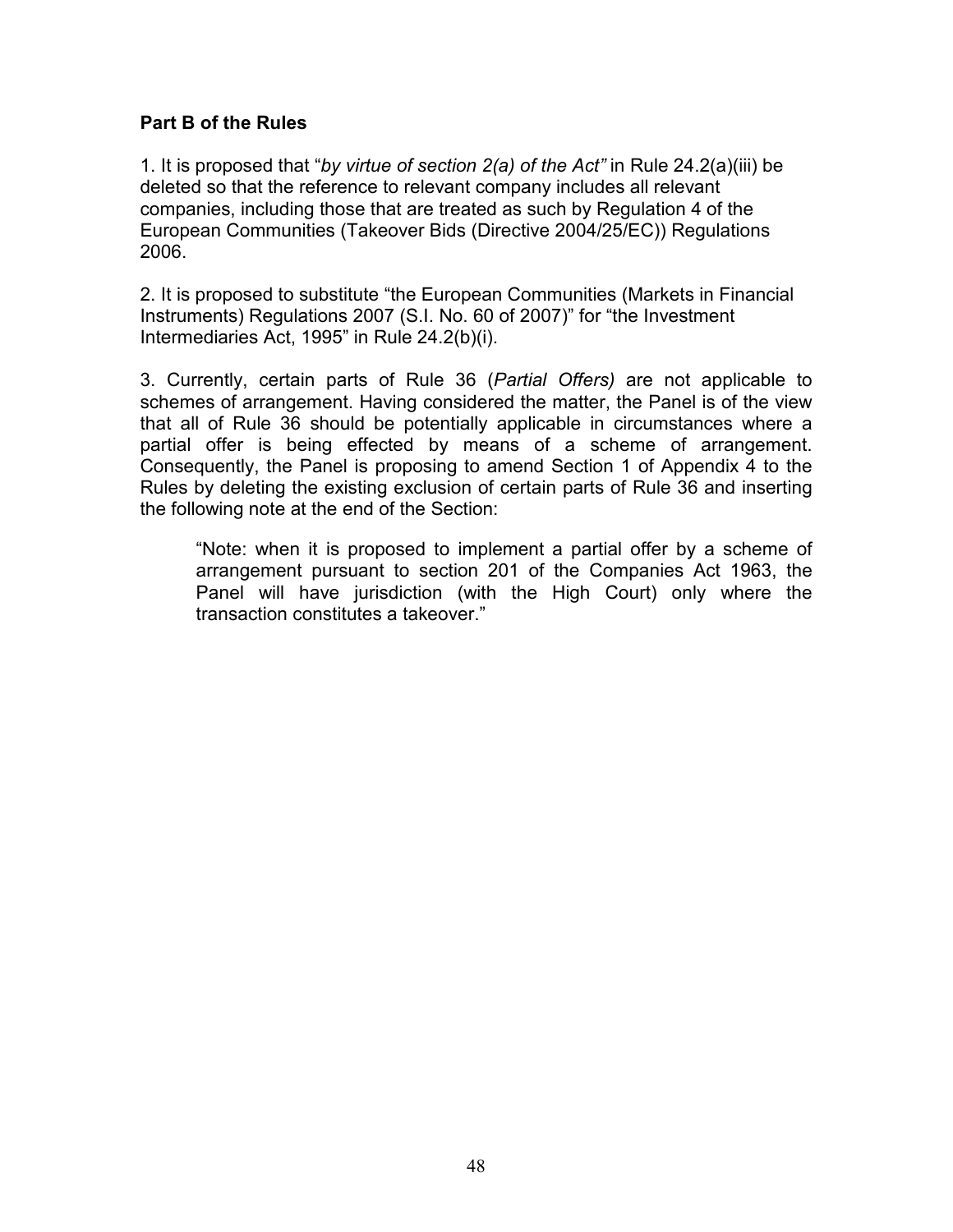### **Annexe 1 FULL TEXT OF PROPOSED NEW RULES Irish Takeover Panel Act, 1997, Takeover (Amendment) Rules, 2011**

#### 8. **CITATION, CONSTRUCTION AND COMMENCEMENT**

- 8.1 These Rules may be cited as the [Irish Takeover Panel Act, 1997, Takeover (Amendment) Rules, 2011].
- 8.2 [These Rules and the Irish Takeover Panel Act, 1997, Takeover Rules, 2007 to 2008, shall be construed together as one and may be cited together as the Irish Takeover Panel Act, 1997, Takeover Rules, 2007 to 2011.]
- 8.3 These Rules shall come into operation on [ ] 2011.
- 8.4 These Rules shall not apply to any transaction which is in being on the date on which these Rules come into operation.

#### 9. **INTERPRETATION**

- (a) [In these Rules, the "**2007 Rules**" means the Irish Takeover Panel Act, 1997, Takeover Rules, 2007, as amended by the Irish Takeover Panel Act, 1997, Takeover (Amendment) Rules, 2008 and the Irish Takeover Panel Act, 1997, Takeover (Amendment) (No. 2) Rules, 2008.]
- (b) Unless the context otherwise requires, a reference in these Rules to a rule or an appendix shall be construed as a reference to a rule of, or (as the case may be) an appendix to, the rules contained in, Part B of the 2007 Rules.

#### 10. **AMENDMENT OF PART A OF THE 2007 RULES**

Rule 2.1 of Part A of the 2007 Rules is hereby amended in paragraph (a) by:

(a) the insertion of the following definition after the definition of the "Act":

"**acting in concert**" has the meaning assigned to it by paragraph (b)(vi);";

(b) the substitution for the definition of "European Merger Regulation" of the following new definition:

"**European Merger Regulation**" means Council Regulation (EC) 139/2004 of 20 January 2004 on the control of concentrations between undertakings (OJ L24, 29.01.2004)"; and

(c) the substitution of "European Union" for "European Communities" in the definition of "**Member State**".

#### 11. **AMENDMENT OF PART B OF THE 2007 RULES**

11.1 Rule 2.2 is hereby amended by: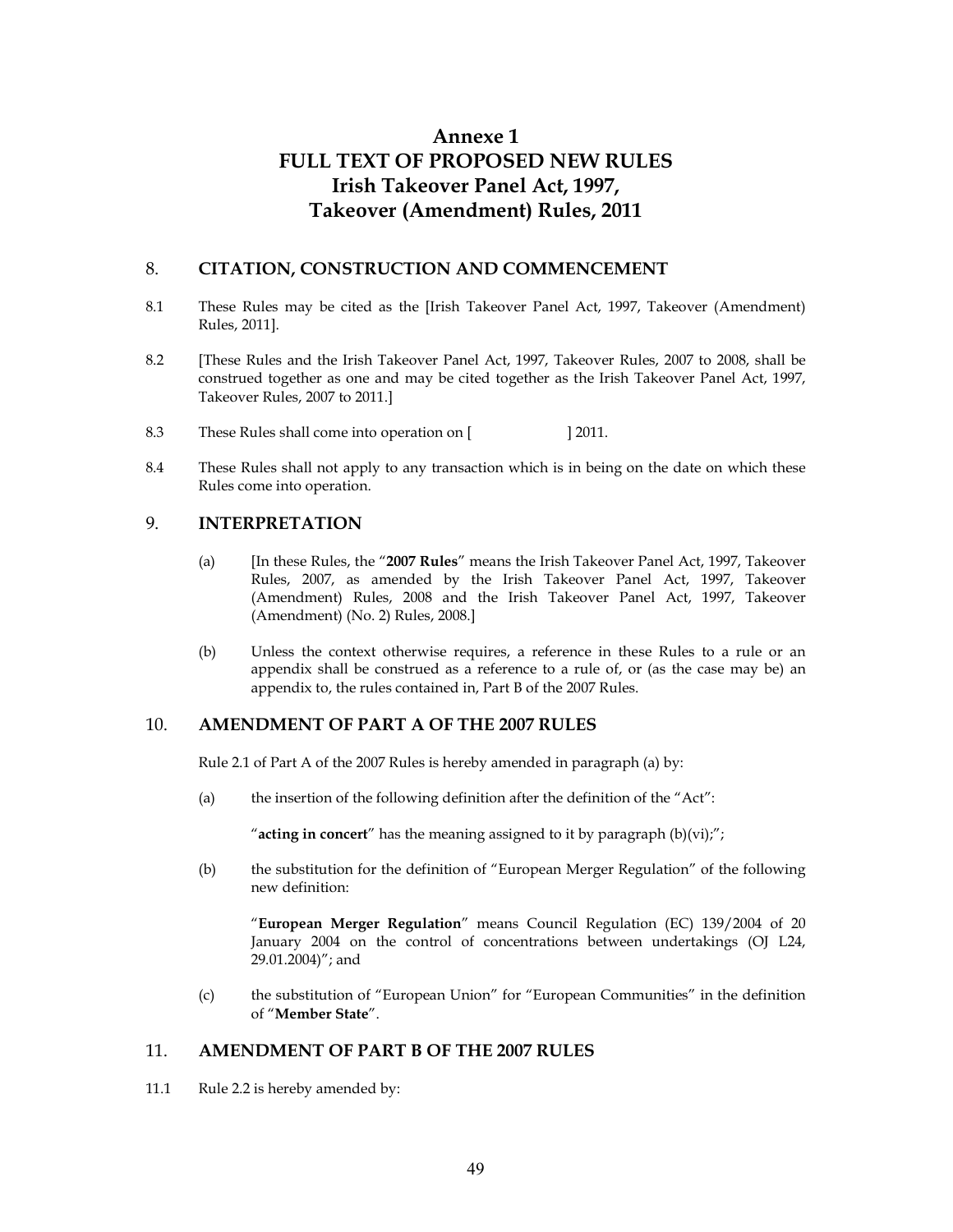- (a) the substitution of "a possible offer" for "the offer" in paragraph (e); and
- (b) the insertion of the following new statement at the end of paragraph (f):

"The potential seller or (as the case may be) the board of the relevant company shall in any case consult the Panel in advance where it is proposed to hold discussions with more than one potential purchaser or offeror; or".

- 11.2 Rule 2.3 is hereby amended by:
	- (a) the deletion from paragraph (b) of all of the words following "rumour and speculation";
	- (b) the deletion from paragraph (c) of the words "or requesting the Stock Exchange to grant a temporary suspension of its quotation"; and
	- (c) the deletion of paragraph (d) and the renumbering of paragraph (e) as paragraph (d).
- 11.3 Rule 2.4 is hereby amended by:
	- (a) the insertion of (a) " at the beginning of the existing rule; and
	- (b) the insertion after paragraph (a) of the following new paragraphs (b), (c) and (d):
		- "(b) At any time during an offer period following the announcement of a possible offer and before any announcement by the offeror of a firm intention to make an offer in respect of the offeree, the Panel may, if the offeror has been publicly named and the offeree so requests, impose a time limit within which the offeror shall clarify its intentions with regard to the offeree. If such a time limit is imposed, the offeror shall, before the expiry of the time limit, announce either a firm intention to make an offer in respect of the offeree pursuant to Rule 2.5 or that it does not intend to make an offer in respect of the offeree, in which latter case the announcement shall be deemed, for all purposes of Rule 2.8, to be a statement to which Rule 2.8 applies made by the offeror in relation to the offeree.
		- (c)(i) Until he or she has notified a relevant company of his or her firm intention to make an offer in respect of that company, a person shall not without the consent of the Panel make a public statement (in this Rule 2.4(c) a "Rule  $2.4(c)(i)$  statement") in relation to the terms on which an offer might be made by that person in respect of that company.
		- (ii) (1) If any Rule  $2.4(c)(i)$  statement is published by an offeror or on its behalf by any of its directors, officers or advisers prior to any such notification having been made by the offeror and, if incorrect, is not immediately withdrawn, the offeror shall be bound by the statement if it subsequently makes an offer in respect of the offeree, unless the Panel consents otherwise or unless the offeror has reserved (in Rule  $2.4(c)$  a "reservation") in that statement the right to set aside the statement on terms specified therein if circumstances specified therein occur, those circumstances have occurred and the offeror has exercised that right.

(2) Where an offeror becomes so bound by a Rule  $2.4(c)(i)$  statement, then, without prejudice to the generality of the powers of the Panel to enforce this Rule, the following provisions shall have effect: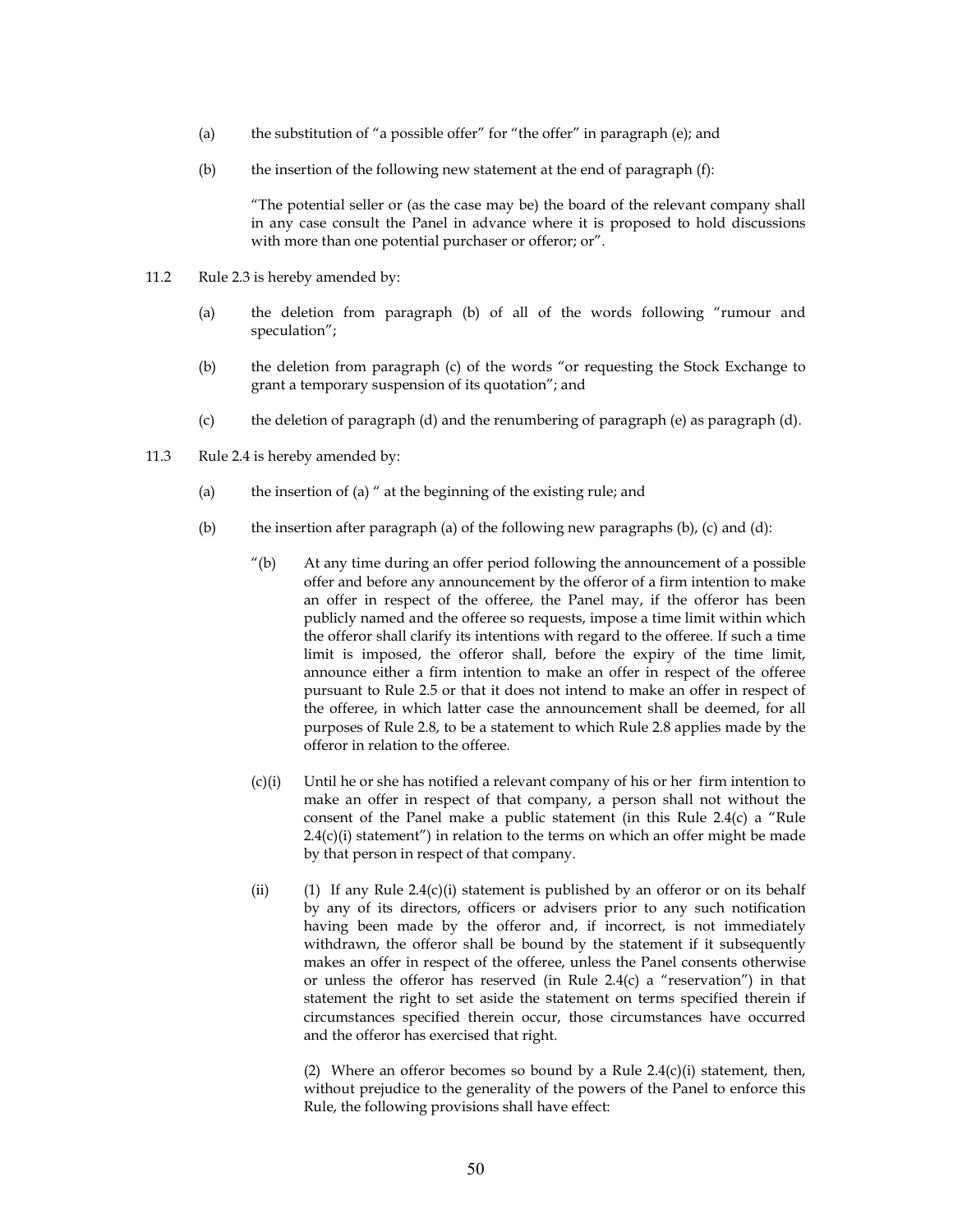(A) where the statement concerned relates to the value of the consideration to be paid in a possible offer, any offer subsequently made by the offeror in respect of the offeree shall be made for a consideration having the same or a higher value;

(B) where the statement concerned relates to the price of a possible offer or a particular exchange ratio in the case of a proposed securities exchange offer, any offer subsequently made by the offeror in respect of the offeree shall be made on the same or better terms. Where all or part of the consideration is expressed in the statement in terms of a monetary value, the offer or that element of the offer shall be made at the same or a higher monetary value. Where all or part of the consideration has been expressed in the statement in terms of a securities exchange ratio, the offer or that element of the offer shall be made on the same or an improved securities exchange ratio; and

(C) where the statement concerned states that the terms of the possible offer "will not be increased" or are "final" or uses a similar expression, the offeror shall not be permitted subsequently to make an offer in respect of the offeree on better terms.

- (iii) Where a Rule 2.4(c) (i) statement includes a reservation, that reservation shall be clear and unambiguous and shall not be dependent upon the subjective judgements of the directors of the offeror.
- (iv) The first announcement in which a Rule  $2.4(c)(i)$  statement is made shall contain prominent reference to any reservation contained in the statement and shall set out precise details of the reservation. Each subsequent reference by the offeror to that statement shall be accompanied by a reference to the reservation.
- (v) Except with the consent of the Panel, the restrictions and obligations imposed by Rule  $2.4(c)$  (ii) to (iv):

(1) shall (subject to subparagraph (2) below) continue to apply until the expiry of the period of three months following the date on which the offeree ceases to be the subject of an offer period ; and

(2) where an offeror has made a statement to which Rule 2.8 applies but the offeree remains thereafter the subject of an offer period, shall continue to apply until the expiry of the period of three months following the date on which that statement was made.

- (d) Except with the consent of the Panel, where a Rule  $2.4(c)(i)$  statement is made by or on behalf of an offeror, the consequential restrictions imposed on the offeror by Rule 2.4(c) shall apply equally to any other person acting in concert with the offeror and to any person who is subsequently acting in concert with the offeror or any such other person.
- (e) Except as permitted by the Rules or with the consent of the Panel or where the only pre-condition to the making of the offer is the receipt of irrevocable commitments, a person shall not include in any announcement of a possible offer under Rule 2.4 any pre-condition to the making of the offer."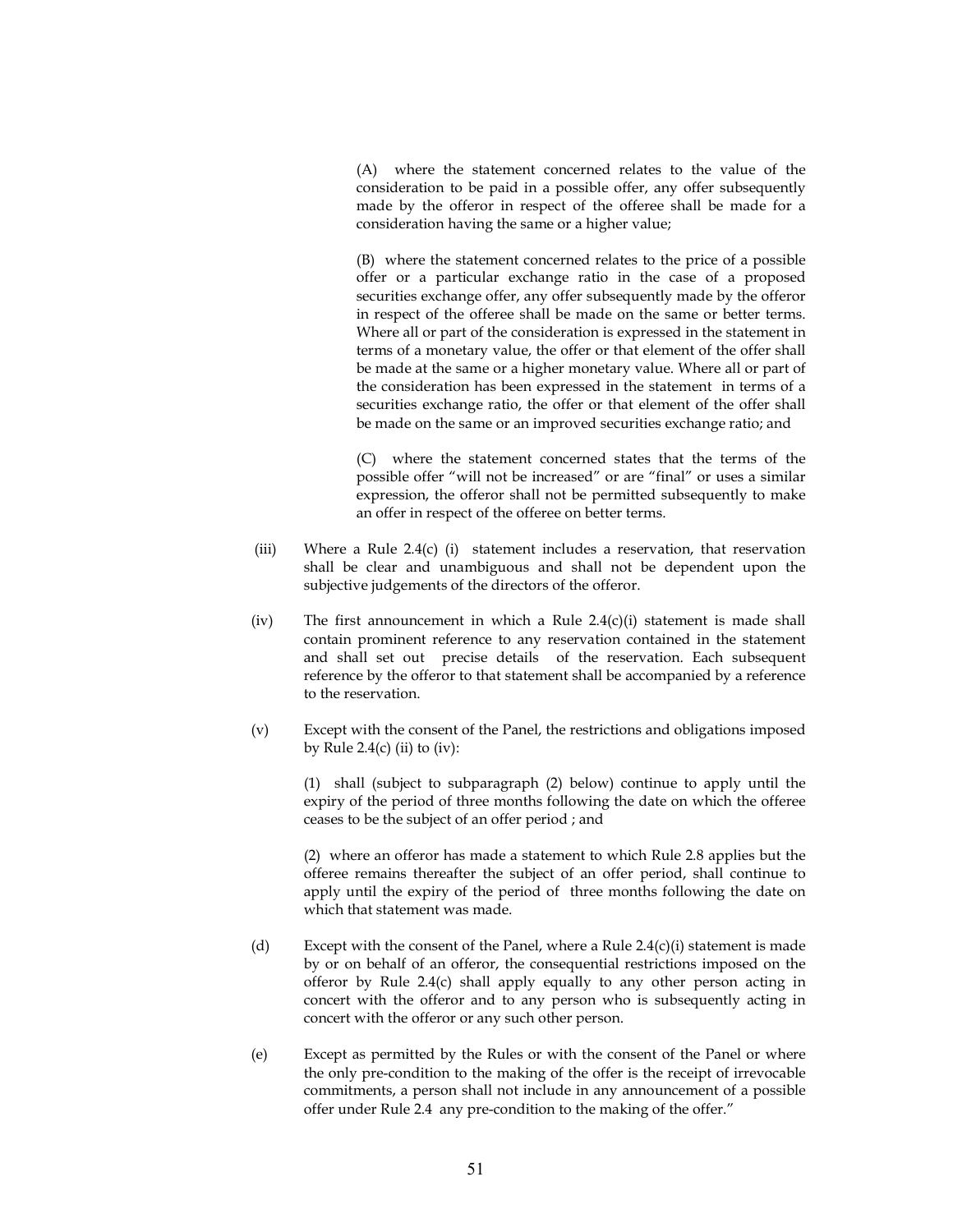- 11.4 Rule 2.5 is hereby amended by:
	- (a) the insertion in paragraph (b) after subparagraph (v) of the following new subparagraph (vi) and (vii):
		- "(vi) details of every agreement or arrangement to which the offeror is party and which relates to the circumstances in which the offeror may or may not invoke or seek to invoke a pre-condition or a condition to its offer and to the consequences of its doing so, including details of any break fees payable as a result;
		- (vii) if the Panel has given consent to the offeree board to enter into a contract or arrangement of the kind described in Rule 21.2, details of that contract or arrangement;"; and
	- (b) the renumbering of existing subparagraphs (vi) to (x) in paragraph (b) as subparagraphs (viii) to (xii).
- 11.5 Rule 2.7 is hereby amended by the substitution for that existing rule of the following new rule under the same heading:

"Except with the consent of the Panel, when there has been an announcement of a firm intention to make an offer, the offeror shall proceed with the offer unless:

- (a) the despatch of the offer is subject to the prior satisfaction of a pre-condition and, in accordance with Rule 13.3, the offeror is permitted to invoke the pre-condition; or
- (b) another offeror has already despatched a higher offer in respect of the same offeree and the Panel has confirmed that the offeror need not proceed with its offer.".
- 11.6 Rule 2.8 is hereby amended by the substitution for that existing rule of the following new rule under the same heading:
	- $\pi$ (a)(i) A person who makes a statement that, or to the effect that, he or she does not intend to make an offer in respect of a relevant company ("a statement to which Rule 2.8 applies") shall make the statement as clear and unambiguous as possible. Except with the consent of the Panel, such a statement shall not specify any event as an event the occurrence of which would purportedly entitle the person making the statement to set aside the statement.
	- (ii) Where a person makes a statement that in the opinion of the Panel suggests, or raises the possibility, that he or she will not or may not make an offer in respect of a relevant company, the Panel may, if it considers it to be appropriate in the circumstances to do so (including after communicating with such person where in the opinion of the Panel that would be useful and practicable):
	- (1) determine that such statement shall be deemed, for all purposes of Rule 2.8, to be a statement to which Rule 2.8 applies made by such person in relation to the relevant company on the date on which the Panel notifies him or her of that determination; or
	- (2) require such person to make an announcement withdrawing the statement or otherwise clarifying his or her intentions in respect of the relevant company concerned in a manner approved by the Panel.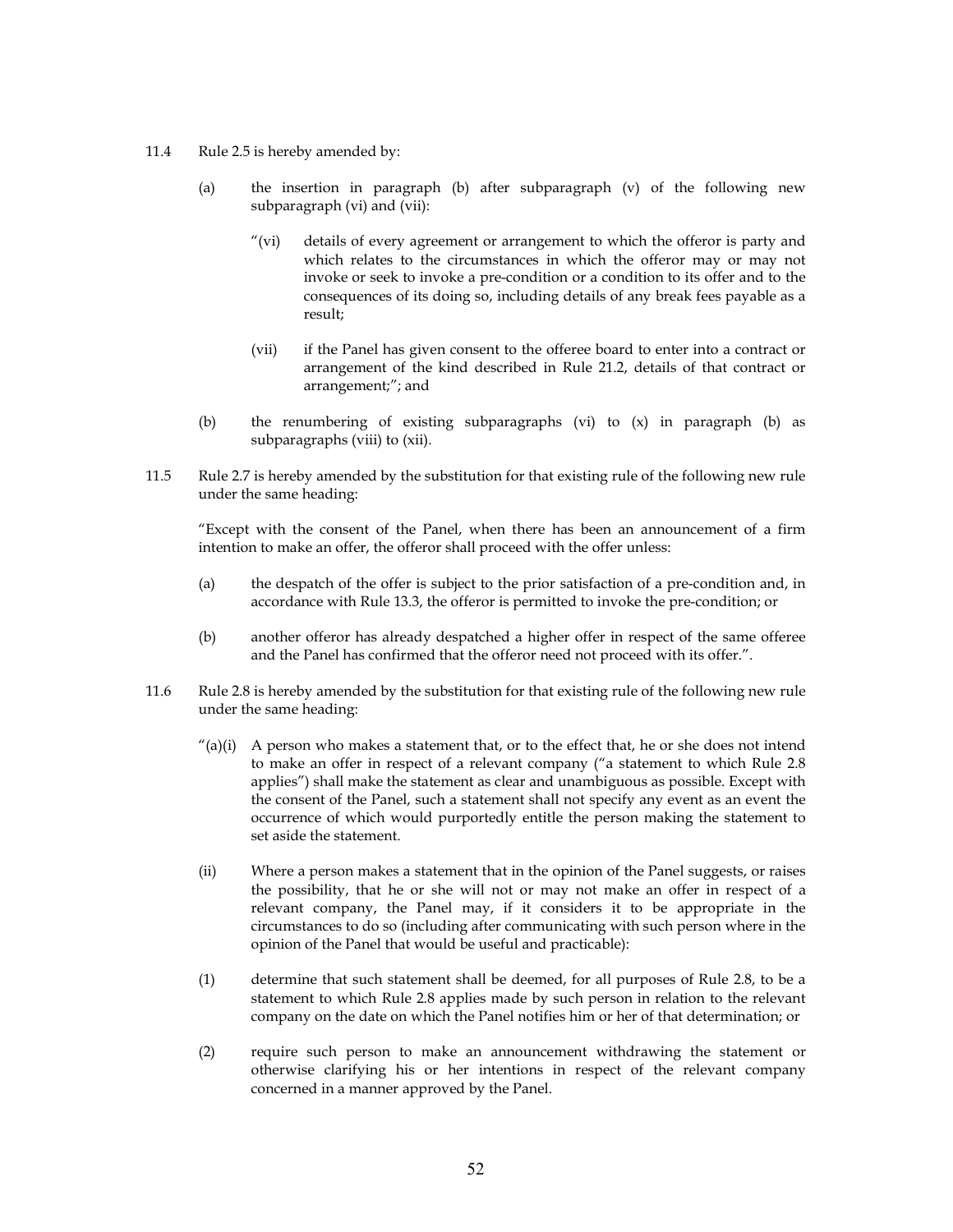- (b) Except with the consent of the Panel, where a person makes a statement to which Rule 2.8 applies, neither the person who made the statement, nor any other person who acted in concert with him or her at that time, nor any person who is subsequently acting in concert with the person who made the statement or any such other person (all such persons being collectively referred to in this rule as the "persons affected"), may within the period of 12 months from the date of the statement:
	- (i) announce an offer or possible offer or make an offer in respect of the relevant company concerned;
	- (ii) acquire any securities of the relevant company if any of the persons affected would thereby become obliged under Rule 9 to make an offer in respect of the relevant company;
	- (iii) acquire any securities of the relevant company if the persons affected or any of them hold securities conferring in the aggregate more than 49.95% but not more than 50% of the voting rights in the relevant company; or
	- (iv) acquire any securities of the relevant company, or rights over securities of the relevant company, if, following that acquisition, the securities of the relevant company which the persons affected or any of them would hold and the securities of the relevant company over which the persons affected or any of them would hold rights would in aggregate confer 30% or more of the voting rights in the relevant company;
	- (v) make any statement that raises or confirms the possibility that an offer might be made in respect of the relevant company; or
	- (vi) take any steps in connection with a possible offer in respect of the relevant company where knowledge of the possible offer might be extended beyond a very restricted number of people in the offeror and its immediate advisers.".
- 11.7 Rule 2.9 is hereby amended by:
	- (a) the insertion of "(a)" at the beginning of the existing Rule 2.9; and
	- (b) the insertion after paragraph (a) of the following new paragraph (b):

"(b) If the announcement is published outside normal business hours, it shall be submitted, as required by the Rules, to a Regulatory Information Service for release as soon as that service next reopens; it shall also be distributed to not less than two national newspapers and two newswire services.".

- 11.8 Rule 4.4 is hereby amended by the insertion in paragraph (a) of the words "of the offeree" after "relevant securities".
- 11.9 Rule 9.6 is hereby amended by the deletion of "appoint or nominate a nominee to the board of that company, or".
- 11.10 Rule 12(b) is hereby amended by the insertion after subparagraph (ii) of the following new subparagraphs (iii) and (iv):
	- "(iii) Where an offer lapses pursuant to Rule  $12(b)(i)$ , the offeror shall, no later than  $12.00$ noon on the business day following the day on which the offeror receives notification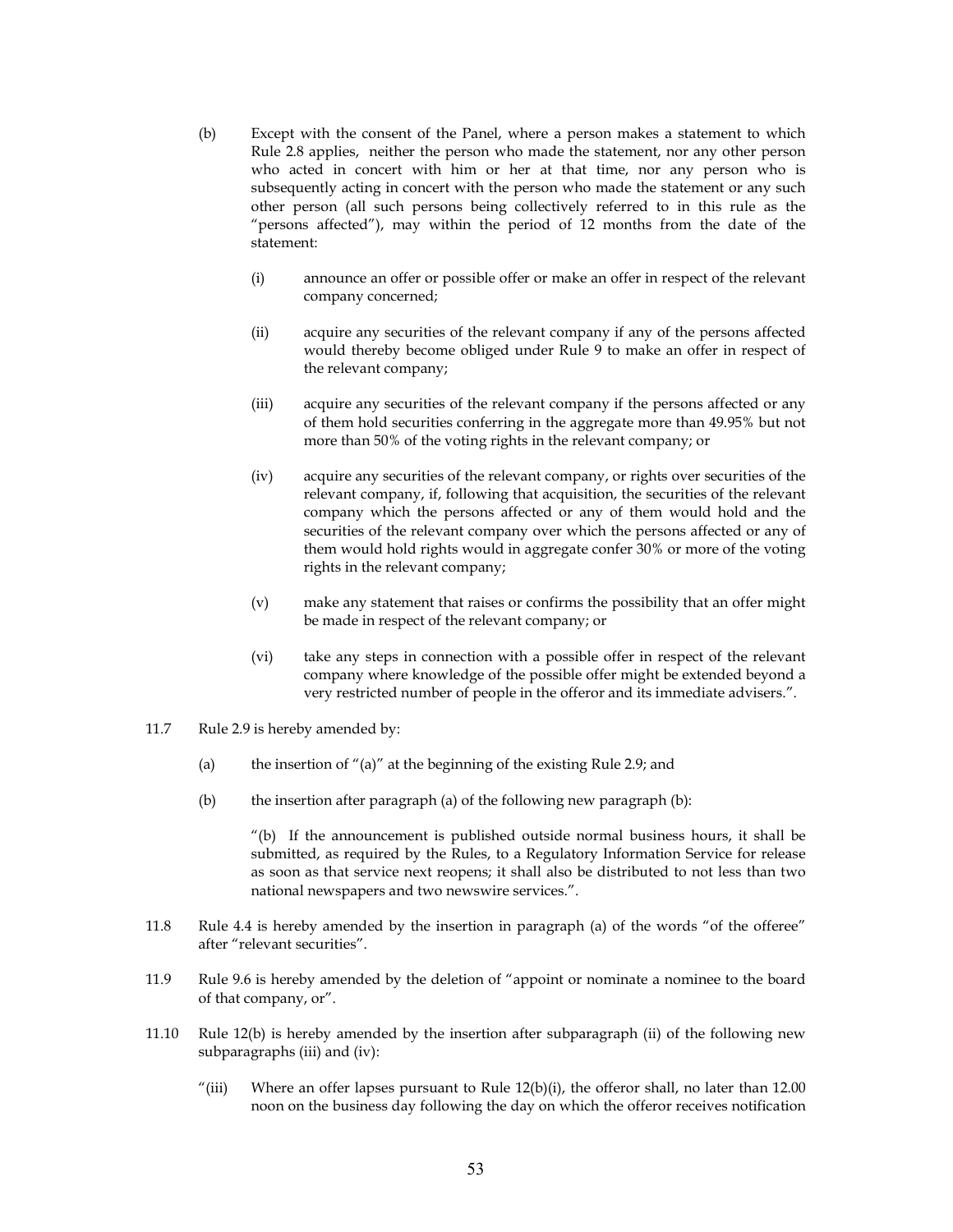from the European Commission or (as the case may be) the competent authority concerned of its decision, make an announcement for the purpose of clarifying its intentions in respect of the offeree.

- (iv) Where, following the lapse of an offer pursuant to Rule 12(b)(i):
	- (1) the concentration concerned is cleared (with or without conditions or obligations attached) by a decision of the European Commission under Article 8(1) or (2) of the European Merger Regulation or (as the case may be) by a decision of the competent authority of the Member State to which the European Commission referred the concentration under Article 9(1) of that Regulation, the offeror shall immediately consult the Panel and shall, within such time limit as the Panel shall impose, announce either a firm intention to make an offer in respect of the offeree pursuant to Rule 2.5 or that it does not intend to make such an offer, in which latter case the announcement shall be deemed, for all purposes of Rule 2.8, to be a statement to which Rule 2.8 applies made by the offeror in relation to the offeree; or
	- (2) the concentration concerned is prohibited by a decision of the European Commission under Article 8(3) of the European Merger Regulation or (as the case may be) by a decision of the competent authority of the Member State to which the European Commission referred the concentration under Article 9(1) of that Regulation, then, except with the consent of the Panel, the offeror, every other person who acted in concert with the offeror and every person who is subsequently acting in concert with the offeror or any such other person shall, in relation to the offeree, be subject to the restrictions set out in Rule 2.8(b) during the period of 12 months from the date on which the decision concerned is notified to the offeror.".
- 11.11 Rule 13 is hereby amended by:
	- (a) the substitution of "**PRE-CONDITIONS IN FIRM OFFER ANNOUNCEMENTS AND OFFER CONDITIONS**" for the title of that rule; and
	- (b) the substitution for Rules 13.1 and 13.2 of the following new Rules 13.1, 13.2 and 13.3:

#### "**13.1 SUBJECTIVE CONDITIONS**

Except with the consent of the Panel or where permitted under Rule 12, an offer shall not be made subject to any condition the satisfaction of which depends solely on subjective judgements by the directors of the offeror or of the offeree (as the case may be) or is within their control.

#### **13.2 ACCEPTABILITY OF PRE-CONDITIONS**

Except with the consent of the Panel or where the only pre-condition to the making of the offer is the receipt of irrevocable commitments or as otherwise permitted by the Rules, a person shall not announce pursuant to Rule 2.5 a firm intention to make an offer the making of which would be subject to any pre-condition.

#### **13.3 INVOKING CONDITIONS AND PRE-CONDITIONS**

(a) An offeree shall not invoke: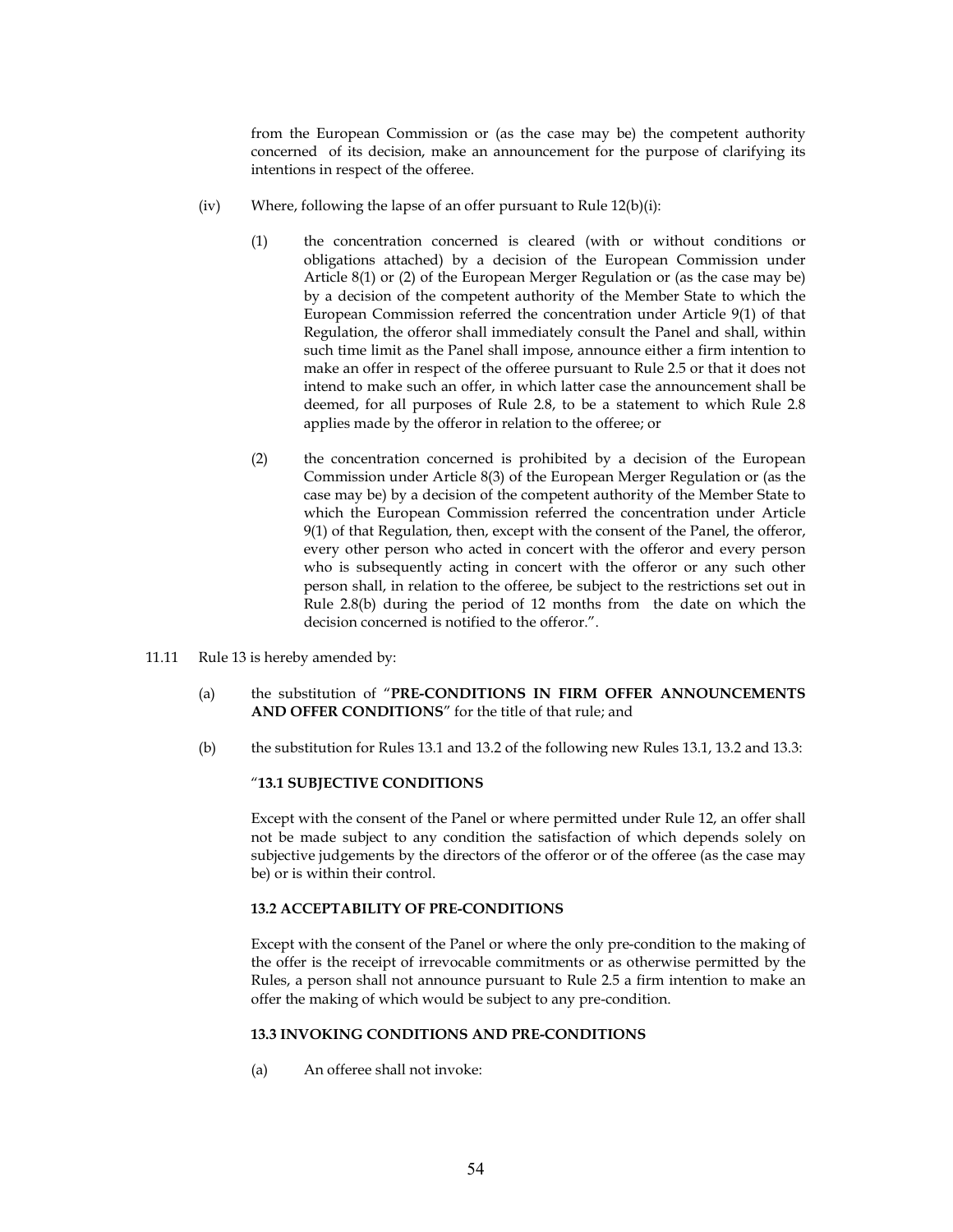- (i) any condition to the offer (except a condition permitted by Rule  $12(a)(i)(2)$  or by Rule 12(b)(ii) or the acceptance condition); or
- (ii) any pre-condition to the making of the offer,

so as to cause the offer not to proceed, to lapse or to be withdrawn unless the circumstances that the circumstances that give rise to the right to invoke the condition or pre-condition are of material significance to the offeror in the context of the offer and the offeror has consulted the Panel and the Panel is satisfied that in the prevailing circumstances it would be reasonable for the offeror to do so.

- (b) Following the announcement of a firm intention to make an offer, an offeror shall use all reasonable efforts to ensure the satisfaction of every condition and pre-condition to which the offer or the making of the offer is subject.
- (c) An offeree shall not invoke, or cause or permit the offeror to invoke, any condition to an offer so as to cause the offer to lapse or to be withdrawn unless the circumstances that give rise to the right to invoke the condition are of material significance to the shareholders of the offeree in the context of the offer and the offeree has consulted the Panel and the Panel that in the prevailing circumstances it would be reasonable for the offeree to do so..
- (d) In the determination by the Panel under Rule 13.3(a) as to whether in the prevailing circumstances it would be reasonable for the offeror to invoke the condition or pre-condition concerned, the fact, if it be so, that the Panel approved the inclusion of that condition or pre-condition shall not be taken into account."
- 11.12 Rule 17.2 is hereby amended by the deletion of paragraph (a) and the deletion of "(b)" at the beginning of the existing paragraph (b).
- 11.13 Rule 19.4 is hereby amended by:
	- (a) the substitution for paragraph (a) of the following new paragraph (a):
		- $\alpha$ (a)(i) Except with the consent of the Panel, no person may publish an advertisement in connection with an offer or possible offer during the course of the offer unless the advertisement falls within one of the categories listed in subparagraph (iii).
		- (ii) Except where the advertisement falls within category (1), (8) or (9) in subparagraph (iii), no person shall publish an advertisement in connection with an offer or possible offer during the course of the offer unless its content, format and publication schedule have been approved by the Panel.
		- (iii) The categories of advertisement referred to in subparagraph (i) are as follows:
			- (1) product advertisements not bearing on an offer or possible offer; (if the person proposing to publish an advertisement has any doubt as to the applicability of this category to it, he or she shall consult the Panel);
			- (2) corporate image advertisements not bearing on an offer or possible offer;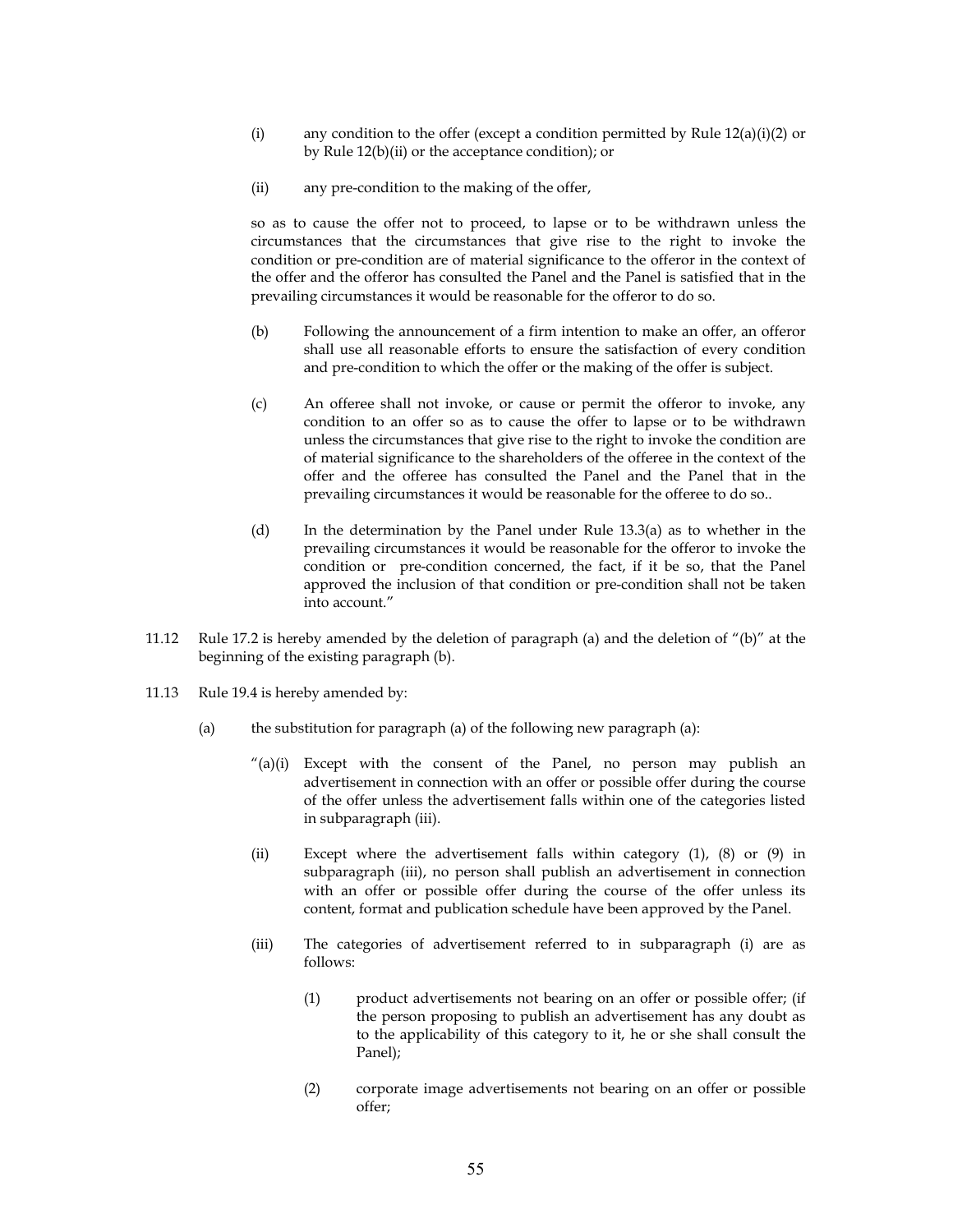- (3) advertisements confined to non-controversial information about an offer (including, inter alia, reminders as to closing times or the value of an offer); such advertisements shall not include argument or invective;
- (4) advertisements comprising preliminary or interim results and their accompanying statement, provided that such statement is not used for argument or invective concerning an offer;
- (5) advertisements giving information, the publication of which by advertisement is required or specifically permitted by the Stock Exchange;
- (6) advertisements communicating information relevant to holders of bearer securities;
- (7) advertisements comprising a tender offer under the Substantial Acquisition Rules;
- (8) advertisements which are notices relating to court schemes; and
- (9) advertisements published with the specific consent of the Panel."; and
- (b) the substitution for paragraph (c) of the following new paragraph (c):
	- $''(c)$  For the avoidance of doubt, for the purposes of the Rules:
	- (i) the word "advertisement" shall include:
		- (1) every form of advertisement and accordingly its meaning shall not be restricted to advertisements that promote products, services or property or rights of any kind; and
		- (2) not only a press advertisement but also an advertisement in other media, including, inter alia, television, radio, internet, video, audio tape and poster; and
	- (ii) a publication that would otherwise be treated as an advertisement shall not be treated differently merely because the content, or part of the content, of the publication has been previously published, whether in the same or any different form, context or medium and whether or not in connection with an offer or possible offer.".
- 11.14 Rule 19.6 is hereby amended by:
	- (a) the substitution of "INTERVIEWS AND DEBATES" for the title to that rule; and
	- (b) the insertion after paragraph (b) of the following new paragraph (c):
	- "(c) Representatives of one or more offerors and of the offeree may, during the course of an offer, participate in a joint interview or debate which involves the engagement with each other (either directly or through a third party) of representatives of an offeror and the offeree or of representatives of two or more competing offerors and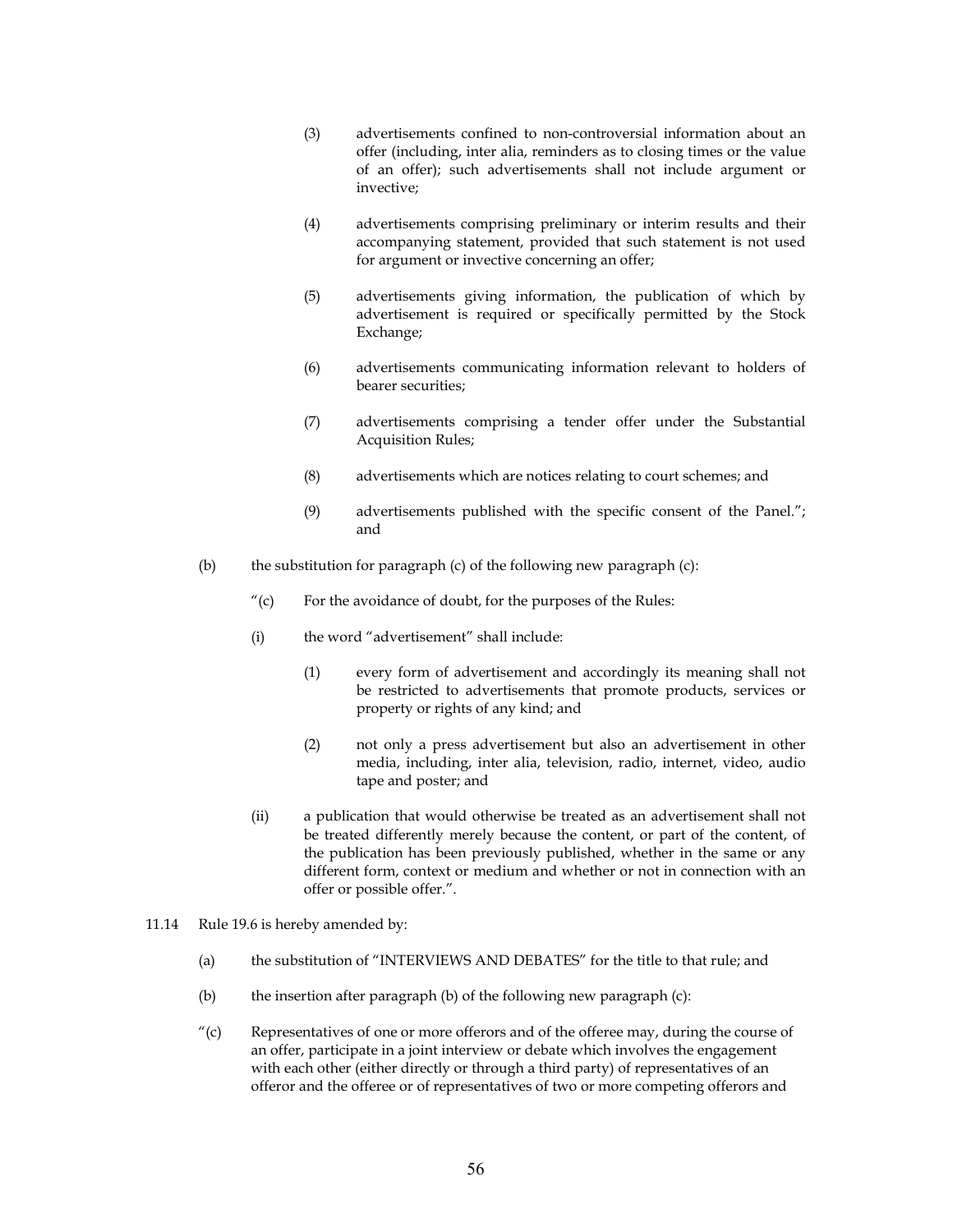which is to be simultaneously or subsequently broadcast on or through radio, television, the internet or any other medium, provided that:

- (i) an appropriate representative of the financial adviser to each offeror and the offeree represented at the interview or debate shall himself or herself also be present at and entitled to participate in such interview and debate;
- (ii) if any misleading or inaccurate statement is made by the representative of an offeror or of the offeree during the course of the interview or debate, the financial adviser to the party concerned shall immediately correct such statement during the course of the interview or debate;
- (iii) the representative of each financial adviser present thereat shall, during the course of the interview or debate, use all reasonable endeavours to ensure that no new information bearing on the offer is disclosed by that adviser's client during the course of the interview or debate; and
- (iv) the representative of the financial adviser to each participating offeror and offeree shall confirm in writing to the Panel, not later than 12.00 noon on the business day following the date of the interview or debate, that no new information bearing on the offer was disclosed by that adviser's client during the course of such interview or debate.

Any person who is in any doubt as to his or her obligations under this paragraph (c) shall consult the Panel."

- 11.15 Rule 23(c) is hereby amended by the substitution of "announced a possible offer pursuant to Rule 2.4" for "announced an offer".
- 11.16 Rule 24.2 is hereby amended by:
	- (a) the deletion of "by virtue of section  $2(a)$  of the Act" in paragraph  $(a)$ (iii);
	- (b) the substitution of "the European Communities (Markets in Financial Instruments) Regulations 2007 (S.I. No. 60 of 2007)" for "the Investment Intermediation Act, 1995" in paragraph (b)(i);
	- (c) the insertion in paragraph (b) after subparagraph (viii) of the following new subparagraphs (ix) and (x):
		- "(ix) details of every agreement or arrangement to which the offeror is party and which relates to the circumstances in which the offeror may or may not invoke or seek to invoke a condition to its offer and to the consequences of its doing so, including details of any break fees payable as a result;
		- (x) if the Panel has given consent to the offeree board to enter into a contract or arrangement of the kind described in Rule 21.2, details of that contract or arrangement;" and
	- (d) the renumbering of existing subparagraphs (ix) to (xiii) in paragraph (b) as subparagraphs (xi) to (xv).
- 11.17 Rule 24.3 is hereby amended by the substitution of "offeree in accordance" for "offeror in accordance" in paragraph (a)(i).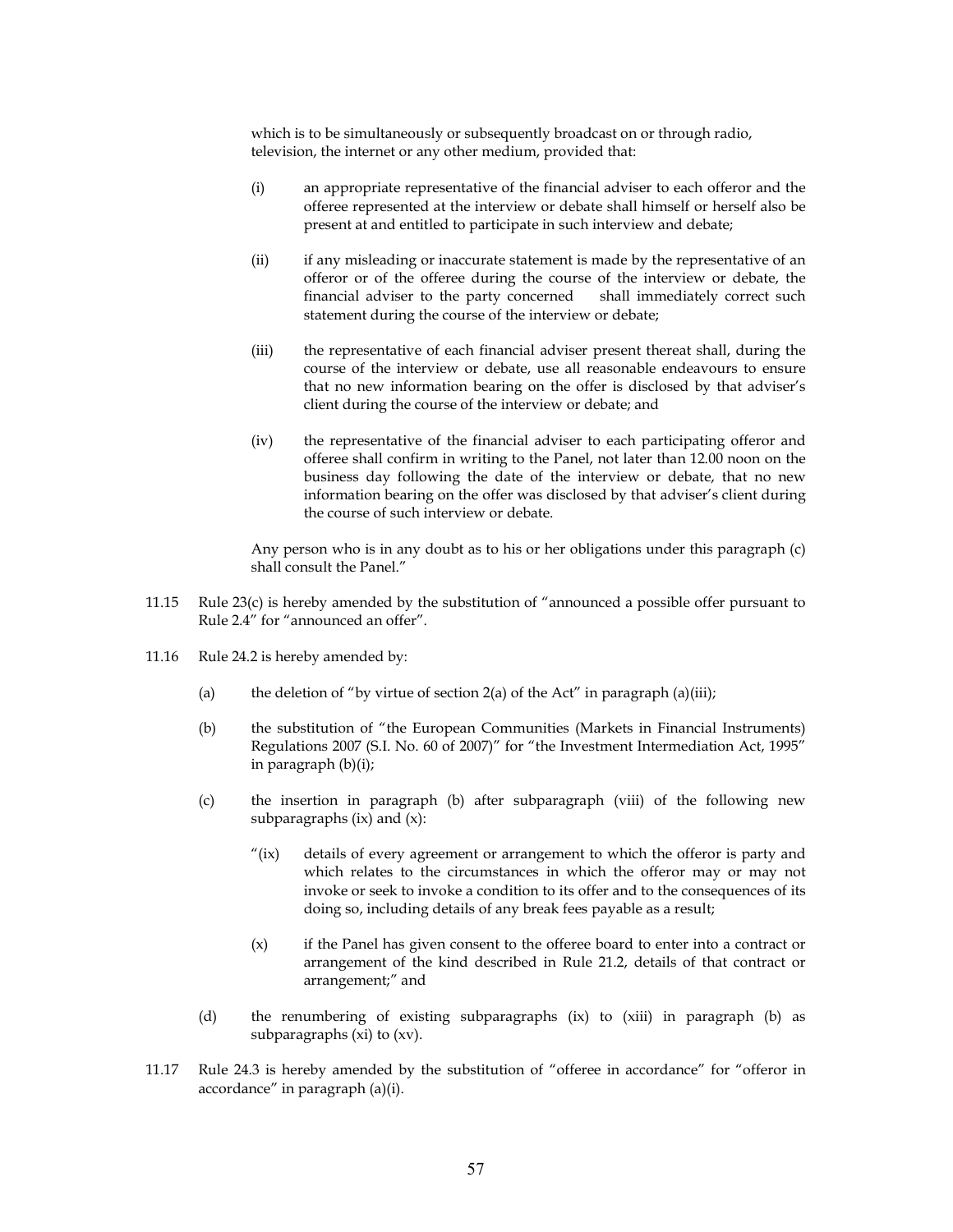11.18 Rule 24.6 is hereby amended by the substitution for that rule of the following new rule under the same heading:

"The offer document shall state the time allowed for acceptance of the offer and any alternative offer and shall incorporate language that appropriately reflects Rules 10.3 to 10.6 and those parts of Rules 13.3(a), 13.3(c) (if applicable), 17 and 31 to 34 (excluding Rule 31.6(b)) that impose timing obligations or confer rights or impose restrictions on offerors, offerees or shareholders of offerees.".

- 11.19 Rule 26(b) is hereby amended by:
	- (a) the insertion after subparagraph  $(x)$  of the following new subparagraph  $(xi)$ :
		- "(xi) every agreement or arrangement, or, if it is not in writing, a memorandum of the terms of such agreement or arrangement, as disclosed in the offer document pursuant to Rule 24.2 (b)(ix);";
	- (b) the renumbering of existing subparagraphs  $(xi)$  to  $(xiv)$  as subparagraphs  $(xii)$  to  $(xv)$ ; and
	- (c) the substitution in subparagraph (xiii) (as so renumbered) of "25.3(a) or  $(c)$ " for " $25.3(b)$  or  $(d)$ ".
- 11.20 Rule 31.9 is hereby amended by the insertion of "any material new information, including" after "announce".
- 11.21 Rule 32.1(b) is hereby amended by the substitution of "announce any material new information, including" for "issue a statement of".
- 11.22 Rule 35 is hereby amended by:
	- (a) the deletion of "**AND POSSIBLE OFFERS**" from the title of the rule;
	- (b) the substitution for Rule 35.1 of the following new Rule 35.1 under the same heading:

"Except with the consent of the Panel or as provided in Rule 9.3 or in this Rule, if an offeror has announced a firm intention to make or has despatched an offer (not being a partial offer) and that offer has been withdrawn or has lapsed, neither the offeror, nor any other person who acted in concert with the offeror, nor any person who following the expiry of the offer period is acting in concert with the offeror or any such other person (all such persons being collectively referred to in this rule as the "persons affected"), may, within the 12 months after the date on which such offer is withdrawn or lapses, either:

- (a) announce an offer or possible offer or make an offer in respect of the offeree; or
- (b) acquire any securities of the offeree if any of the persons affected would thereby become obliged under Rule 9 to make an offer in respect of the offeree; or
- (c) acquire any securities of the offeree if the persons affected or any of them hold securities conferring in the aggregate more than 49.95% but not more than 50% of the voting rights in the offeree; or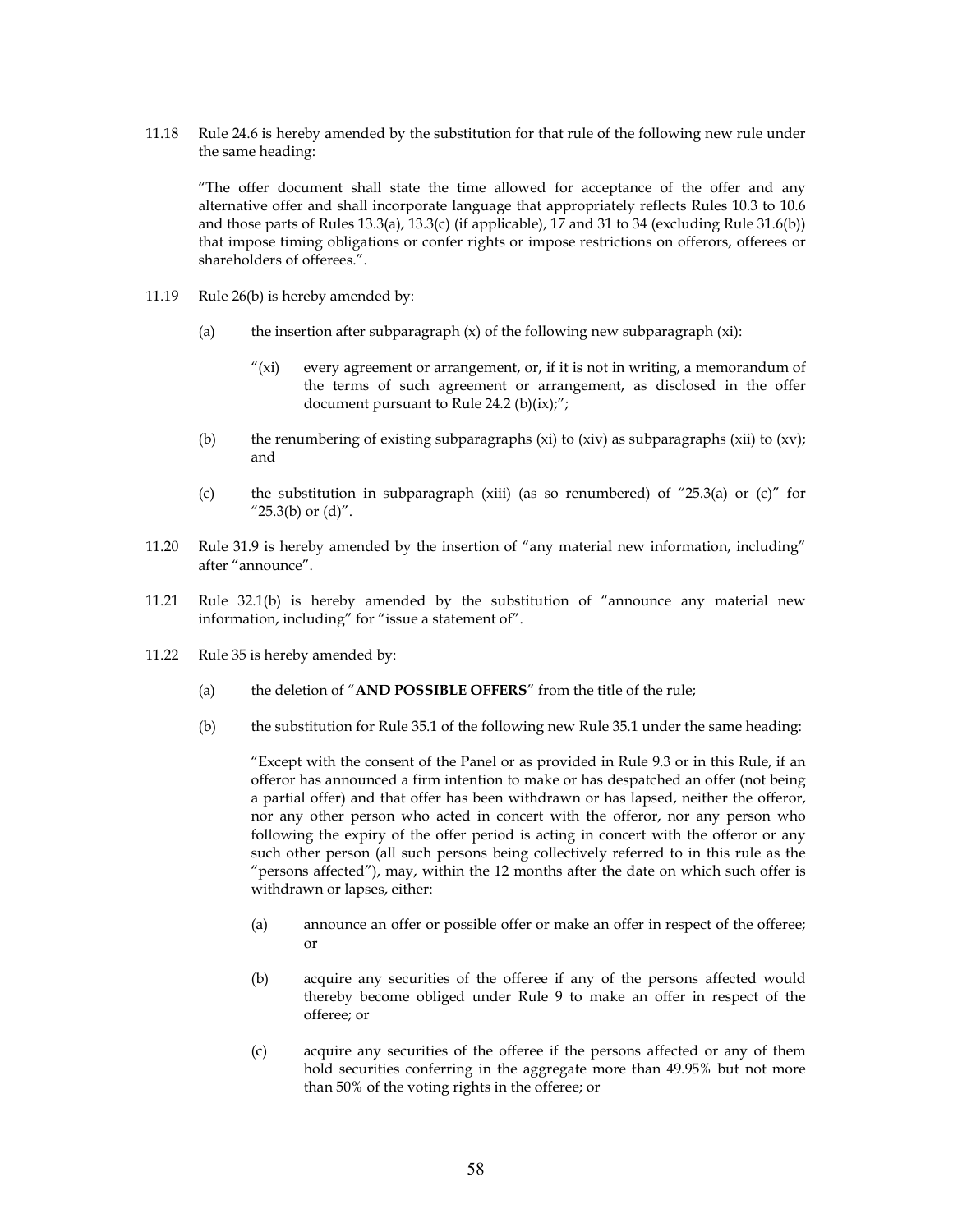- (d) acquire any securities of the offeree, or rights over securities of the offeree, if, following that acquisition, the securities of the offeree which the persons affected or any of them would hold and the securities of the offeree over which the persons affected or any of them would hold rights would in aggregate confer 30% or more of the voting rights in the offeree; or
- (e) make any statement that raises or confirms the possibility that an offer might be made in respect of the offeree; or
- (f) take any steps in connection with a possible offer in respect of the offeree where knowledge of the possible offer might be extended beyond a very restricted number of people in the offeror and its immediate advisers;

provided that:

- (i) the restrictions in Rule  $35.1(a)$ , (e) and (f) shall not apply in circumstances where the offer has lapsed pursuant to Rule  $12(b)(i)$  and the offeror is continuing to seek clearance from the authority concerned with a view subsequently to making a new offer; and
- (ii) the restrictions in Rule 35.1 shall not apply to an offeror following its making a Rule 2.5 announcement pursuant to Rule 12(b)(iv)(1) nor to a person who becomes subject to the restrictions in Rule 2.8(b)."; and
- (c) the insertion after Rule 35.2 of the following new Rule 35.3:

#### "**35.3 RESTRICTIONS ON DEALINGS BY A COMPETING OFFEROR WHOSE OFFER HAS LAPSED**

"Except with the consent of the Panel, where an offer has been one of two or more competing offers and has lapsed, neither that offeror, nor any person acting in concert with that offeror, may acquire any securities of the offeree on terms more favourable than those made available under the lapsed offer until the other competing offer or, as the case may be, each of the other competing offers has either become unconditional in all respects or has itself lapsed. For that purpose, the value of the lapsed offer shall be calculated as at the day on which it lapsed.".

- 11.23 Rule 36.2 is hereby amended by the substitution of "Rule 35.1" for "Rule 35.1(a)" in each of paragraphs (c) and (d).
- 11.24 The 2007 Rules are hereby amended by the insertion after Rule 41 of the following new Rule 42:

#### "**42**. **RESPONSIBILITIES OF ADVISERS**

- (a) Each of the advisers to the offeree and each of the advisers to the offeror shall, during the course of and in relation to an offer, in addition to complying with the Rules, act honestly, fairly and professionally.
- (b) Each adviser to the offeree and each adviser to the offeror (including the respective financial advisers and legal advisers) shall, in so far as shall be appropriate according to that adviser's role and function in the transaction concerned, give to its client, during the course of and in relation to an offer, such advice as shall be required to ensure, so far as the adviser reasonably can, that its client understands and complies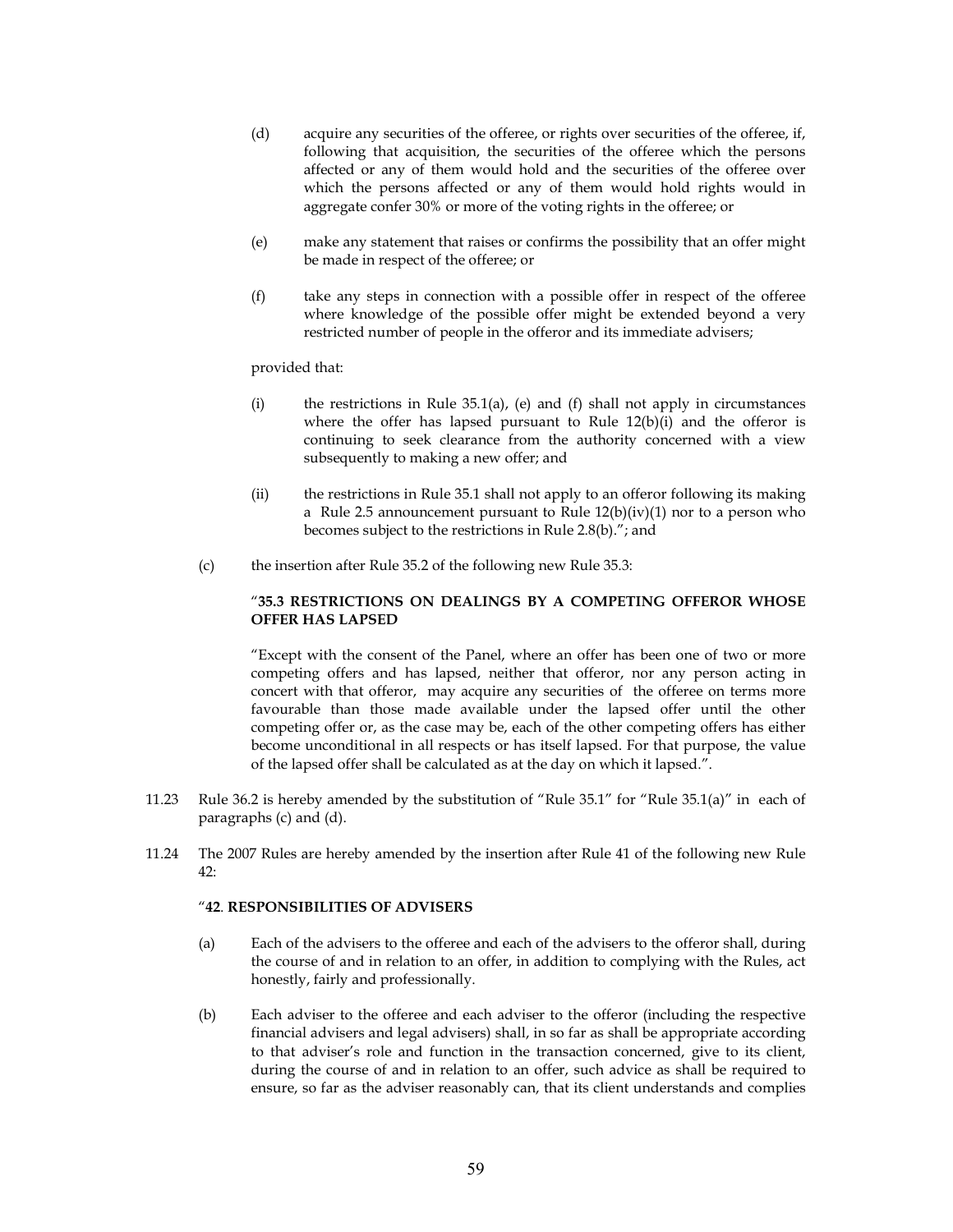with the applicable requirements of the Rules and of all rulings and directions made or given by the Panel in connection with the transaction concerned.

(c) Each of the financial adviser and the legal adviser to the offeree and each of the financial adviser and the legal adviser to the offeror shall, during the course of an offer and according to its role and function, review in advance all information that is proposed to be published by or on behalf of its client (including, without limitation, all circulars to shareholders, announcements, press releases and advertisements) in connection with the offer for the purpose of ensuring, so far as the adviser reasonably can, that its client complies, in respect of every such communication, with Rules 19 and 20, all other applicable rules and all rulings and directions made or given by the Panel in connection with the transaction concerned.

An offeree and an offeror each shall ensure that a draft of every such communication is given to each of its relevant advisers in good time for the purposes of this Rule.

- (d) (i) A contravention of this Rule 42 shall be subject to the powers and functions of the Panel under the Act and these Rules.
	- (ii) Subject to subparagraph (i) of this Rule  $42(d)$ :
		- (1) no breach of this Rule 42 shall of itself constitute a cause of action at the suit of any person (other than the Panel) affected by the said breach;
		- (2) this Rule is without prejudice to any other duty or responsibility of any party to a takeover or other relevant transaction or of any other person, howsoever arising."
- 11.25 Section 1 of Appendix 4 to Part B of the 2007 Rules is hereby amended by the insertion of "and" after "34;", by the deletion of "36.1, 36.3 to 36.8 (inclusive); and " and by the insertion at the end of that Section of the following:

"Note: when it is proposed to implement a partial offer by a scheme of arrangement pursuant to section 201 of the Companies Act, 1963, the Panel will have jurisdiction (with the High Court) only where the transaction constitutes a takeover.".

#### 12. **SUBSTANTIAL ACQUISITION RULES**

Neither section 14(2) of the Interpretation Act 2005 nor Rule 2.6(d) of Part A of the 2007 Rules (as that rule is applied to the Substantial Acquisition Rules) shall, by virtue of the making of these Rules, apply to the reference to "the Irish Takeover Panel, 1997," contained in the definition of "Takeover Rules" in Rule 2 of the Substantial Acquisition Rules.

Executed by the Irish Takeover Panel this day of 2011

**PRESENT** when the Seal of the **IRISH TAKEOVER PANEL** was affixed hereto: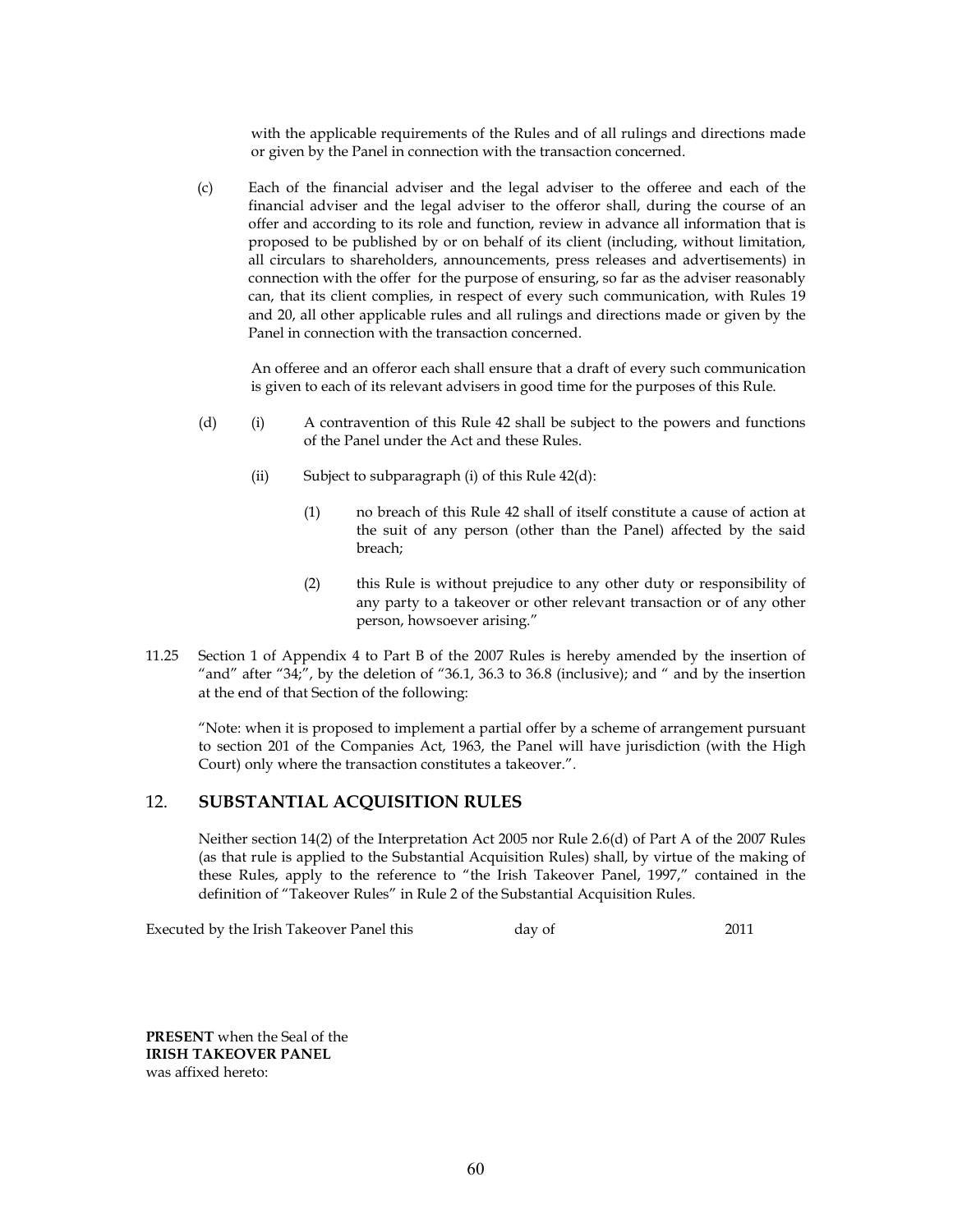#### **Annexe 2 PROPOSED NEW NOTES ON RULES**

#### **Notes on Part B of the Takeover Rules**

#### 13. **NOTES ON RULE 2.2**

Delete the first sentence from Note 3.

Insert the following new Note 4:

"4. Rule  $12(b)(iii)$  and  $(iv)(1)$ 

*Announcements by an offeror may be required under these rules, following the lapse of an offer pursuant to Rule 12(b)(i)."* 

#### 14. **NOTE ON RULE 2.3**

Delete this note.

#### 15. **NOTES ON RULE 2.4**

Change "*NOTE*" in the heading to "*NOTES*". The existing note to become Note 1.

Insert the following new Notes 2 to 8:

*"2. Period for clarification* 

*The precise time limit imposed in any particular case under Rule 2.4(b) will normally be determined by reference to all the circumstances of the case, and the Panel will usually endeavour to balance the potential damage to the business of the offeree arising from the uncertainty caused by the offeror's interest against the disadvantage to the offeree's shareholders of losing the prospect of an offer.* 

#### *3. Extension of time limit*

*The Panel will normally not extend a time limit unless the offeree board approves the extension.* 

*4. Where time limits may not be imposed* 

*The Panel would not normally impose a time limit in respect of a possible offer where an offer has lapsed under Rule 12(b)(i) because the European Commission has either initiated proceedings in respect of a concentration or referred it to a competent authority of a Member State.* 

*Nor would the Panel normally impose a time limit where, after a third party has announced a firm intention to make an offer, the potential offeror makes a statement that it is considering making a competing offer.* 

*See Note 2 on Rule 19.3."* 

*5. Approximate value* 

*The Panel would not normally give consent to the making of a statement that indicates the approximate price or value at which the offeror is considering making an offer in respect of the offeree.*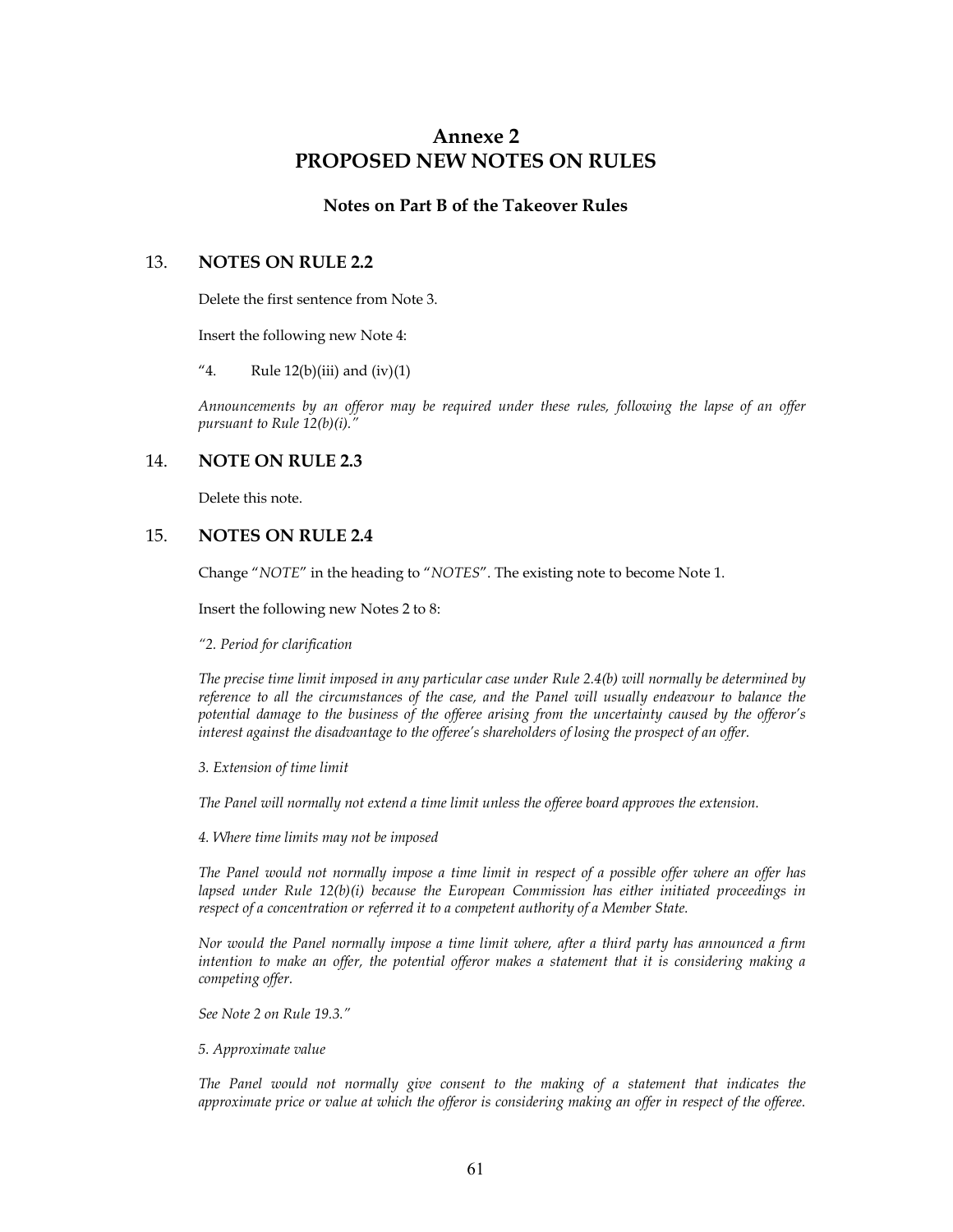*An announcement by the offeror that it is considering making an offer "at a substantial premium" or "at or around" a stated price is unlikely to be acceptable, whereas a statement that the offeror is considering making an offer within a range of stated prices would normally be acceptable.* 

*6. Statements by the offeree* 

*Every statement made by the offeree in relation to the terms on which an offer might be made should also make clear whether that statement is being made with the agreement or approval of the offeror. Where it is not being made with such agreement or approval, the statement should also include a prominent warning to the effect that there can be no certainty either that an offer will be made or as to the terms on which any offer might be made.* 

#### *7. Right to vary form/mix of consideration*

*Where an offeror that has duly reserved the right to vary the form and/or mix of the consideration referred to in the statement concerned but remains bound to a specified minimum value of consideration exercises that right, the value of the consideration in any offer subsequently made by the offeror in respect of the offeree should be the same as or higher than the minimum value of the consideration specified in that statement, calculated as at the time of the announcement of the firm intention to make that offer.* 

*8. Pre-conditions* 

*Where the consent of the Panel is required by a person proposing to include in a Rule 2.4*  announcement any pre-condition to the making of an offer, the Panel, if it grants consent, will *normally require that any such pre-conditional possible offer announcement:* 

*(a) clearly state whether the pre-condition must be satisfied before an offer can be made or whether the pre-condition is waivable; and* 

*(b) include a prominent warning to the effect that the announcement does not amount to an announcement of a firm intention to make an offer and that, accordingly, there can be no certainty that any offer will be made even if the pre-condition is satisfied or waived."* 

#### 16. **NOTES ON RULE 2.5**

Insert *"NOTES ON RULE 2.5"* as the heading and delete *"NOTE ON RULE 2.5(a)" and "NOTE ON RULE 2.5(b)".* 

Change the caption for the existing note on Rule 2.5(a) to *"1. Financial adviser's responsibility – paragraph (a)".* 

Change the caption for the existing first note on Rule 2.5(b) to *"2. Unambiguous language – paragraph (b)".* 

Change the caption for the existing second note on Rule 2.5(b) to *"3. New conditions for increased or improved offers".* 

Insert the following new note 4:

*"4. Pre-conditions* 

*See Rule 13.2."*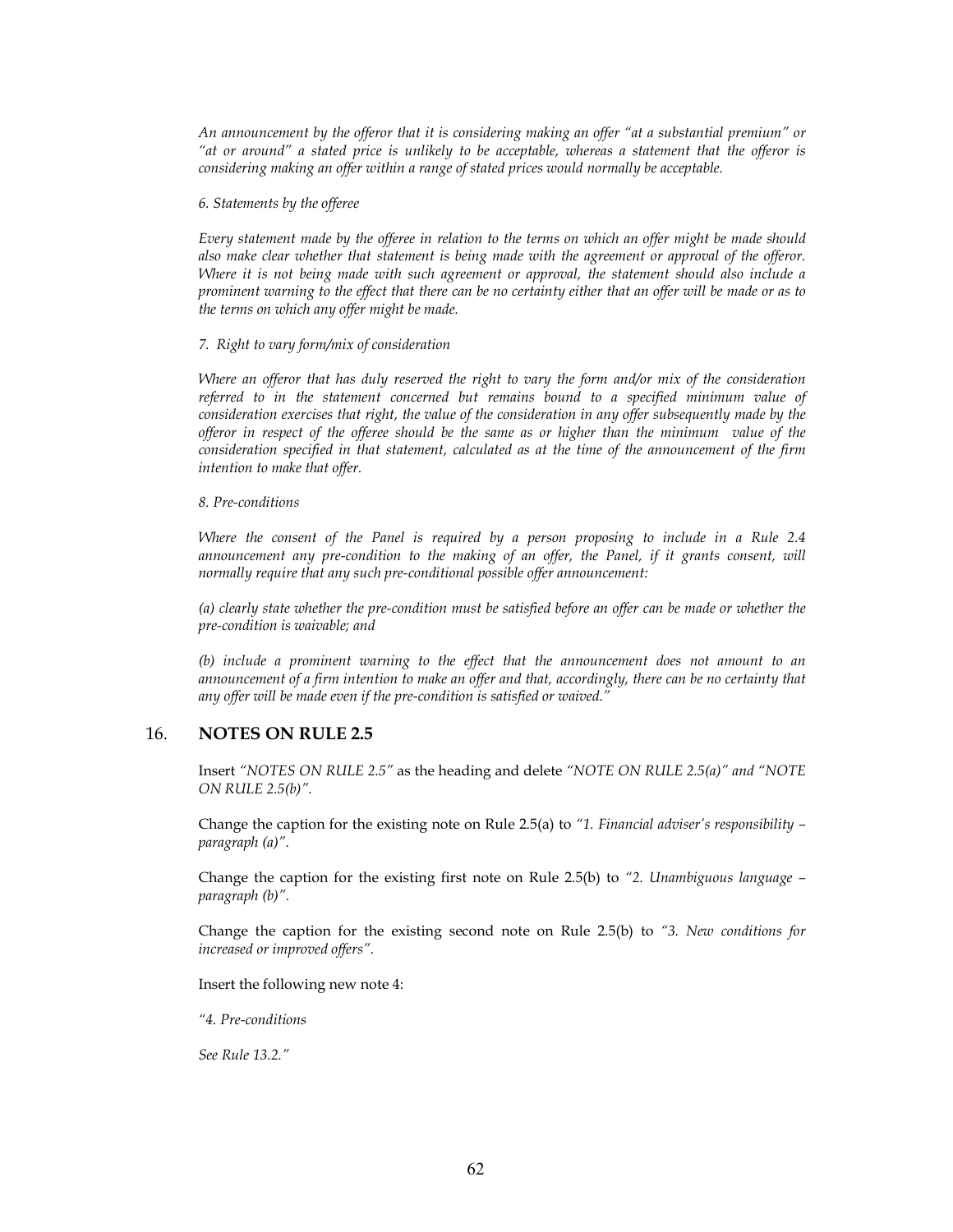#### 17. **NOTES ON RULE 2.7**

Substitute the following new Note 1 for the existing Note 1:

*"1. Change in general economic circumstances* 

*The Panel may consent to an offeror not proceeding with its announced offer where there has been a change in general economic, industrial or political circumstances but only where such circumstances are of an exceptional nature and are of material significance to the offeror in the context of the offer."* 

Delete the first sentence in Note 2.

#### 18. **NOTES ON RULE 2.8**

Substitute the following new Note 2 for the existing Note 2:

*"2. When derogations may be considered* 

*(a) Where pursuant to Rule 2.4(b) or Rule 12(b)(iv)(1) an announcement made by a person is deemed*  to be a statement to which Rule 2.8 applies, the circumstances in which the Panel may consider *granting a derogation in respect of the 12 month period in Rule 2.8(b) include where:* 

*(i) a new offer is to be made by the person who made the statement in respect of the relevant company concerned with the agreement or recommendation of its board; or* 

*(ii) an offer is announced by a third party in respect of the relevant company; or* 

*(iii) an announcement is made by the relevant company of a "whitewash" proposal (see Note 1 of the Notes on Possible Waivers of and Derogations from Rule 9 and the Whitewash Guidance Note) or of a reverse takeover transaction (see definition in Rule 2.1(a) of Part A of the Rules and Rule 40).* 

*The above criteria may also be relevant to the Panel's consideration of a request for a derogation permitting reservations in a statement to which Rule 2.8 applies.* 

*(b) Where a statement to which Rule 2.8 applies is made otherwise than in the circumstances specified in paragraph (a), the Panel, in considering whether to grant a derogation in respect of the 12 month period in Rule 2.8(b), may take into account, amongst other factors, whether the original statement was made with due care and after proper consideration of all relevant circumstances and has not misled shareholders or the market. The circumstances in which the Panel may consider granting a derogation include the following:* 

*(i) where a significant amount of time has elapsed ;* 

*(ii) where a material change of circumstance has occurred, sufficient in the opinion of the Panel to justify the person changing his or her intention; or* 

*(iii) if the derogation is sought by a person acting in concert with the person who made the statement, where it was made clear in the statement, or at the time the statement is made, that the person acting in concert was continuing to consider making an offer for the relevant company."* 

Insert the following new Note 3:

*"3. Media reports*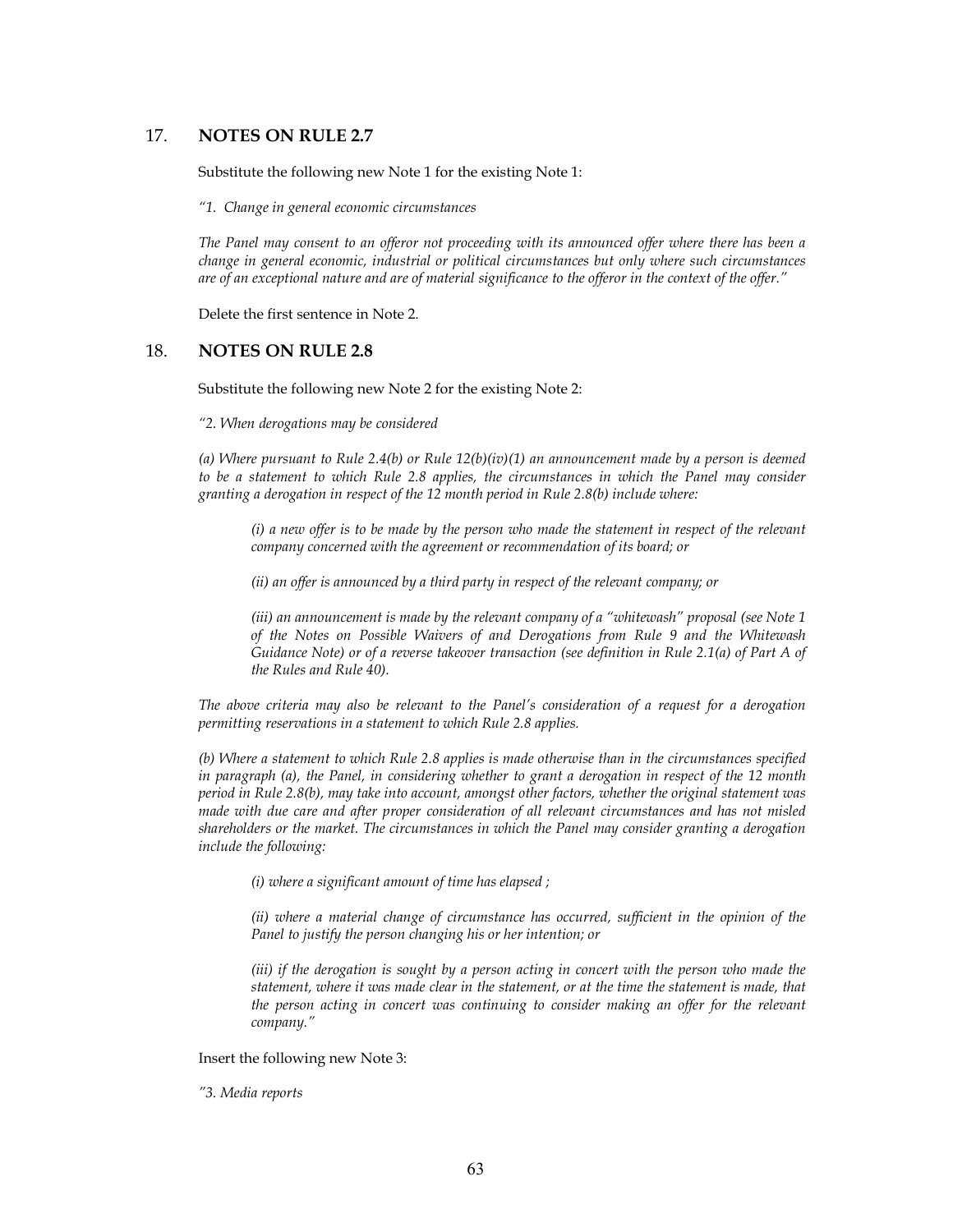*When considering the application of this Rule, the Panel will take into account not only the statement itself but the manner of any subsequent public reporting of it. Advisers should therefore ensure that directors and officials of companies are warned that they must consider carefully the implications of Rule 2.8, particularly when giving interviews to, or taking part in discussions with, the media. It is very difficult after publication to alter an impression given or a remark attributed to a particular person. Control of any possible abuse lies largely with the person being interviewed.* 

*In appropriate circumstances, the Panel will require a statement of retraction or clarification."* 

#### 19. **NOTES ON RULE 12(b)**

The existing note to become "*Note 1*". Change "*NOTE*" in the heading to "*NOTES*".

Insert the following new Notes 2 and 3:

*"2. Rule 12(b)(iv)(1)* 

*The Panel will normally require the offeror to announce its decision within 21 days after the issue of the clearance.* 

*3. Rules 12(b)(iii) and (iv)* 

*See Rule 35.1."* 

#### 20. **NOTES ON RULE 13**

Insert "*NOTE ON RULE 13.1*" above the existing note on Rule 13.

Insert the following new note:

*"NOTE on Rule 13.2* 

*The pre-conditions in respect of which the Panel may consider granting consent normally include a pre-condition that:* 

*(a) relates to a decision by the European Commission, under the European Merger Regulation, not to initiate proceedings in respect of the offer concerned nor to refer it to a competent authority of a Member State;* 

*(b) relates to a decision by the European Commission, under the European Merger Regulation, not to initiate proceedings in respect of the offer nor to refer it to a competent authority of a Member State or, if there is such an initiation of proceedings or referral, to a decision by the authority concerned to allow the offer to proceed (which decision may, in either case, be stated to be on terms acceptable to the offeror); or* 

*(c) involves another material official authorisation or regulatory clearance relating to the offer and:* 

*(i) the offer is publicly recommended by the board of the offeree; or* 

*(ii) the Panel is satisfied that it is likely to prove impossible to obtain the authorisation or clearance within the timetable laid down by the Rules.* 

*Where the Panel grants consent, it will usually, in the case of (a) or (b) above, also consent to the disapplication of Rule 13.3(a).*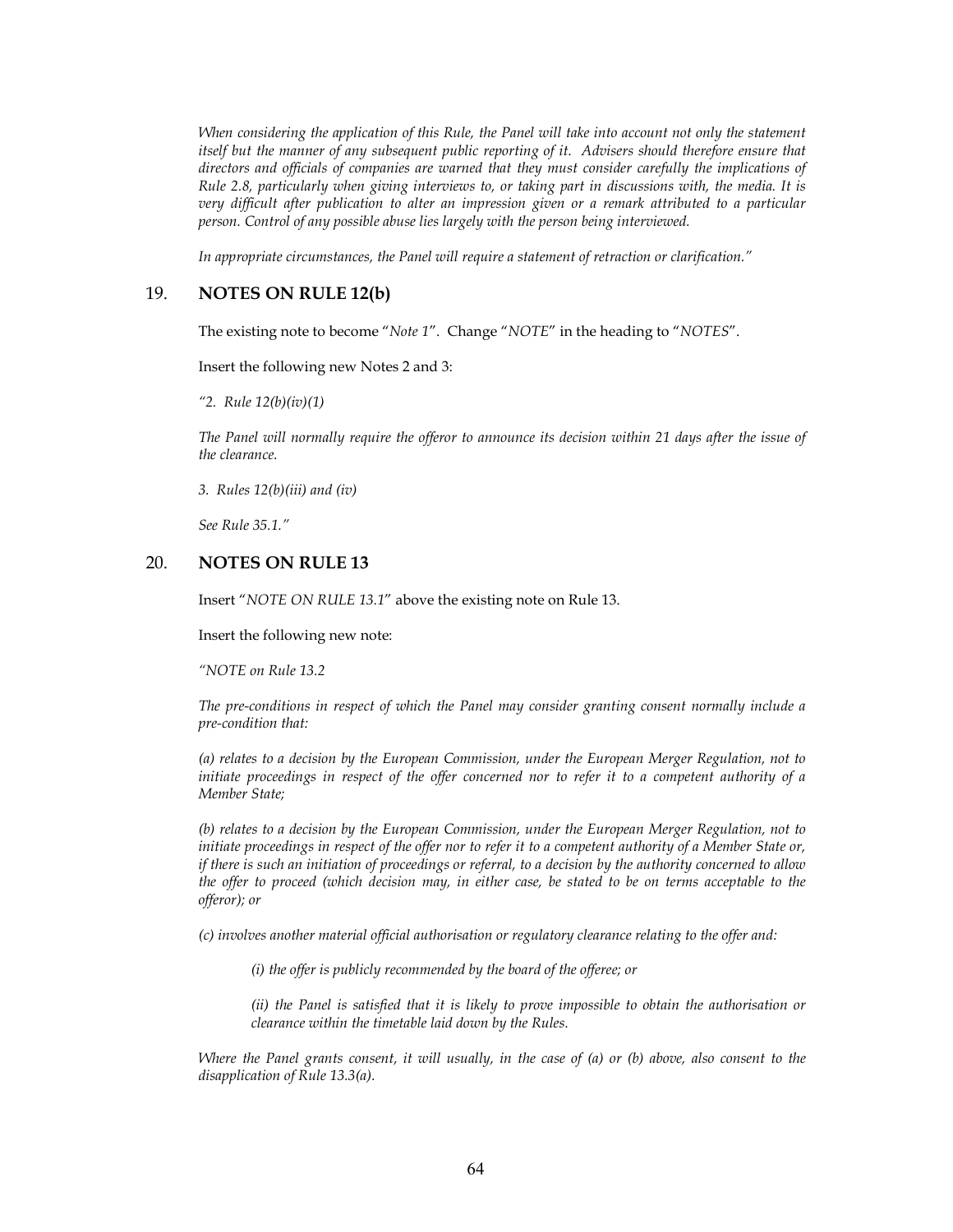#### 21. **NOTES ON RULE 19.1**

Substitute the following new note for existing Note 1:

*"1. Advisers' responsibility for release of information* 

*Advisers must ensure at an early stage that directors and officials of companies are warned that they must consider carefully the implications under the Rules of what they say, particularly when giving interviews to, or taking part in discussions with, the media. It is very difficult after publication to alter an impression given or a view or remark attributed to a particular person. Control of any possible abuse lies largely with the person being interviewed. In appropriate circumstances, the Panel will require a statement of retraction. Particular areas of sensitivity on which comment must be avoided include future profits and prospects, asset values and the likelihood of the revision of an offer. (See also Rule 20.1(b) and Rule 42.)"* 

*The Panel will not normally grant consent under (c) above where satisfaction of the pre-condition depends solely on subjective judgements by the directors of the offeror or of the offeree or is within their control.* 

*See Note 4 on Rule* 2.5.

*Whether a clearance under the Competition Act 2002 could be made the subject of a pre-condition to the making of an offer is, in the first instance, a matter for discussion with the Competition Authority."* 

#### 22. **NOTES ON RULE 19.4**

Insert the following new Note 1:

*"1. "…in connection with…"* 

*This phrase is used in a wide sense so that, for example, an advertisement that does not explicitly or implicitly refer to an offer may nevertheless be regarded as published "in connection with" that offer if the advertisement is intended or likely to influence, directly or indirectly, the attitude to the offer of any of the parties to the offer or of any other person concerned with the offer. A useful, if not a definitive, test as to whether an advertisement would fall within this category would be whether it would have been published, or published in its proposed form, in the absence of the offer concerned."* 

Renumber existing Notes 1 to 4 as Notes 2 to 5.

#### 23. **NOTE ON RULE 19.6**

Substitute the following new note for the existing note:

*"Joint interviews and debates* 

*Joint interviews and debates between representatives of an offeror and the offeree, or between representatives of competing offerors, are of their nature confrontational and thus increase the risk that the standards of accuracy, completeness and fair presentation required by the Rules may not be safeguarded and that misleading or inaccurate statements may be made. The often heated and complicated nature of such interviews and debates contributes to this problem. Where representatives of the offeror and the offeree or of competing offerors are to participate in a joint interview or debate, the financial adviser to each party has a particular responsibility to ensure that no new information is disclosed, and that no misleading or inaccurate statement is made, by that adviser's client; and to ensure that, if any such misleading or inaccurate statement is made, it is corrected during the course of the interview or debate, as it is likely to be very difficult to correct the error subsequently, particularly where that interview or debate has received widespread media coverage.*